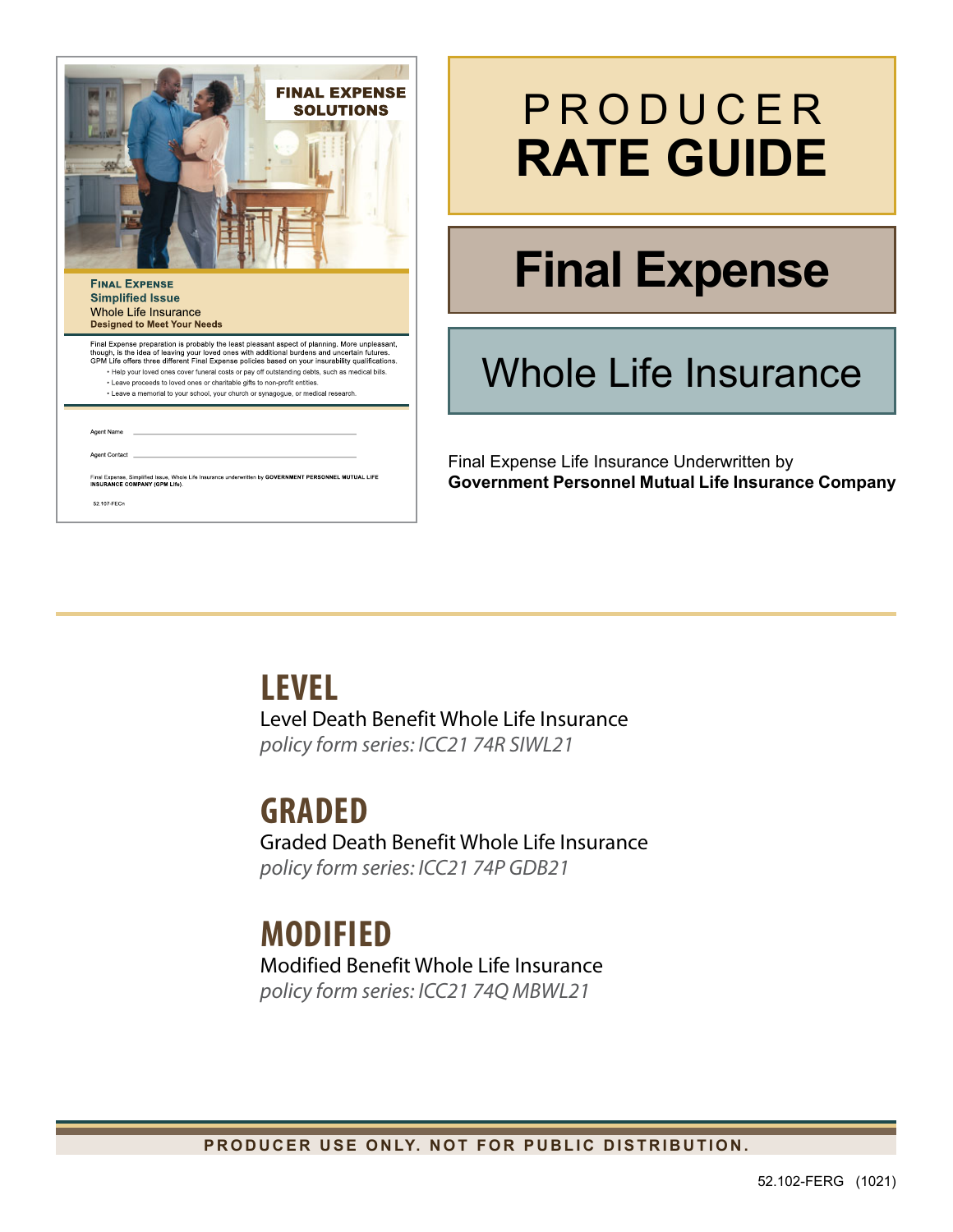| <b>CONTENTS</b>                                           | Page      |
|-----------------------------------------------------------|-----------|
| Smart Phone & Tablet - Quotes on the GO                   | 3         |
| <b>LEVEL</b> Death Benefit Whole Life Insurance (LDB)     | $4 - 15$  |
| Level Lifetime Pay                                        | $4 - 7$   |
| 10 Pay                                                    | $8 - 11$  |
| 20 Pay                                                    | $12 - 15$ |
| <b>GRADED</b> Death Benefit Whole Life Insurance (GDB)    | 16-19     |
| <b>MODIFIED</b> Death Benefit Whole Life Insurance (MBWL) | $20 - 21$ |
| Premiums Per \$1000 (ADB Rates)                           | $22 - 23$ |
| <b>Producer Fast Facts</b>                                | 24-25     |
| <b>Sample Rate Calculations</b>                           | 26        |

#### **WASHINGTON STATE - Limited Availability**

LEVEL Death Benefit (LDB) is the ONLY Final Expense Whole Life Insurance Policy available for Washington State residents. The GRADED Death Benefit (GDB) and MODIFIED BENEFIT Whole Life (MBWL) policy options are NOT Available for Washington State residents.

Keep in mind the following Washington State Limitations when viewing and figuring rates from the LDB Rate Sheets.

| ∣Issue Age                     | 50                                     | $50 -$                 |
|--------------------------------|----------------------------------------|------------------------|
| Premium Payment Period Options | $\vert$ 10 Pay / 20 Pay / Lifetime pay | Lifetime pay<br>10 Pay |

View the Producer Fast Facts for additional information on all Final Expense Whole Life Insurance products.

#### **AGENT ACCESS: gpmagent.com**

State Approvals: For a list of States the FINAL EXPENSE Whole Life Insurance is available in - View Form "State Approvals - All Products" on Agent Access: gpmagent.com

Questions? Need Assistance: Visit GPM Life's Agent Access at gpmagent.com or contact the Home Office at (800) 938-4765

Final Expense, Simplified Issue, Whole Life Insurance underwritten by **GOVERNMENT PERSONNEL MUTUAL LIFE INSURANCE COMPANY (GPM LIFE)**.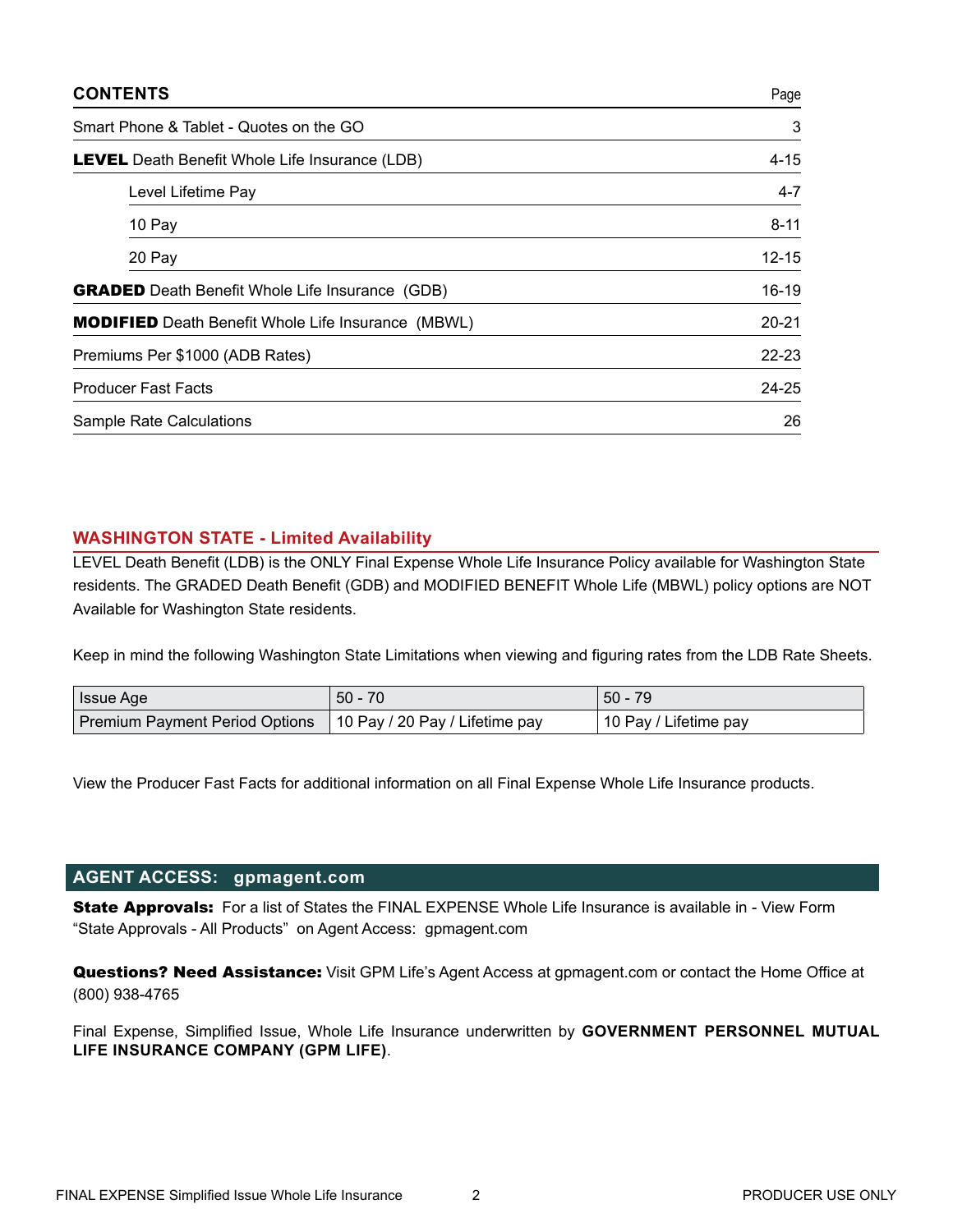# S M A R T P H O N E & T A B L E T -QUOTES ON THE GO-

Available for Final Expense Products

| Carrier <sup>•</sup>  | 11:59 AM                    |  |
|-----------------------|-----------------------------|--|
|                       | gpmlifefe.com               |  |
|                       | <b>Final Expense</b>        |  |
| Date of Birth         |                             |  |
| Month                 |                             |  |
| Day                   |                             |  |
| Year                  |                             |  |
|                       |                             |  |
| Gender                |                             |  |
| <b>Tobacco Status</b> |                             |  |
| Face Amount           |                             |  |
| Mode                  |                             |  |
|                       | Is this a Washington Quote? |  |
| No                    |                             |  |
|                       |                             |  |
|                       | Calculate                   |  |
| K                     |                             |  |
|                       |                             |  |

# www.gpmlifefe.com

Open a browser on your device and type in the above web address for access to GPM Life Final Expense - Quotes on the Go.

| Carrier <b>マ</b><br>$\Box$<br>$\,>\,$<br>$\overline{\left( \right. }%$ | 12:04 PM<br>gpmlifefe.com | 100%<br>Ů<br>$\mathtt{C}$<br>$^{+}$<br>$\overline{\mathbb{P}}$ |
|------------------------------------------------------------------------|---------------------------|----------------------------------------------------------------|
|                                                                        | <b>Final Expense</b>      |                                                                |
| Date of Birth                                                          |                           |                                                                |
| Month                                                                  |                           |                                                                |
| Day                                                                    |                           |                                                                |
| Year                                                                   |                           |                                                                |
|                                                                        |                           |                                                                |
| Gender                                                                 |                           |                                                                |
| <b>Tobacco Status</b>                                                  |                           |                                                                |
| Face Amount                                                            |                           |                                                                |
| Mode                                                                   |                           |                                                                |
| Is this a Washington Quote?                                            |                           |                                                                |
| $\mathsf{No}$                                                          |                           |                                                                |
|                                                                        | Calculate                 |                                                                |
|                                                                        |                           |                                                                |
|                                                                        |                           |                                                                |
|                                                                        |                           |                                                                |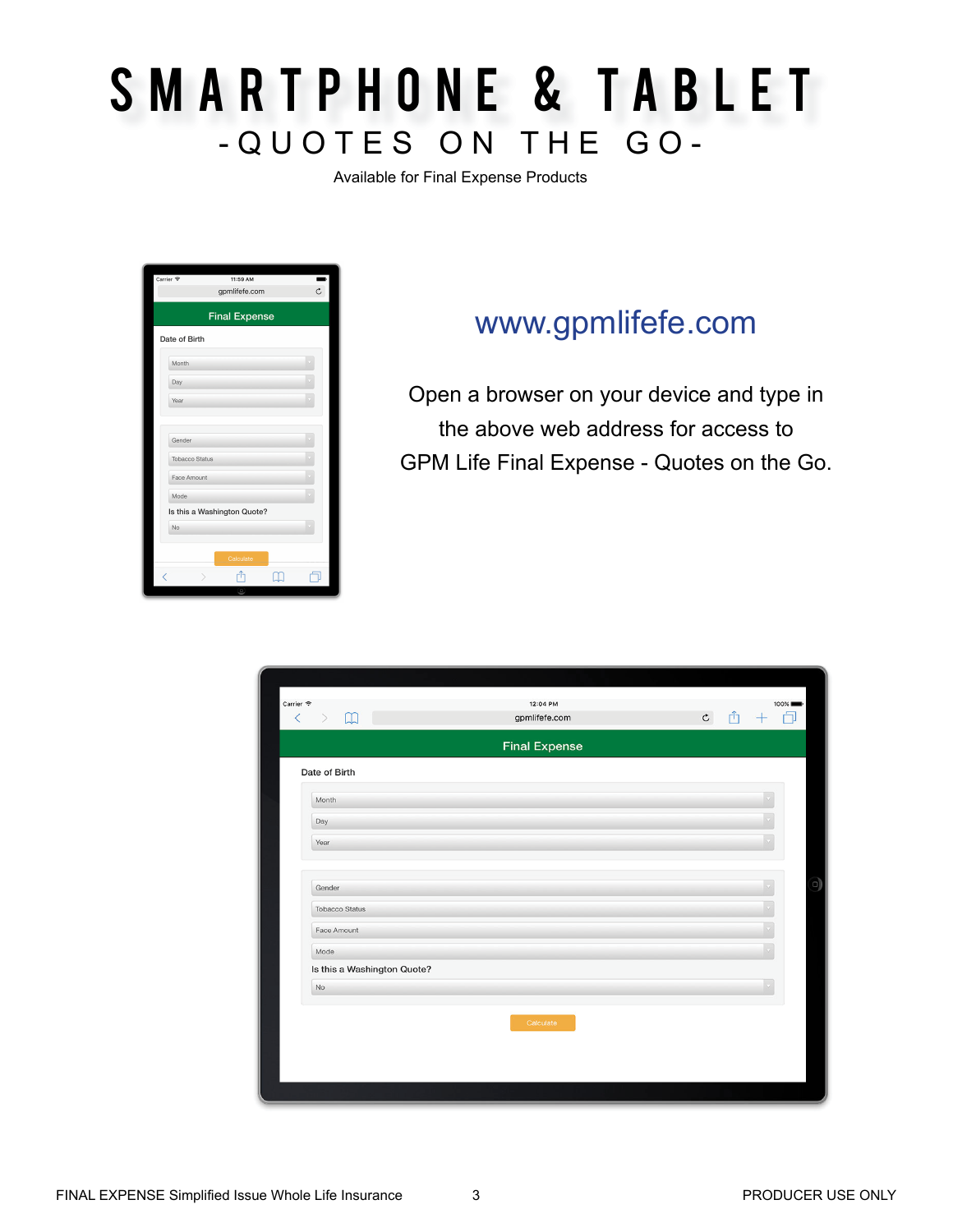| Male       |
|------------|
| NO-TOBACCO |

LDB • Level Monthly Premiums

| Issue<br>Age | 3,000 | 4,000 | 5,000 | 6,000 | 7,000 | 8,000 | 9,000  | 10,000 | 11,000 | 12,000 | 13,000 | 14,000 | 15,000 | 16,000 | 17,000 | 18,000 | 19,000 |
|--------------|-------|-------|-------|-------|-------|-------|--------|--------|--------|--------|--------|--------|--------|--------|--------|--------|--------|
| 50           | 11.91 | 15.05 | 18.18 | 21.32 | 24.45 | 27.59 | 30.73  | 33.86  | 37.00  | 40.14  | 43.27  | 46.41  | 49.54  | 52.68  | 55.82  | 58.95  | 62.09  |
| 51           | 12.28 | 15.54 | 18.80 | 22.06 | 25.32 | 28.58 | 31.84  | 35.10  | 38.35  | 41.61  | 44.87  | 48.13  | 51.39  | 54.65  | 57.91  | 61.17  | 64.43  |
| 52           | 12.67 | 16.06 | 19.44 | 22.83 | 26.22 | 29.61 | 33.00  | 36.39  | 39.78  | 43.17  | 46.56  | 49.94  | 53.33  | 56.72  | 60.11  | 63.50  | 66.89  |
| 53           | 13.08 | 16.60 | 20.13 | 23.66 | 27.18 | 30.71 | 34.24  | 37.76  | 41.29  | 44.81  | 48.34  | 51.87  | 55.39  | 58.92  | 62.44  | 65.97  | 69.50  |
| 54           | 13.51 | 17.18 | 20.85 | 24.52 | 28.19 | 31.86 | 35.53  | 39.20  | 42.88  | 46.55  | 50.22  | 53.89  | 57.56  | 61.23  | 64.90  | 68.57  | 72.24  |
| 55           | 13.97 | 17.80 | 21.62 | 25.45 | 29.27 | 33.10 | 36.92  | 40.74  | 44.57  | 48.39  | 52.22  | 56.04  | 59.87  | 63.69  | 67.52  | 71.34  | 75.17  |
| 56           | 14.39 | 18.35 | 22.31 | 26.27 | 30.23 | 34.19 | 38.16  | 42.12  | 46.08  | 50.04  | 54.00  | 57.96  | 61.93  | 65.89  | 69.85  | 73.81  | 77.77  |
| 57           | 14.82 | 18.93 | 23.04 | 27.15 | 31.25 | 35.36 | 39.47  | 43.58  | 47.69  | 51.79  | 55.90  | 60.01  | 64.12  | 68.23  | 72.33  | 76.44  | 80.55  |
| 58           | 15.29 | 19.56 | 23.82 | 28.09 | 32.35 | 36.62 | 40.88  | 45.14  | 49.41  | 53.67  | 57.94  | 62.20  | 66.47  | 70.73  | 75.00  | 79.26  | 83.53  |
| 59           | 15.80 | 20.23 | 24.66 | 29.09 | 33.52 | 37.95 | 42.39  | 46.82  | 51.25  | 55.68  | 60.11  | 64.54  | 68.98  | 73.41  | 77.84  | 82.27  | 86.70  |
| 60           | 16.33 | 20.94 | 25.56 | 30.17 | 34.78 | 39.39 | 44.00  | 48.61  | 53.22  | 57.83  | 62.45  | 67.06  | 71.67  | 76.28  | 80.89  | 85.50  | 90.11  |
| 61           | 17.00 | 21.84 | 26.67 | 31.51 | 36.34 | 41.18 | 46.01  | 50.85  | 55.68  | 60.52  | 65.35  | 70.19  | 75.02  | 79.86  | 84.69  | 89.52  | 94.36  |
| 62           | 17.72 | 22.80 | 27.87 | 32.94 | 38.02 | 43.09 | 48.17  | 53.24  | 58.31  | 63.39  | 68.46  | 73.54  | 78.61  | 83.69  | 88.76  | 93.83  | 98.91  |
| 63           | 18.49 | 23.82 | 29.15 | 34.48 | 39.81 | 45.14 | 50.47  | 55.80  | 61.13  | 66.46  | 71.79  | 77.12  | 82.45  | 87.78  | 93.11  | 98.44  | 103.77 |
| 64           | 19.31 | 24.92 | 30.52 | 36.12 | 41.73 | 47.33 | 52.93  | 58.54  | 64.14  | 69.75  | 75.35  | 80.95  | 86.56  | 92.16  | 97.77  | 103.37 | 108.97 |
| 65           | 20.20 | 26.09 | 31.99 | 37.89 | 43.79 | 49.69 | 55.59  | 61.49  | 67.39  | 73.28  | 79.18  | 85.08  | 90.98  | 96.88  | 102.78 | 108.68 | 114.57 |
| 66           | 21.14 | 27.36 | 33.57 | 39.79 | 46.00 | 52.22 | 58.43  | 64.65  | 70.86  | 77.07  | 83.29  | 89.50  | 95.72  | 101.93 | 108.15 | 114.36 | 120.58 |
| 67           | 22.17 | 28.72 | 35.28 | 41.84 | 48.39 | 54.95 | 61.50  | 68.06  | 74.62  | 81.17  | 87.73  | 94.28  | 100.84 | 107.40 | 113.95 | 120.51 | 127.06 |
| 68           | 23.28 | 30.20 | 37.13 | 44.05 | 50.98 | 57.90 | 64.83  | 71.76  | 78.68  | 85.61  | 92.53  | 99.46  | 106.38 | 113.31 | 120.24 | 127.16 | 134.09 |
| 69           | 24.48 | 31.81 | 39.13 | 46.46 | 53.79 | 61.12 | 68.44  | 75.77  | 83.10  | 90.42  | 97.75  | 105.08 | 112.40 | 119.73 | 127.06 | 134.38 | 141.71 |
| 70           | 25.79 | 33.55 | 41.31 | 49.07 | 56.84 | 64.60 | 72.36  | 80.12  | 87.89  | 95.65  | 103.41 | 111.17 | 118.94 | 126.70 | 134.46 | 142.22 | 149.99 |
| 71           | 27.18 | 35.40 | 43.63 | 51.86 | 60.08 | 68.31 | 76.54  | 84.76  | 92.99  | 101.21 | 109.44 | 117.67 | 125.89 | 134.12 | 142.35 | 150.57 | 158.80 |
| 72           | 28.69 | 37.41 | 46.14 | 54.87 | 63.60 | 72.33 | 81.06  | 89.79  | 98.52  | 107.24 | 115.97 | 124.70 | 133.43 | 142.16 | 150.89 | 159.62 | 168.35 |
| 73           | 30.32 | 39.59 | 48.87 | 58.14 | 67.41 | 76.69 | 85.96  | 95.23  | 104.51 | 113.78 | 123.05 | 132.33 | 141.60 | 150.88 | 160.15 | 169.42 | 178.70 |
| 74           | 32.10 | 41.96 | 51.83 | 61.69 | 71.56 | 81.43 | 91.29  | 101.16 | 111.02 | 120.89 | 130.75 | 140.62 | 150.49 | 160.35 | 170.22 | 180.08 | 189.95 |
| 75           | 34.03 | 44.54 | 55.05 | 65.56 | 76.08 | 86.59 | 97.10  | 107.61 | 118.12 | 128.63 | 139.14 | 149.65 | 160.16 | 170.67 | 181.18 | 191.69 | 202.20 |
| 76           | 34.39 | 45.02 | 55.65 | 66.28 | 76.91 | 87.54 | 98.17  | 108.80 |        |        |        |        |        |        |        |        |        |
| 77           | 34.91 | 45.72 | 56.52 | 67.32 | 78.13 | 88.93 | 99.73  | 110.54 |        |        |        |        |        |        |        |        |        |
| 78           | 35.61 | 46.64 | 57.68 | 68.71 | 79.75 | 90.78 | 101.82 | 112.85 |        |        |        |        |        |        |        |        |        |
| 79           | 36.47 | 47.80 | 59.12 | 70.44 | 81.77 | 93.09 | 104.41 | 115.74 |        |        |        |        |        |        |        |        |        |
|              |       |       |       |       |       |       |        |        |        |        |        |        |        |        |        |        |        |
|              |       |       |       |       |       |       |        |        |        |        |        |        |        |        |        |        |        |
|              |       |       |       |       |       |       |        |        |        |        |        |        |        |        |        |        |        |
|              |       |       |       |       |       |       |        |        |        |        |        |        |        |        |        |        |        |
|              |       |       |       |       |       |       |        |        |        |        |        |        |        |        |        |        |        |
|              |       |       |       |       |       |       |        |        |        |        |        |        |        |        |        |        |        |

| Issue<br>Age | 20,000 | 21,000 | 22,000 | 23,000 | 24,000 | 25,000 | 26,000 | 27,000 | 28,000 | 29,000 | 30,000 | 31,000 | 32,000 | 33,000 | 34,000 | 35,000 |
|--------------|--------|--------|--------|--------|--------|--------|--------|--------|--------|--------|--------|--------|--------|--------|--------|--------|
| 50           | 65.23  | 68.36  | 71.50  | 74.64  | 77.77  | 80.91  | 84.04  | 87.18  | 90.32  | 93.45  | 96.59  | 99.73  | 102.86 | 106.00 | 109.13 | 112.27 |
| 51           | 67.69  | 70.95  | 74.21  | 77.47  | 80.73  | 83.99  | 87.25  | 90.51  | 93.77  | 97.03  | 100.29 | 103.55 | 106.80 | 110.06 | 113.32 | 116.58 |
| 52           | 70.28  | 73.67  | 77.06  | 80.44  | 83.83  | 87.22  | 90.61  | 94.00  | 97.39  | 100.78 | 104.17 | 107.56 | 110.94 | 114.33 | 117.72 | 121.11 |
| 53           | 73.02  | 76.55  | 80.08  | 83.60  | 87.13  | 90.65  | 94.18  | 97.71  | 101.23 | 104.76 | 108.28 | 111.81 | 115.34 | 118.86 | 122.39 | 125.92 |
| 54           | 75.91  | 79.58  | 83.25  | 86.92  | 90.59  | 94.26  | 97.93  | 101.60 | 105.27 | 108.94 | 112.61 | 116.28 | 119.96 | 123.63 | 127.30 | 130.97 |
| 55           | 78.99  | 82.81  | 86.64  | 90.46  | 94.29  | 98.11  | 101.94 | 105.76 | 109.59 | 113.41 | 117.23 | 121.06 | 124.88 | 128.71 | 132.53 | 136.36 |
| 56           | 81.74  | 85.70  | 89.66  | 93.62  | 97.58  | 101.54 | 105.51 | 109.47 | 113.43 | 117.39 | 121.35 | 125.31 | 129.28 | 133.24 | 137.20 | 141.16 |
| 57           | 84.66  | 88.76  | 92.87  | 96.98  | 101.09 | 105.20 | 109.30 | 113.41 | 117.52 | 121.63 | 125.74 | 129.84 | 133.95 | 138.06 | 142.17 | 146.27 |
| 58           | 87.79  | 92.05  | 96.32  | 100.58 | 104.85 | 109.11 | 113.38 | 117.64 | 121.91 | 126.17 | 130.43 | 134.70 | 138.96 | 143.23 | 147.49 | 151.76 |
| 59           | 91.13  | 95.57  | 100.00 | 104.43 | 108.86 | 113.29 | 117.72 | 122.16 | 126.59 | 131.02 | 135.45 | 139.88 | 144.31 | 148.75 | 153.18 | 157.61 |
| 60           | 94.72  | 99.34  | 103.95 | 108.56 | 113.17 | 117.78 | 122.39 | 127.00 | 131.61 | 136.22 | 140.84 | 145.45 | 150.06 | 154.67 | 159.28 | 163.89 |
| 61           | 99.19  | 104.03 | 108.86 | 113.70 | 118.53 | 123.37 | 128.20 | 133.04 | 137.87 | 142.71 | 147.54 | 152.38 | 157.21 | 162.05 | 166.88 | 171.72 |
| 62           | 103.98 | 109.06 | 114.13 | 119.20 | 124.28 | 129.35 | 134.43 | 139.50 | 144.57 | 149.65 | 154.72 | 159.80 | 164.87 | 169.94 | 175.02 | 180.09 |
| 63           | 109.10 | 114.43 | 119.76 | 125.09 | 130.42 | 135.75 | 141.08 | 146.41 | 151.74 | 157.07 | 162.40 | 167.73 | 173.07 | 178.40 | 183.73 | 189.06 |
| 64           | 114.58 | 120.18 | 125.78 | 131.39 | 136.99 | 142.60 | 148.20 | 153.80 | 159.41 | 165.01 | 170.62 | 176.22 | 181.82 | 187.43 | 193.03 | 198.63 |
| 65           | 120.47 | 126.37 | 132.27 | 138.17 | 144.07 | 149.97 | 155.86 | 161.76 | 167.66 | 173.56 | 179.46 | 185.36 | 191.26 | 197.16 | 203.05 | 208.95 |
| 66           | 126.79 | 133.01 | 139.22 | 145.43 | 151.65 | 157.86 | 164.08 | 170.29 | 176.51 | 182.72 | 188.94 | 195.15 | 201.37 | 207.58 | 213.80 | 220.01 |
| 67           | 133.62 | 140.18 | 146.73 | 153.29 | 159.84 | 166.40 | 172.96 | 179.51 | 186.07 | 192.62 | 199.18 | 205.74 | 212.29 | 218.85 | 225.40 | 231.96 |
| 68           | 141.01 | 147.94 | 154.86 | 161.79 | 168.71 | 175.64 | 182.57 | 189.49 | 196.42 | 203.34 | 210.27 | 217.19 | 224.12 | 231.04 | 237.97 | 244.90 |
| 69           | 149.04 | 156.36 | 163.69 | 171.02 | 178.35 | 185.67 | 193.00 | 200.33 | 207.65 | 214.98 | 222.31 | 229.63 | 236.96 | 244.29 | 251.61 | 258.94 |
| 70           | 157.75 | 165.51 | 173.27 | 181.04 | 188.80 | 196.56 | 204.32 | 212.09 | 219.85 | 227.61 | 235.37 | 243.14 | 250.90 | 258.66 | 266.42 | 274.19 |
| 71           | 167.02 | 175.25 | 183.48 | 191.70 | 199.93 | 208.16 | 216.38 | 224.61 | 232.83 | 241.06 | 249.29 | 257.51 | 265.74 | 273.97 | 282.19 | 290.42 |
| 72           | 177.07 | 185.80 | 194.53 | 203.26 | 211.99 | 220.72 | 229.45 | 238.18 | 246.90 | 255.63 | 264.36 | 273.09 | 281.82 | 290.55 | 299.28 | 308.01 |
| 73           | 187.97 | 197.24 | 206.52 | 215.79 | 225.06 | 234.34 | 243.61 | 252.88 | 262.16 | 271.43 | 280.70 | 289.98 | 299.25 | 308.52 | 317.80 | 327.07 |
| 74           | 199.81 | 209.68 | 219.54 | 229.41 | 239.28 | 249.14 | 259.01 | 268.87 | 278.74 | 288.60 | 298.47 | 308.34 | 318.20 | 328.07 | 337.93 | 347.80 |
| 75           | 212.71 | 223.23 | 233.74 | 244.25 | 254.76 | 265.27 | 275.78 | 286.29 | 296.80 | 307.31 | 317.82 | 328.33 | 338.84 | 349.35 | 359.86 | 370.38 |
|              |        |        |        |        |        |        |        |        |        |        |        |        |        |        |        |        |
|              |        |        |        |        |        |        |        |        |        |        |        |        |        |        |        |        |
|              |        |        |        |        |        |        |        |        |        |        |        |        |        |        |        |        |
|              |        |        |        |        |        |        |        |        |        |        |        |        |        |        |        |        |
|              |        |        |        |        |        |        |        |        |        |        |        |        |        |        |        |        |
|              |        |        |        |        |        |        |        |        |        |        |        |        |        |        |        |        |
|              |        |        |        |        |        |        |        |        |        |        |        |        |        |        |        |        |
|              |        |        |        |        |        |        |        |        |        |        |        |        |        |        |        |        |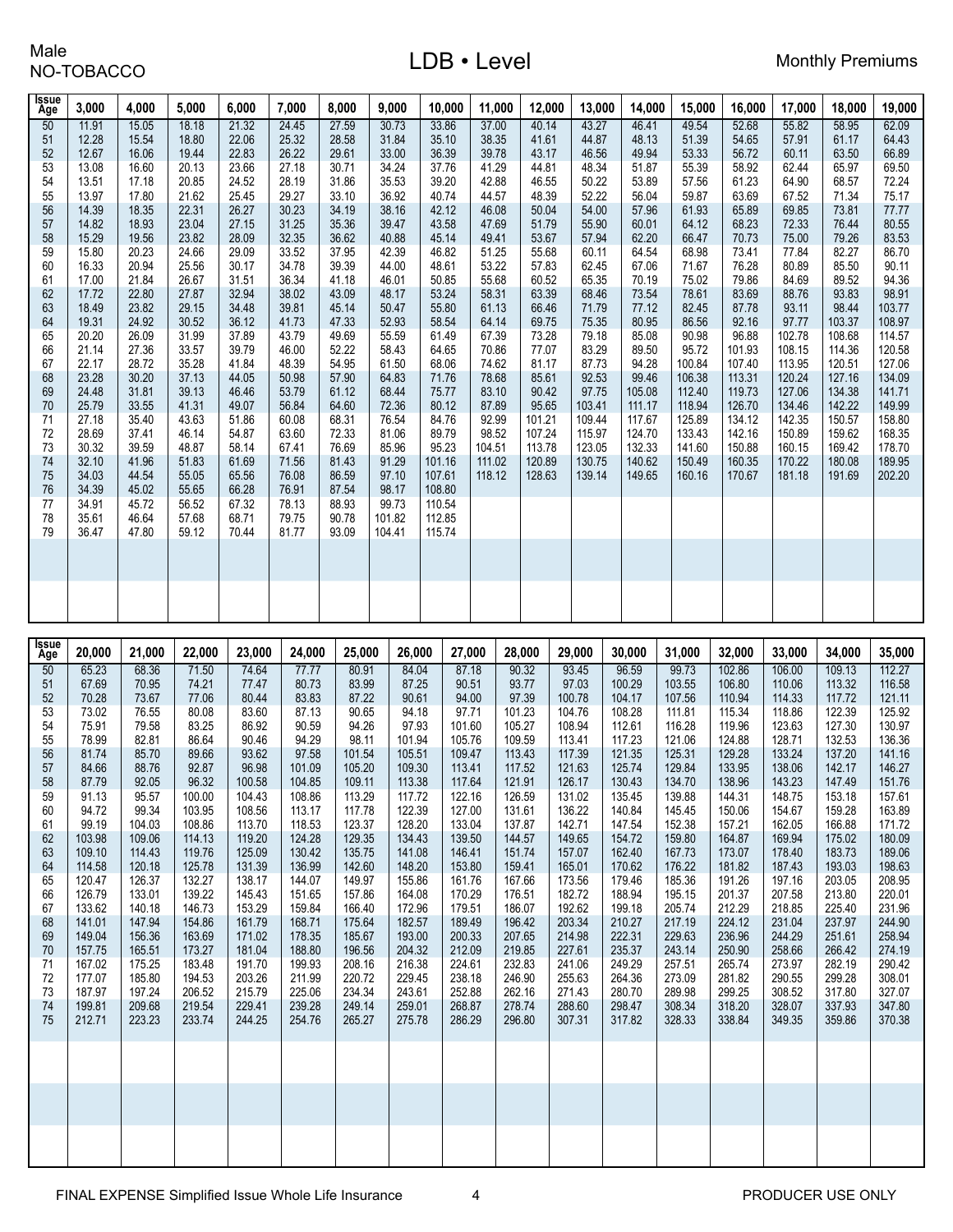LDB • Level Monthly Premiums

| Issue<br>Age | 3,000 | 4,000 | 5,000 | 6,000 | 7,000  | 8,000  | 9,000  | 10,000 | 11,000 | 12,000 | 13,000 | 14,000 | 15,000 | 16,000 | 17,000 | 18,000 | 19,000 |
|--------------|-------|-------|-------|-------|--------|--------|--------|--------|--------|--------|--------|--------|--------|--------|--------|--------|--------|
| 50           | 14.27 | 18.19 | 22.11 | 26.03 | 29.96  | 33.88  | 37.80  | 41.72  | 45.64  | 49.57  | 53.49  | 57.41  | 61.33  | 65.25  | 69.18  | 73.10  | 77.02  |
| 51           | 14.76 | 18.85 | 22.94 | 27.03 | 31.11  | 35.20  | 39.29  | 43.38  | 47.46  | 51.55  | 55.64  | 59.73  | 63.81  | 67.90  | 71.99  | 76.08  | 80.16  |
| 52           | 15.29 | 19.55 | 23.81 | 28.07 | 32.33  | 36.59  | 40.86  | 45.12  | 49.38  | 53.64  | 57.90  | 62.17  | 66.43  | 70.69  | 74.95  | 79.21  | 83.47  |
| 53           | 15.84 | 20.29 | 24.74 | 29.19 | 33.63  | 38.08  | 42.53  | 46.98  | 51.42  | 55.87  | 60.32  | 64.77  | 69.21  | 73.66  | 78.11  | 82.56  | 87.00  |
| 54           | 16.43 | 21.08 | 25.72 | 30.37 | 35.01  | 39.66  | 44.30  | 48.95  | 53.59  | 58.24  | 62.88  | 67.52  | 72.17  | 76.81  | 81.46  | 86.10  | 90.75  |
| 55           | 17.06 | 21.92 | 26.77 | 31.62 | 36.48  | 41.33  | 46.19  | 51.04  | 55.89  | 60.75  | 65.60  | 70.46  | 75.31  | 80.17  | 85.02  | 89.87  | 94.73  |
| 56           | 17.65 | 22.69 | 27.74 | 32.79 | 37.84  | 42.89  | 47.94  | 52.99  | 58.03  | 63.08  | 68.13  | 73.18  | 78.23  | 83.28  | 88.33  | 93.37  | 98.42  |
| 57           | 18.26 | 23.52 | 28.77 | 34.03 | 39.28  | 44.54  | 49.79  | 55.04  | 60.30  | 65.55  | 70.81  | 76.06  | 81.32  | 86.57  | 91.83  | 97.08  | 102.34 |
| 58           | 18.92 | 24.39 | 29.86 | 35.34 | 40.81  | 46.28  | 51.75  | 57.23  | 62.70  | 68.17  | 73.65  | 79.12  | 84.59  | 90.06  | 95.54  | 101.01 | 106.48 |
| 59           | 19.61 | 25.32 | 31.02 | 36.72 | 42.43  | 48.13  | 53.84  | 59.54  | 65.25  | 70.95  | 76.65  | 82.36  | 88.06  | 93.77  | 99.47  | 105.17 | 110.88 |
| 60           | 20.35 | 26.30 | 32.24 | 38.19 | 44.14  | 50.09  | 56.04  | 61.99  | 67.94  | 73.89  | 79.83  | 85.78  | 91.73  | 97.68  | 103.63 | 109.58 | 115.53 |
| 61           | 21.31 | 27.58 | 33.85 | 40.11 | 46.38  | 52.65  | 58.92  | 65.19  | 71.46  | 77.73  | 84.00  | 90.27  | 96.54  | 102.81 | 109.08 | 115.34 | 121.61 |
| 62           | 22.32 | 28.93 | 35.54 | 42.15 | 48.76  | 55.36  | 61.97  | 68.58  | 75.19  | 81.80  | 88.40  | 95.01  | 101.62 | 108.23 | 114.83 | 121.44 | 128.05 |
| 63           | 23.40 | 30.37 | 37.34 | 44.31 | 51.27  | 58.24  | 65.21  | 72.18  | 79.15  | 86.11  | 93.08  | 100.05 | 107.02 | 113.99 | 120.95 | 127.92 | 134.89 |
| 64           | 24.55 | 31.90 | 39.25 | 46.60 | 53.95  | 61.30  | 68.65  | 76.00  | 83.35  | 90.70  | 98.05  | 105.40 | 112.75 | 120.10 | 127.45 | 134.80 | 142.15 |
| 65           | 25.76 | 33.52 | 41.27 | 49.03 | 56.78  | 64.54  | 72.29  | 80.05  | 87.80  | 95.55  | 103.31 | 111.06 | 118.82 | 126.57 | 134.33 | 142.08 | 149.84 |
| 66           | 27.09 | 35.29 | 43.49 | 51.68 | 59.88  | 68.08  | 76.27  | 84.47  | 92.67  | 100.87 | 109.06 | 117.26 | 125.46 | 133.66 | 141.85 | 150.05 | 158.25 |
| 67           | 28.51 | 37.18 | 45.85 | 54.52 | 63.19  | 71.86  | 80.53  | 89.20  | 97.87  | 106.54 | 115.21 | 123.88 | 132.55 | 141.22 | 149.89 | 158.56 | 167.23 |
| 68           | 30.02 | 39.20 | 48.37 | 57.55 | 66.72  | 75.90  | 85.07  | 94.25  | 103.42 | 112.60 | 121.77 | 130.95 | 140.12 | 149.30 | 158.47 | 167.65 | 176.82 |
| 69           | 31.64 | 41.35 | 51.07 | 60.78 | 70.49  | 80.21  | 89.92  | 99.63  | 109.35 | 119.06 | 128.77 | 138.49 | 148.20 | 157.92 | 167.63 | 177.34 | 187.06 |
| 70           | 33.36 | 43.65 | 53.94 | 64.22 | 74.51  | 84.80  | 95.08  | 105.37 | 115.66 | 125.95 | 136.23 | 146.52 | 156.81 | 167.10 | 177.38 | 187.67 | 197.96 |
| 71           | 35.26 | 46.18 | 57.10 | 68.01 | 78.93  | 89.85  | 100.77 | 111.69 | 122.61 | 133.53 | 144.45 | 155.37 | 166.29 | 177.20 | 188.12 | 199.04 | 209.96 |
| 72           | 37.26 | 48.85 | 60.44 | 72.03 | 83.61  | 95.20  | 106.79 | 118.38 | 129.97 | 141.55 | 153.14 | 164.73 | 176.32 | 187.91 | 199.49 | 211.08 | 222.67 |
| 73           | 39.39 | 51.68 | 63.98 | 76.28 | 88.57  | 100.87 | 113.17 | 125.46 | 137.76 | 150.05 | 162.35 | 174.65 | 186.94 | 199.24 | 211.54 | 223.83 | 236.13 |
| 74           | 41.64 | 54.69 | 67.74 | 80.79 | 93.83  | 106.88 | 119.93 | 132.98 | 146.03 | 159.07 | 172.12 | 185.17 | 198.22 | 211.26 | 224.31 | 237.36 | 250.41 |
| 75           | 44.05 | 57.90 | 71.75 | 85.60 | 99.45  | 113.30 | 127.14 | 140.99 | 154.84 | 168.69 | 182.54 | 196.39 | 210.24 | 224.09 | 237.94 | 251.79 | 265.64 |
| 76           | 44.22 | 58.13 | 72.04 | 85.95 | 99.85  | 113.76 | 127.67 | 141.58 |        |        |        |        |        |        |        |        |        |
| 77           | 44.57 | 58.59 | 72.61 | 86.64 | 100.66 | 114.68 | 128.71 | 142.73 |        |        |        |        |        |        |        |        |        |
| 78           | 45.10 | 59.30 | 73.50 | 87.70 | 101.90 | 116.10 | 130.30 | 144.50 |        |        |        |        |        |        |        |        |        |
| 79           | 45.84 | 60.28 | 74.73 | 89.17 | 103.62 | 118.06 | 132.51 | 146.95 |        |        |        |        |        |        |        |        |        |
|              |       |       |       |       |        |        |        |        |        |        |        |        |        |        |        |        |        |
|              |       |       |       |       |        |        |        |        |        |        |        |        |        |        |        |        |        |
|              |       |       |       |       |        |        |        |        |        |        |        |        |        |        |        |        |        |
|              |       |       |       |       |        |        |        |        |        |        |        |        |        |        |        |        |        |
|              |       |       |       |       |        |        |        |        |        |        |        |        |        |        |        |        |        |

| Issue<br>Age | 20,000 | 21,000 | 22,000 | 23,000 | 24,000 | 25,000 | 26,000 | 27,000 | 28,000 | 29,000 | 30,000 | 31,000 | 32,000 | 33,000 | 34,000 | 35,000 |
|--------------|--------|--------|--------|--------|--------|--------|--------|--------|--------|--------|--------|--------|--------|--------|--------|--------|
| 50           | 80.94  | 84.87  | 88.79  | 92.71  | 96.63  | 100.55 | 104.48 | 108.40 | 112.32 | 116.24 | 120.16 | 124.09 | 128.01 | 131.93 | 135.85 | 139.78 |
| 51           | 84.25  | 88.34  | 92.43  | 96.51  | 100.60 | 104.69 | 108.78 | 112.87 | 116.95 | 121.04 | 125.13 | 129.22 | 133.30 | 137.39 | 141.48 | 145.57 |
| 52           | 87.74  | 92.00  | 96.26  | 100.52 | 104.78 | 109.05 | 113.31 | 117.57 | 121.83 | 126.09 | 130.36 | 134.62 | 138.88 | 143.14 | 147.40 | 151.66 |
| 53           | 91.45  | 95.90  | 100.35 | 104.79 | 109.24 | 113.69 | 118.14 | 122.58 | 127.03 | 131.48 | 135.93 | 140.37 | 144.82 | 149.27 | 153.72 | 158.16 |
| 54           | 95.39  | 100.04 | 104.68 | 109.33 | 113.97 | 118.62 | 123.26 | 127.91 | 132.55 | 137.19 | 141.84 | 146.48 | 151.13 | 155.77 | 160.42 | 165.06 |
| 55           | 99.58  | 104.44 | 109.29 | 114.14 | 119.00 | 123.85 | 128.71 | 133.56 | 138.41 | 143.27 | 148.12 | 152.98 | 157.83 | 162.68 | 167.54 | 172.39 |
| 56           | 103.47 | 108.52 | 113.57 | 118.62 | 123.67 | 128.71 | 133.76 | 138.81 | 143.86 | 148.91 | 153.96 | 159.01 | 164.05 | 169.10 | 174.15 | 179.20 |
| 57           | 107.59 | 112.84 | 118.10 | 123.35 | 128.61 | 133.86 | 139.12 | 144.37 | 149.63 | 154.88 | 160.13 | 165.39 | 170.64 | 175.90 | 181.15 | 186.41 |
| 58           | 111.95 | 117.43 | 122.90 | 128.37 | 133.85 | 139.32 | 144.79 | 150.26 | 155.74 | 161.21 | 166.68 | 172.15 | 177.63 | 183.10 | 188.57 | 194.05 |
| 59           | 116.58 | 122.29 | 127.99 | 133.70 | 139.40 | 145.10 | 150.81 | 156.51 | 162.22 | 167.92 | 173.62 | 179.33 | 185.03 | 190.74 | 196.44 | 202.15 |
| 60           | 121.48 | 127.42 | 133.37 | 139.32 | 145.27 | 151.22 | 157.17 | 163.12 | 169.07 | 175.02 | 180.96 | 186.91 | 192.86 | 198.81 | 204.76 | 210.71 |
| 61           | 127.88 | 134.15 | 140.42 | 146.69 | 152.96 | 159.23 | 165.50 | 171.77 | 178.04 | 184.30 | 190.57 | 196.84 | 203.11 | 209.38 | 215.65 | 221.92 |
| 62           | 134.66 | 141.27 | 147.87 | 154.48 | 161.09 | 167.70 | 174.31 | 180.91 | 187.52 | 194.13 | 200.74 | 207.35 | 213.95 | 220.56 | 227.17 | 233.78 |
| 63           | 141.86 | 148.82 | 155.79 | 162.76 | 169.73 | 176.70 | 183.66 | 190.63 | 197.60 | 204.57 | 211.54 | 218.50 | 225.47 | 232.44 | 239.41 | 246.37 |
| 64           | 149.50 | 156.84 | 164.19 | 171.54 | 178.89 | 186.24 | 193.59 | 200.94 | 208.29 | 215.64 | 222.99 | 230.34 | 237.69 | 245.04 | 252.39 | 259.74 |
| 65           | 157.59 | 165.35 | 173.10 | 180.85 | 188.61 | 196.36 | 204.12 | 211.87 | 219.63 | 227.38 | 235.14 | 242.89 | 250.65 | 258.40 | 266.16 | 273.91 |
| 66           | 166.44 | 174.64 | 182.84 | 191.04 | 199.23 | 207.43 | 215.63 | 223.82 | 232.02 | 240.22 | 248.42 | 256.61 | 264.81 | 273.01 | 281.20 | 289.40 |
| 67           | 175.90 | 184.56 | 193.23 | 201.90 | 210.57 | 219.24 | 227.91 | 236.58 | 245.25 | 253.92 | 262.59 | 271.26 | 279.93 | 288.60 | 297.27 | 305.94 |
| 68           | 186.00 | 195.17 | 204.35 | 213.52 | 222.70 | 231.87 | 241.05 | 250.22 | 259.40 | 268.57 | 277.75 | 286.92 | 296.10 | 305.27 | 314.45 | 323.62 |
| 69           | 196.77 | 206.48 | 216.20 | 225.91 | 235.62 | 245.34 | 255.05 | 264.76 | 274.48 | 284.19 | 293.90 | 303.62 | 313.33 | 323.04 | 332.76 | 342.47 |
| 70           | 208.24 | 218.53 | 228.82 | 239.11 | 249.39 | 259.68 | 269.97 | 280.25 | 290.54 | 300.83 | 311.12 | 321.40 | 331.69 | 341.98 | 352.26 | 362.55 |
| 71           | 220.88 | 231.80 | 242.72 | 253.64 | 264.56 | 275.48 | 286.40 | 297.31 | 308.23 | 319.15 | 330.07 | 340.99 | 351.91 | 362.83 | 373.75 | 384.67 |
| 72           | 234.26 | 245.84 | 257.43 | 269.02 | 280.61 | 292.20 | 303.78 | 315.37 | 326.96 | 338.55 | 350.14 | 361.72 | 373.31 | 384.90 | 396.49 | 408.07 |
| 73           | 248.42 | 260.72 | 273.02 | 285.31 | 297.61 | 309.91 | 322.20 | 334.50 | 346.79 | 359.09 | 371.39 | 383.68 | 395.98 | 408.28 | 420.57 | 432.87 |
| 74           | 263.46 | 276.50 | 289.55 | 302.60 | 315.65 | 328.69 | 341.74 | 354.79 | 367.84 | 380.89 | 393.93 | 406.98 | 420.03 | 433.08 | 446.12 | 459.17 |
| 75           | 279.49 | 293.34 | 307.19 | 321.04 | 334.89 | 348.74 | 362.59 | 376.43 | 390.28 | 404.13 | 417.98 | 431.83 | 445.68 | 459.53 | 473.38 | 487.23 |
|              |        |        |        |        |        |        |        |        |        |        |        |        |        |        |        |        |
|              |        |        |        |        |        |        |        |        |        |        |        |        |        |        |        |        |
|              |        |        |        |        |        |        |        |        |        |        |        |        |        |        |        |        |
|              |        |        |        |        |        |        |        |        |        |        |        |        |        |        |        |        |
|              |        |        |        |        |        |        |        |        |        |        |        |        |        |        |        |        |
|              |        |        |        |        |        |        |        |        |        |        |        |        |        |        |        |        |
|              |        |        |        |        |        |        |        |        |        |        |        |        |        |        |        |        |
|              |        |        |        |        |        |        |        |        |        |        |        |        |        |        |        |        |
|              |        |        |        |        |        |        |        |        |        |        |        |        |        |        |        |        |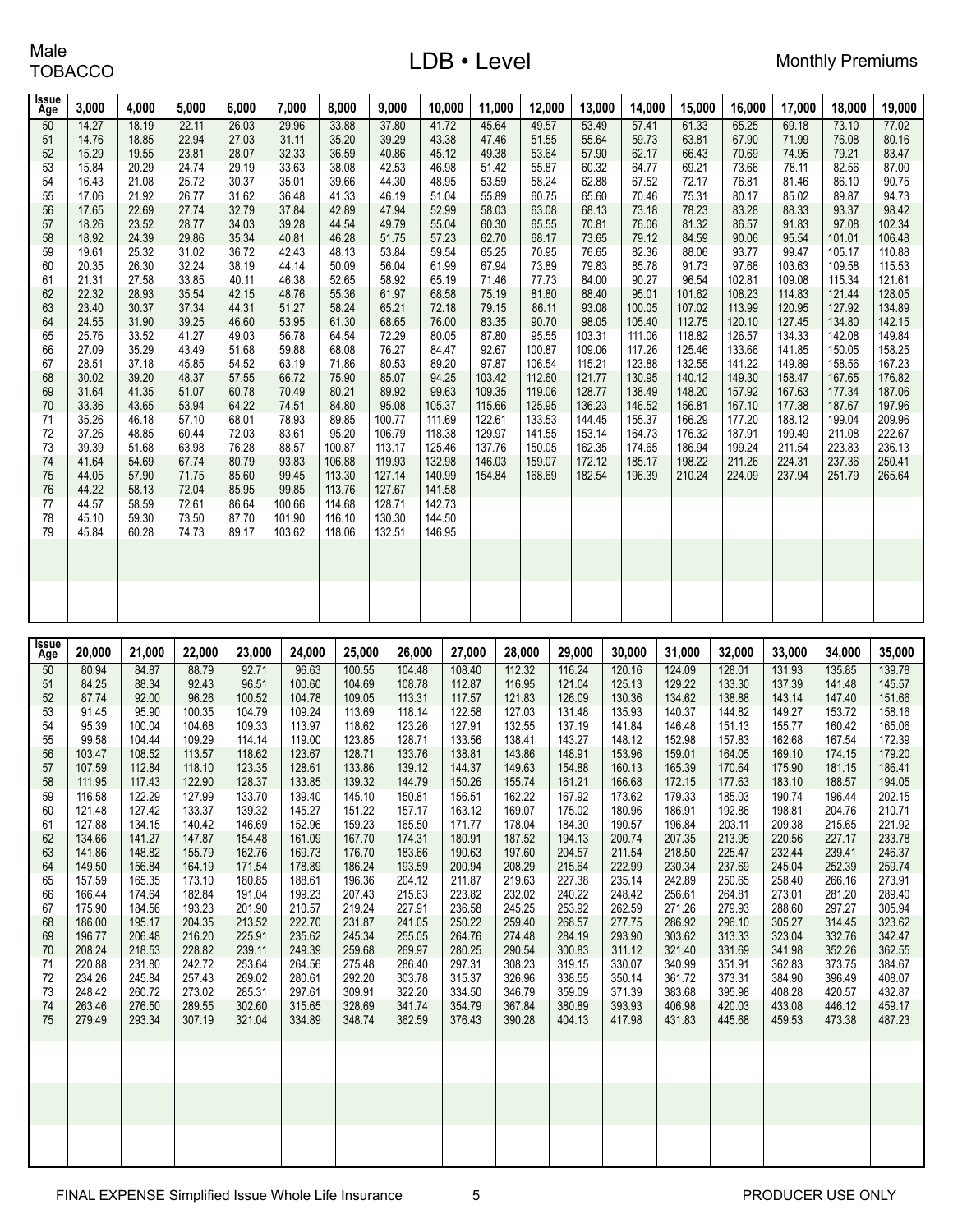| Female     |  |
|------------|--|
| NO-TOBACCO |  |

LDB • Level Monthly Premiums

| Issue<br>Age | 3,000          | 4,000          | 5,000          | 6,000          | 7,000          | 8,000          | 9,000          | 10,000         | 11,000         | 12,000         | 13,000 | 14,000 | 15,000 | 16,000 | 17,000 | 18,000 | 19,000 |
|--------------|----------------|----------------|----------------|----------------|----------------|----------------|----------------|----------------|----------------|----------------|--------|--------|--------|--------|--------|--------|--------|
| 50           | 9.31           | 11.57          | 13.84          | 16.11          | 18.38          | 20.65          | 22.92          | 25.19          | 27.46          | 29.72          | 31.99  | 34.26  | 36.53  | 38.80  | 41.07  | 43.34  | 45.60  |
| 51           | 9.62           | 11.99          | 14.37          | 16.74          | 19.11          | 21.49          | 23.86          | 26.23          | 28.61          | 30.98          | 33.35  | 35.73  | 38.10  | 40.47  | 42.85  | 45.22  | 47.59  |
| 52           | 9.95           | 12.43          | 14.92          | 17.40          | 19.88          | 22.37          | 24.85          | 27.33          | 29.82          | 32.30          | 34.78  | 37.27  | 39.75  | 42.23  | 44.72  | 47.20  | 49.68  |
| 53           | 10.30          | 12.90          | 15.50          | 18.10          | 20.70          | 23.30          | 25.90          | 28.50          | 31.09          | 33.69          | 36.29  | 38.89  | 41.49  | 44.09  | 46.69  | 49.29  | 51.89  |
| 54           | 10.67          | 13.39          | 16.11          | 18.84          | 21.56          | 24.28          | 27.00          | 29.73          | 32.45          | 35.17          | 37.90  | 40.62  | 43.34  | 46.06  | 48.79  | 51.51  | 54.23  |
| 55           | 11.06          | 13.91          | 16.76          | 19.62          | 22.47          | 25.32          | 28.18          | 31.03          | 33.88          | 36.74          | 39.59  | 42.44  | 45.29  | 48.15  | 51.00  | 53.85  | 56.71  |
| 56           | 11.42          | 14.39          | 17.36          | 20.33          | 23.30          | 26.27          | 29.25          | 32.22          | 35.19          | 38.16          | 41.13  | 44.10  | 47.08  | 50.05  | 53.02  | 55.99  | 58.96  |
| 57           | 11.79          | 14.89          | 17.99          | 21.09          | 24.18          | 27.28          | 30.38          | 33.48          | 36.57          | 39.67          | 42.77  | 45.87  | 48.96  | 52.06  | 55.16  | 58.26  | 61.35  |
| 58           | 12.19          | 15.43          | 18.66          | 21.89          | 25.12          | 28.35          | 31.58          | 34.81          | 38.04          | 41.28          | 44.51  | 47.74  | 50.97  | 54.20  | 57.43  | 60.66  | 63.90  |
| 59           | 12.62          | 16.00          | 19.37          | 22.74          | 26.12          | 29.49          | 32.87          | 36.24          | 39.61          | 42.99          | 46.36  | 49.73  | 53.11  | 56.48  | 59.86  | 63.23  | 66.60  |
| 60           | 13.08          | 16.60          | 20.13          | 23.66          | 27.18          | 30.71          | 34.24          | 37.76          | 41.29          | 44.81          | 48.34  | 51.87  | 55.39  | 58.92  | 62.44  | 65.97  | 69.50  |
| 61           | 13.65          | 17.36          | 21.08          | 24.80          | 28.51          | 32.23          | 35.95          | 39.66          | 43.38          | 47.09          | 50.81  | 54.53  | 58.24  | 61.96  | 65.68  | 69.39  | 73.11  |
| 62           | 14.26          | 18.18          | 22.10          | 26.02          | 29.94          | 33.86          | 37.78          | 41.70          | 45.61          | 49.53          | 53.45  | 57.37  | 61.29  | 65.21  | 69.13  | 73.05  | 76.97  |
| 63           | 14.91          | 19.05          | 23.19          | 27.33          | 31.46          | 35.60          | 39.74          | 43.88          | 48.02          | 52.15          | 56.29  | 60.43  | 64.57  | 68.70  | 72.84  | 76.98  | 81.12  |
| 64           | 15.62          | 19.99          | 24.36          | 28.74          | 33.11          | 37.48          | 41.85          | 46.23          | 50.60          | 54.97          | 59.35  | 63.72  | 68.09  | 72.46  | 76.84  | 81.21  | 85.58  |
| 65           | 16.38          | 21.00          | 25.63          | 30.25          | 34.88          | 39.50          | 44.13          | 48.75          | 53.38          | 58.00          | 62.63  | 67.25  | 71.88  | 76.50  | 81.13  | 85.76  | 90.38  |
| 66           | 17.17          | 22.06          | 26.95          | 31.84          | 36.73          | 41.62          | 46.51          | 51.40          | 56.29          | 61.18          | 66.07  | 70.96  | 75.85  | 80.74  | 85.63  | 90.52  | 95.41  |
| 67           | 18.03          | 23.20          | 28.38          | 33.56          | 38.73          | 43.91          | 49.09          | 54.26          | 59.44          | 64.61          | 69.79  | 74.97  | 80.14  | 85.32  | 90.49  | 95.67  | 100.85 |
| 68           | 18.96          | 24.45          | 29.93          | 35.42          | 40.91          | 46.39          | 51.88          | 57.37          | 62.85          | 68.34          | 73.83  | 79.32  | 84.80  | 90.29  | 95.78  | 101.26 | 106.75 |
| 69           | 19.97          | 25.80          | 31.62          | 37.44          | 43.27          | 49.09          | 54.91          | 60.74          | 66.56          | 72.39          | 78.21  | 84.03  | 89.86  | 95.68  | 101.51 | 107.33 | 113.15 |
| 70           | 21.07          | 27.26          | 33.45          | 39.64          | 45.84          | 52.03          | 58.22          | 64.41          | 70.60          | 76.79          | 82.98  | 89.17  | 95.36  | 101.55 | 107.74 | 113.93 | 120.13 |
| 71           | 22.22          | 28.79          | 35.36          | 41.94          | 48.51          | 55.08          | 61.65          | 68.23          | 74.80          | 81.37          | 87.95  | 94.52  | 101.09 | 107.66 | 114.24 | 120.81 | 127.38 |
| 72           | 23.47          | 30.46          | 37.45          | 44.44          | 51.43          | 58.42          | 65.41          | 72.40          | 79.39          | 86.38          | 93.37  | 100.36 | 107.35 | 114.34 | 121.33 | 128.32 | 135.31 |
| 73           | 24.83          | 32.28          | 39.72          | 47.16          | 54.61          | 62.05          | 69.50          | 76.94          | 84.38<br>89.83 | 91.83<br>97.77 | 99.27  | 106.71 | 114.16 | 121.60 | 129.05 | 136.49 | 143.93 |
| 74           | 26.32          | 34.26          | 42.20          | 50.14          | 58.08          | 66.01          | 73.95          | 81.89          |                |                | 105.71 | 113.65 | 121.59 | 129.53 | 137.47 | 145.41 | 153.35 |
| 75           | 27.95<br>28.40 | 36.43<br>37.03 | 44.91<br>45.66 | 53.39<br>54.29 | 61.88<br>62.92 | 70.36<br>71.56 | 78.84          | 87.32<br>88.82 | 95.81          | 104.29         | 112.77 | 121.25 | 129.73 | 138.22 | 146.70 | 155.18 | 163.66 |
| 76<br>77     | 28.96          | 37.78          | 46.61          | 55.43          | 64.25          | 73.07          | 80.19<br>81.89 | 90.71          |                |                |        |        |        |        |        |        |        |
| 78           | 29.65          | 38.70          | 47.75          | 56.80          | 65.85          | 74.90          | 83.95          | 93.00          |                |                |        |        |        |        |        |        |        |
| 79           | 30.45          | 39.77          | 49.09          | 58.40          | 67.72          | 77.04          | 86.36          | 95.67          |                |                |        |        |        |        |        |        |        |
|              |                |                |                |                |                |                |                |                |                |                |        |        |        |        |        |        |        |
|              |                |                |                |                |                |                |                |                |                |                |        |        |        |        |        |        |        |
|              |                |                |                |                |                |                |                |                |                |                |        |        |        |        |        |        |        |
|              |                |                |                |                |                |                |                |                |                |                |        |        |        |        |        |        |        |
|              |                |                |                |                |                |                |                |                |                |                |        |        |        |        |        |        |        |
|              |                |                |                |                |                |                |                |                |                |                |        |        |        |        |        |        |        |

| Issue<br>Age | 20,000 | 21,000 | 22,000 | 23,000 | 24,000 | 25,000 | 26,000 | 27,000 | 28,000 | 29,000 | 30,000 | 31,000 | 32,000 | 33,000 | 34,000 | 35,000 |
|--------------|--------|--------|--------|--------|--------|--------|--------|--------|--------|--------|--------|--------|--------|--------|--------|--------|
| 50           | 47.87  | 50.14  | 52.41  | 54.68  | 56.95  | 59.22  | 61.48  | 63.75  | 66.02  | 68.29  | 70.56  | 72.83  | 75.10  | 77.37  | 79.63  | 81.90  |
| 51           | 49.97  | 52.34  | 54.71  | 57.09  | 59.46  | 61.83  | 64.21  | 66.58  | 68.95  | 71.33  | 73.70  | 76.07  | 78.45  | 80.82  | 83.19  | 85.57  |
| 52           | 52.17  | 54.65  | 57.13  | 59.62  | 62.10  | 64.58  | 67.07  | 69.55  | 72.03  | 74.52  | 77.00  | 79.48  | 81.97  | 84.45  | 86.93  | 89.42  |
| 53           | 54.49  | 57.09  | 59.69  | 62.29  | 64.89  | 67.49  | 70.09  | 72.69  | 75.29  | 77.89  | 80.49  | 83.09  | 85.68  | 88.28  | 90.88  | 93.48  |
| 54           | 56.95  | 59.68  | 62.40  | 65.12  | 67.85  | 70.57  | 73.29  | 76.01  | 78.74  | 81.46  | 84.18  | 86.90  | 89.63  | 92.35  | 95.07  | 97.80  |
| 55           | 59.56  | 62.41  | 65.27  | 68.12  | 70.97  | 73.82  | 76.68  | 79.53  | 82.38  | 85.24  | 88.09  | 90.94  | 93.79  | 96.65  | 99.50  | 102.35 |
| 56           | 61.94  | 64.91  | 67.88  | 70.85  | 73.82  | 76.79  | 79.77  | 82.74  | 85.71  | 88.68  | 91.65  | 94.62  | 97.60  | 100.57 | 103.54 | 106.51 |
| 57           | 64.45  | 67.55  | 70.65  | 73.74  | 76.84  | 79.94  | 83.04  | 86.14  | 89.23  | 92.33  | 95.43  | 98.53  | 101.62 | 104.72 | 107.82 | 110.92 |
| 58           | 67.13  | 70.36  | 73.59  | 76.82  | 80.05  | 83.28  | 86.52  | 89.75  | 92.98  | 96.21  | 99.44  | 102.67 | 105.90 | 109.13 | 112.37 | 115.60 |
| 59           | 69.98  | 73.35  | 76.73  | 80.10  | 83.47  | 86.85  | 90.22  | 93.60  | 96.97  | 100.34 | 103.72 | 107.09 | 110.47 | 113.84 | 117.21 | 120.59 |
| 60           | 73.02  | 76.55  | 80.08  | 83.60  | 87.13  | 90.65  | 94.18  | 97.71  | 101.23 | 104.76 | 108.28 | 111.81 | 115.34 | 118.86 | 122.39 | 125.92 |
| 61           | 76.82  | 80.54  | 84.26  | 87.97  | 91.69  | 95.41  | 99.12  | 102.84 | 106.55 | 110.27 | 113.99 | 117.70 | 121.42 | 125.14 | 128.85 | 132.57 |
| 62           | 80.89  | 84.81  | 88.73  | 92.65  | 96.57  | 100.49 | 104.41 | 108.33 | 112.25 | 116.17 | 120.09 | 124.01 | 127.92 | 131.84 | 135.76 | 139.68 |
| 63           | 85.26  | 89.39  | 93.53  | 97.67  | 101.81 | 105.94 | 110.08 | 114.22 | 118.36 | 122.50 | 126.63 | 130.77 | 134.91 | 139.05 | 143.18 | 147.32 |
| 64           | 89.95  | 94.33  | 98.70  | 103.07 | 107.45 | 111.82 | 116.19 | 120.56 | 124.94 | 129.31 | 133.68 | 138.05 | 142.43 | 146.80 | 151.17 | 155.55 |
| 65           | 95.01  | 99.63  | 104.26 | 108.88 | 113.51 | 118.13 | 122.76 | 127.38 | 132.01 | 136.63 | 141.26 | 145.88 | 150.51 | 155.13 | 159.76 | 164.38 |
| 66           | 100.30 | 105.19 | 110.08 | 114.97 | 119.86 | 124.75 | 129.64 | 134.53 | 139.42 | 144.31 | 149.20 | 154.09 | 158.99 | 163.88 | 168.77 | 173.66 |
| 67           | 106.02 | 111.20 | 116.38 | 121.55 | 126.73 | 131.90 | 137.08 | 142.26 | 147.43 | 152.61 | 157.78 | 162.96 | 168.14 | 173.31 | 178.49 | 183.67 |
| 68           | 112.24 | 117.72 | 123.21 | 128.70 | 134.18 | 139.67 | 145.16 | 150.64 | 156.13 | 161.62 | 167.10 | 172.59 | 178.08 | 183.56 | 189.05 | 194.54 |
| 69           | 118.98 | 124.80 | 130.62 | 136.45 | 142.27 | 148.10 | 153.92 | 159.74 | 165.57 | 171.39 | 177.22 | 183.04 | 188.86 | 194.69 | 200.51 | 206.33 |
| 70           | 126.32 | 132.51 | 138.70 | 144.89 | 151.08 | 157.27 | 163.46 | 169.65 | 175.84 | 182.03 | 188.22 | 194.41 | 200.61 | 206.80 | 212.99 | 219.18 |
| 71           | 133.95 | 140.53 | 147.10 | 153.67 | 160.25 | 166.82 | 173.39 | 179.96 | 186.54 | 193.11 | 199.68 | 206.25 | 212.83 | 219.40 | 225.97 | 232.55 |
| 72           | 142.30 | 149.29 | 156.28 | 163.27 | 170.26 | 177.25 | 184.24 | 191.23 | 198.22 | 205.21 | 212.20 | 219.19 | 226.17 | 233.16 | 240.15 | 247.14 |
| 73           | 151.38 | 158.82 | 166.27 | 173.71 | 181.15 | 188.60 | 196.04 | 203.49 | 210.93 | 218.37 | 225.82 | 233.26 | 240.71 | 248.15 | 255.59 | 263.04 |
| 74           | 161.29 | 169.23 | 177.17 | 185.11 | 193.04 | 200.98 | 208.92 | 216.86 | 224.80 | 232.74 | 240.68 | 248.62 | 256.56 | 264.50 | 272.44 | 280.38 |
| 75           | 172.15 | 180.63 | 189.11 | 197.59 | 206.08 | 214.56 | 223.04 | 231.52 | 240.00 | 248.49 | 256.97 | 265.45 | 273.93 | 282.42 | 290.90 | 299.38 |
|              |        |        |        |        |        |        |        |        |        |        |        |        |        |        |        |        |
|              |        |        |        |        |        |        |        |        |        |        |        |        |        |        |        |        |
|              |        |        |        |        |        |        |        |        |        |        |        |        |        |        |        |        |
|              |        |        |        |        |        |        |        |        |        |        |        |        |        |        |        |        |
|              |        |        |        |        |        |        |        |        |        |        |        |        |        |        |        |        |
|              |        |        |        |        |        |        |        |        |        |        |        |        |        |        |        |        |
|              |        |        |        |        |        |        |        |        |        |        |        |        |        |        |        |        |
|              |        |        |        |        |        |        |        |        |        |        |        |        |        |        |        |        |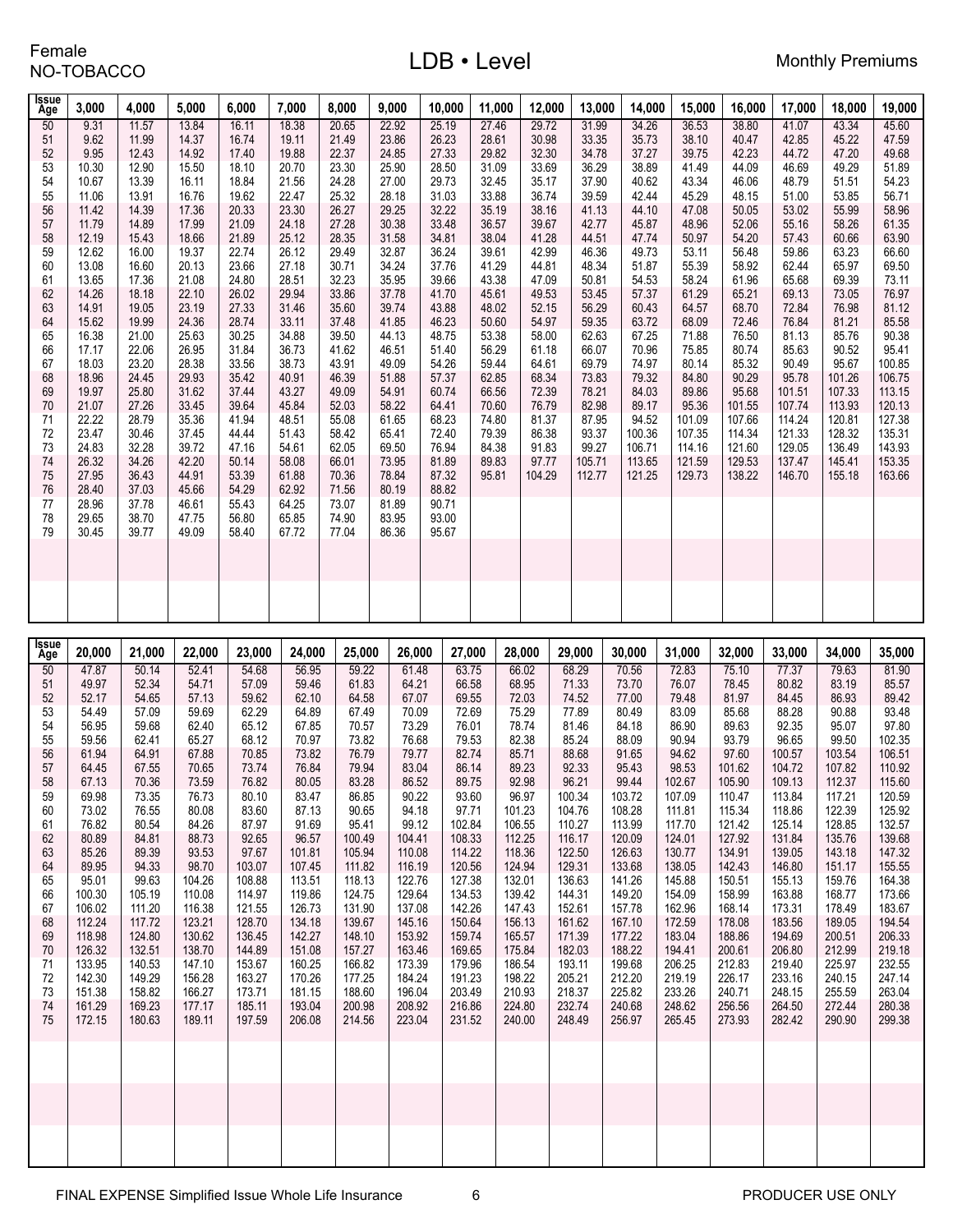Female<br>TOBACCO

LDB • Level Monthly Premiums

| Issue<br>Age | 3,000          | 4,000          | 5,000          | 6,000          | 7,000          | 8,000          | 9,000          | 10,000         | 11,000          | 12,000           | 13,000           | 14,000           | 15,000           | 16,000           | 17,000           | 18,000           | 19,000           |
|--------------|----------------|----------------|----------------|----------------|----------------|----------------|----------------|----------------|-----------------|------------------|------------------|------------------|------------------|------------------|------------------|------------------|------------------|
| 50           | 11.94          | 15.08          | 18.23          | 21.37          | 24.52          | 27.66          | 30.81          | 33.95          | 37.10           | 40.24            | 43.39            | 46.53            | 49.68            | 52.82            | 55.97            | 59.11            | 62.26            |
| 51           | 12.40          | 15.70          | 19.00          | 22.29          | 25.59          | 28.89          | 32.19          | 35.49          | 38.79           | 42.09            | 45.39            | 48.69            | 51.99            | 55.29            | 58.59            | 61.88            | 65.18            |
| 52           | 12.89          | 16.35          | 19.81          | 23.27          | 26.73          | 30.20          | 33.66          | 37.12          | 40.58           | 44.04            | 47.50            | 50.97            | 54.43            | 57.89            | 61.35            | 64.81            | 68.28            |
| 53           | 13.41          | 17.04          | 20.68          | 24.31          | 27.95          | 31.58          | 35.22          | 38.85          | 42.49           | 46.12            | 49.76            | 53.39            | 57.03            | 60.66            | 64.30            | 67.94            | 71.57            |
| 54           | 13.96          | 17.78          | 21.60          | 25.42          | 29.23          | 33.05          | 36.87          | 40.69          | 44.51           | 48.33            | 52.15            | 55.97            | 59.79            | 63.61            | 67.43            | 71.25            | 75.06            |
| 55<br>56     | 14.54<br>15.10 | 18.56<br>19.30 | 22.57<br>23.50 | 26.59<br>27.70 | 30.60<br>31.90 | 34.62<br>36.09 | 38.63<br>40.29 | 42.65<br>44.49 | 46.66<br>48.69  | 50.67<br>52.89   | 54.69<br>57.09   | 58.70<br>61.29   | 62.72<br>65.49   | 66.73<br>69.69   | 70.75<br>73.89   | 74.76<br>78.09   | 78.78<br>82.29   |
| 57           | 15.69          | 20.08          | 24.48          | 28.87          | 33.27          | 37.66          | 42.06          | 46.46          | 50.85           | 55.25            | 59.64            | 64.04            | 68.43            | 72.83            | 77.23            | 81.62            | 86.02            |
| 58           | 16.31          | 20.91          | 25.52          | 30.12          | 34.72          | 39.33          | 43.93          | 48.53          | 53.14           | 57.74            | 62.34            | 66.95            | 71.55            | 76.15            | 80.76            | 85.36            | 89.96            |
| 59           | 16.97          | 21.79          | 26.61          | 31.43          | 36.26          | 41.08          | 45.90          | 50.72          | 55.55           | 60.37            | 65.19            | 70.01            | 74.84            | 79.66            | 84.48            | 89.30            | 94.13            |
| 60           | 17.66          | 22.72          | 27.77          | 32.83          | 37.88          | 42.94          | 47.99          | 53.05          | 58.10           | 63.16            | 68.21            | 73.27            | 78.32            | 83.38            | 88.43            | 93.48            | 98.54            |
| 61           | 18.56          | 23.91          | 29.27          | 34.62          | 39.97          | 45.32          | 50.68          | 56.03          | 61.38           | 66.74            | 72.09            | 77.44            | 82.80            | 88.15            | 93.50            | 98.85            | 104.21           |
| 62           | 19.51          | 25.19          | 30.86          | 36.53          | 42.20          | 47.87          | 53.54          | 59.22          | 64.89           | 70.56            | 76.23            | 81.90            | 87.57            | 93.25            | 98.92            | 104.59           | 110.26           |
| 63           | 20.54          | 26.55          | 32.56          | 38.57          | 44.59          | 50.60          | 56.61          | 62.62          | 68.63           | 74.65            | 80.66            | 86.67            | 92.68            | 98.69            | 104.71           | 110.72           | 116.73           |
| 64           | 21.63          | 28.00          | 34.38          | 40.75          | 47.13          | 53.50          | 59.88          | 66.26          | 72.63           | 79.01            | 85.38            | 91.76            | 98.13            | 104.51           | 110.89           | 117.26           | 123.64           |
| 65           | 22.80          | 29.56          | 36.33          | 43.09          | 49.86          | 56.62          | 63.39          | 70.15          | 76.92           | 83.69            | 90.45            | 97.22            | 103.98           | 110.75           | 117.51           | 124.28           | 131.04           |
| 66           | 24.08          | 31.27          | 38.46          | 45.65          | 52.85          | 60.04          | 67.23          | 74.42          | 81.61           | 88.81            | 96.00            | 103.19           | 110.38           | 117.58           | 124.77           | 131.96           | 139.15           |
| 67           | 25.45          | 33.10          | 40.75          | 48.40          | 56.06          | 63.71          | 71.36          | 79.01          | 86.66           | 94.31            | 101.96           | 109.61           | 117.26           | 124.91           | 132.56           | 140.21           | 147.86           |
| 68           | 26.94          | 35.08          | 43.23          | 51.37          | 59.52          | 67.66          | 75.81          | 83.95          | 92.10           | 100.24           | 108.39           | 116.53           | 124.68           | 132.82           | 140.97           | 149.12           | 157.26           |
| 69<br>70     | 28.54<br>30.28 | 37.22<br>39.53 | 45.90<br>48.79 | 54.58<br>58.05 | 63.26<br>67.31 | 71.94<br>76.57 | 80.62<br>85.83 | 89.30<br>95.08 | 97.98<br>104.34 | 106.66<br>113.60 | 115.34<br>122.86 | 124.02<br>132.12 | 132.70<br>141.38 | 141.39<br>150.64 | 150.07<br>159.89 | 158.75<br>169.15 | 167.43<br>178.41 |
| 71           | 31.93          | 41.74          | 51.55          | 61.36          | 71.17          | 80.98          | 90.79          | 100.60         | 110.41          | 120.22           | 130.03           | 139.84           | 149.65           | 159.46           | 169.27           | 179.08           | 188.89           |
| 72           | 33.73          | 44.13          | 54.54          | 64.95          | 75.36          | 85.77          | 96.18          | 106.59         | 117.00          | 127.40           | 137.81           | 148.22           | 158.63           | 169.04           | 179.45           | 189.86           | 200.26           |
| 73           | 35.68          | 46.74          | 57.79          | 68.85          | 79.91          | 90.97          | 102.03         | 113.09         | 124.15          | 135.21           | 146.27           | 157.33           | 168.38           | 179.44           | 190.50           | 201.56           | 212.62           |
| 74           | 37.81          | 49.58          | 61.35          | 73.12          | 84.89          | 96.66          | 108.43         | 120.20         | 131.97          | 143.74           | 155.51           | 167.28           | 179.05           | 190.82           | 202.59           | 214.36           | 226.13           |
| 75           | 40.14          | 52.69          | 65.24          | 77.78          | 90.33          | 102.88         | 115.42         | 127.97         | 140.52          | 153.06           | 165.61           | 178.16           | 190.71           | 203.25           | 215.80           | 228.35           | 240.89           |
| 76           | 40.20          | 52.77          | 65.33          | 77.90          | 90.46          | 103.03         | 115.60         | 128.16         |                 |                  |                  |                  |                  |                  |                  |                  |                  |
| 77           | 40.26          | 52.84          | 65.43          | 78.01          | 90.60          | 103.19         | 115.77         | 128.36         |                 |                  |                  |                  |                  |                  |                  |                  |                  |
| 78           | 40.32          | 52.92          | 65.53          | 78.13          | 90.74          | 103.34         | 115.95         | 128.55         |                 |                  |                  |                  |                  |                  |                  |                  |                  |
| 79           | 40.82          | 53.59          | 66.36          | 79.13          | 91.91          | 104.68         | 117.45         | 130.22         |                 |                  |                  |                  |                  |                  |                  |                  |                  |
|              |                |                |                |                |                |                |                |                |                 |                  |                  |                  |                  |                  |                  |                  |                  |
|              |                |                |                |                |                |                |                |                |                 |                  |                  |                  |                  |                  |                  |                  |                  |
|              |                |                |                |                |                |                |                |                |                 |                  |                  |                  |                  |                  |                  |                  |                  |
|              |                |                |                |                |                |                |                |                |                 |                  |                  |                  |                  |                  |                  |                  |                  |

| Issue<br>Age | 20,000 | 21,000 | 22,000 | 23,000 | 24,000 | 25,000 | 26,000 | 27,000 | 28,000 | 29,000 | 30,000 | 31,000 | 32,000 | 33,000 | 34,000 | 35,000 |
|--------------|--------|--------|--------|--------|--------|--------|--------|--------|--------|--------|--------|--------|--------|--------|--------|--------|
| 50           | 65.40  | 68.55  | 71.69  | 74.84  | 77.98  | 81.13  | 84.27  | 87.42  | 90.56  | 93.71  | 96.85  | 100.00 | 103.14 | 106.29 | 109.43 | 112.58 |
| 51           | 68.48  | 71.78  | 75.08  | 78.38  | 81.68  | 84.98  | 88.28  | 91.58  | 94.88  | 98.17  | 101.47 | 104.77 | 108.07 | 111.37 | 114.67 | 117.97 |
| 52           | 71.74  | 75.20  | 78.66  | 82.12  | 85.59  | 89.05  | 92.51  | 95.97  | 99.43  | 102.90 | 106.36 | 109.82 | 113.28 | 116.74 | 120.21 | 123.67 |
| 53           | 75.21  | 78.84  | 82.48  | 86.11  | 89.75  | 93.38  | 97.02  | 100.65 | 104.29 | 107.92 | 111.56 | 115.19 | 118.83 | 122.46 | 126.10 | 129.73 |
| 54           | 78.88  | 82.70  | 86.52  | 90.34  | 94.16  | 97.98  | 101.80 | 105.62 | 109.44 | 113.26 | 117.08 | 120.90 | 124.71 | 128.53 | 132.35 | 136.17 |
| 55           | 82.79  | 86.81  | 90.82  | 94.83  | 98.85  | 102.86 | 106.88 | 110.89 | 114.91 | 118.92 | 122.94 | 126.95 | 130.97 | 134.98 | 139.00 | 143.01 |
| 56           | 86.49  | 90.69  | 94.89  | 99.09  | 103.28 | 107.48 | 111.68 | 115.88 | 120.08 | 124.28 | 128.48 | 132.68 | 136.88 | 141.08 | 145.28 | 149.48 |
| 57           | 90.41  | 94.81  | 99.20  | 103.60 | 107.99 | 112.39 | 116.79 | 121.18 | 125.58 | 129.97 | 134.37 | 138.76 | 143.16 | 147.55 | 151.95 | 156.35 |
| 58           | 94.57  | 99.17  | 103.77 | 108.38 | 112.98 | 117.58 | 122.19 | 126.79 | 131.39 | 136.00 | 140.60 | 145.20 | 149.80 | 154.41 | 159.01 | 163.61 |
| 59           | 98.95  | 103.77 | 108.59 | 113.42 | 118.24 | 123.06 | 127.88 | 132.70 | 137.53 | 142.35 | 147.17 | 151.99 | 156.82 | 161.64 | 166.46 | 171.28 |
| 60           | 103.59 | 108.65 | 113.70 | 118.76 | 123.81 | 128.87 | 133.92 | 138.98 | 144.03 | 149.09 | 154.14 | 159.20 | 164.25 | 169.31 | 174.36 | 179.42 |
| 61           | 109.56 | 114.91 | 120.27 | 125.62 | 130.97 | 136.33 | 141.68 | 147.03 | 152.39 | 157.74 | 163.09 | 168.44 | 173.80 | 179.15 | 184.50 | 189.86 |
| 62           | 115.93 | 121.60 | 127.28 | 132.95 | 138.62 | 144.29 | 149.96 | 155.63 | 161.30 | 166.98 | 172.65 | 178.32 | 183.99 | 189.66 | 195.33 | 201.01 |
| 63           | 122.74 | 128.76 | 134.77 | 140.78 | 146.79 | 152.80 | 158.82 | 164.83 | 170.84 | 176.85 | 182.86 | 188.88 | 194.89 | 200.90 | 206.91 | 212.93 |
| 64           | 130.01 | 136.39 | 142.76 | 149.14 | 155.51 | 161.89 | 168.27 | 174.64 | 181.02 | 187.39 | 193.77 | 200.14 | 206.52 | 212.89 | 219.27 | 225.65 |
| 65           | 137.81 | 144.57 | 151.34 | 158.11 | 164.87 | 171.64 | 178.40 | 185.17 | 191.93 | 198.70 | 205.46 | 212.23 | 218.99 | 225.76 | 232.52 | 239.29 |
| 66           | 146.34 | 153.54 | 160.73 | 167.92 | 175.11 | 182.31 | 189.50 | 196.69 | 203.88 | 211.07 | 218.27 | 225.46 | 232.65 | 239.84 | 247.04 | 254.23 |
| 67           | 155.51 | 163.17 | 170.82 | 178.47 | 186.12 | 193.77 | 201.42 | 209.07 | 216.72 | 224.37 | 232.02 | 239.67 | 247.32 | 254.97 | 262.62 | 270.28 |
| 68           | 165.41 | 173.55 | 181.70 | 189.84 | 197.99 | 206.13 | 214.28 | 222.42 | 230.57 | 238.71 | 246.86 | 255.00 | 263.15 | 271.29 | 279.44 | 287.58 |
| 69           | 176.11 | 184.79 | 193.47 | 202.15 | 210.83 | 219.51 | 228.19 | 236.87 | 245.55 | 254.23 | 262.91 | 271.59 | 280.27 | 288.95 | 297.63 | 306.31 |
| 70           | 187.67 | 196.93 | 206.19 | 215.45 | 224.70 | 233.96 | 243.22 | 252.48 | 261.74 | 271.00 | 280.25 | 289.51 | 298.77 | 308.03 | 317.29 | 326.55 |
| 71           | 198.70 | 208.52 | 218.33 | 228.14 | 237.95 | 247.76 | 257.57 | 267.38 | 277.19 | 287.00 | 296.81 | 306.62 | 316.43 | 326.24 | 336.05 | 345.86 |
| 72           | 210.67 | 221.08 | 231.49 | 241.90 | 252.31 | 262.72 | 273.12 | 283.53 | 293.94 | 304.35 | 314.76 | 325.17 | 335.58 | 345.99 | 356.39 | 366.80 |
| 73           | 223.68 | 234.74 | 245.80 | 256.86 | 267.92 | 278.97 | 290.03 | 301.09 | 312.15 | 323.21 | 334.27 | 345.33 | 356.39 | 367.45 | 378.50 | 389.56 |
| 74           | 237.90 | 249.67 | 261.44 | 273.21 | 284.98 | 296.75 | 308.52 | 320.29 | 332.06 | 343.83 | 355.60 | 367.37 | 379.14 | 390.91 | 402.68 | 414.45 |
| 75           | 253.44 | 265.99 | 278.53 | 291.08 | 303.63 | 316.18 | 328.72 | 341.27 | 353.82 | 366.36 | 378.91 | 391.46 | 404.01 | 416.55 | 429.10 | 441.65 |
|              |        |        |        |        |        |        |        |        |        |        |        |        |        |        |        |        |
|              |        |        |        |        |        |        |        |        |        |        |        |        |        |        |        |        |
|              |        |        |        |        |        |        |        |        |        |        |        |        |        |        |        |        |
|              |        |        |        |        |        |        |        |        |        |        |        |        |        |        |        |        |
|              |        |        |        |        |        |        |        |        |        |        |        |        |        |        |        |        |
|              |        |        |        |        |        |        |        |        |        |        |        |        |        |        |        |        |
|              |        |        |        |        |        |        |        |        |        |        |        |        |        |        |        |        |
|              |        |        |        |        |        |        |        |        |        |        |        |        |        |        |        |        |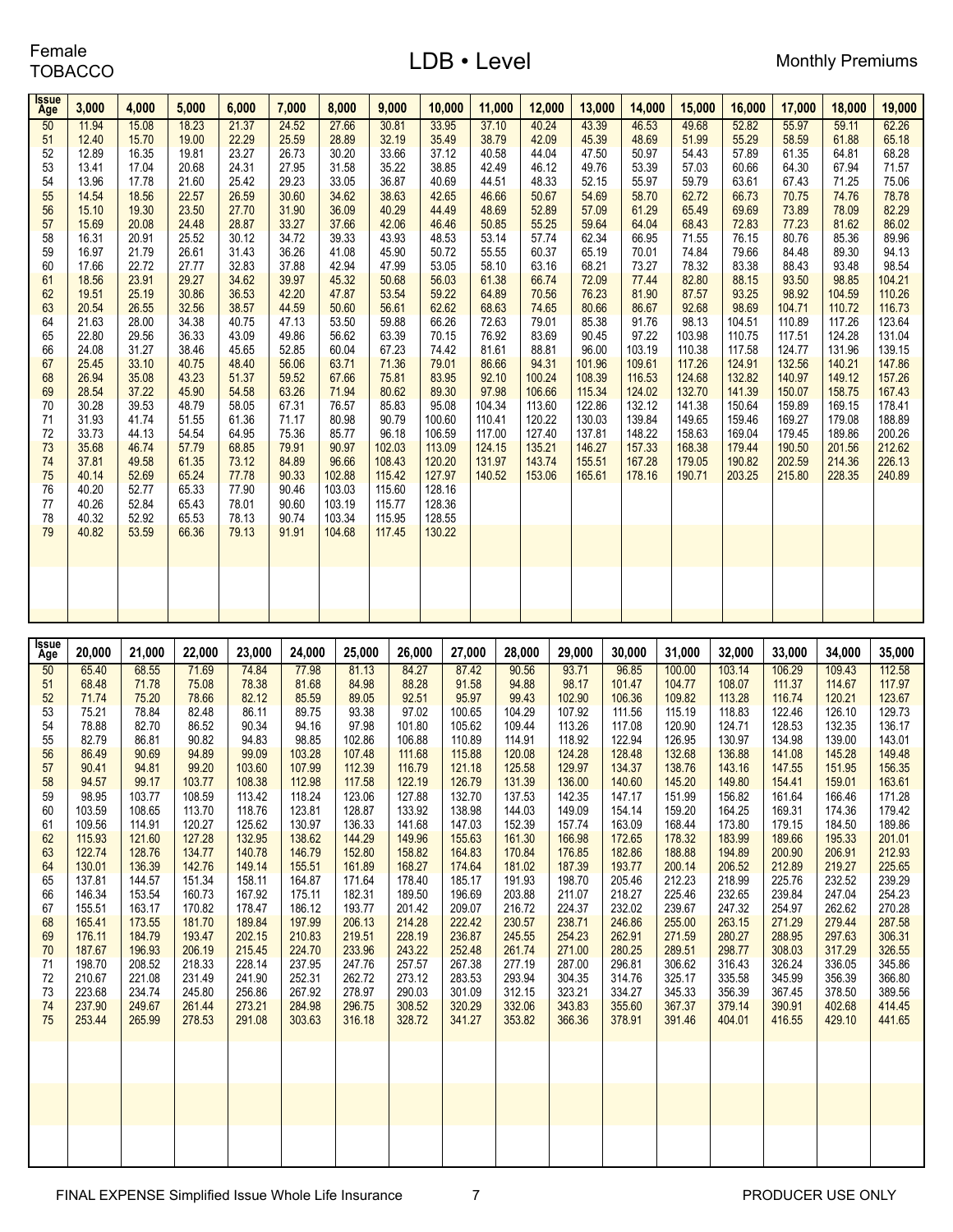| Male       |
|------------|
| NO-TOBACCO |

#### LDB • 10 Pay Monthly Premiums

| <b>Issue</b><br>Age | 3,000 | 4,000 | 5,000 | 6,000 | 7.000  | 8,000  | 9,000  | 10.000 | 11.000 | 12,000 | 13,000 | 14.000 | 15,000 | 16,000 | 17,000 | 18,000 | 19,000 |
|---------------------|-------|-------|-------|-------|--------|--------|--------|--------|--------|--------|--------|--------|--------|--------|--------|--------|--------|
| 50                  | 23.40 | 30.37 | 37.34 | 44.31 | 51.27  | 58.24  | 65.21  | 72.18  | 79.15  | 86.11  | 93.08  | 100.05 | 107.02 | 113.99 | 120.95 | 127.92 | 134.89 |
| 51                  | 23.97 | 31.12 | 38.28 | 45.44 | 52.59  | 59.75  | 66.91  | 74.06  | 81.22  | 88.37  | 95.53  | 102.69 | 109.84 | 117.00 | 124.15 | 131.31 | 138.47 |
| 52                  | 24.55 | 31.90 | 39.24 | 46.59 | 53.94  | 61.29  | 68.64  | 75.99  | 83.34  | 90.69  | 98.04  | 105.38 | 112.73 | 120.08 | 127.43 | 134.78 | 142.13 |
| 53                  | 25.14 | 32.68 | 40.23 | 47.78 | 55.32  | 62.87  | 70.41  | 77.96  | 85.51  | 93.05  | 100.60 | 108.14 | 115.69 | 123.24 | 130.78 | 138.33 | 145.87 |
| 54                  | 25.75 | 33.49 | 41.24 | 48.99 | 56.74  | 64.49  | 72.24  | 79.98  | 87.73  | 95.48  | 103.23 | 110.98 | 118.73 | 126.47 | 134.22 | 141.97 | 149.72 |
| 55                  | 26.37 | 34.32 | 42.28 | 50.24 | 58.19  | 66.15  | 74.10  | 82.06  | 90.02  | 97.97  | 105.93 | 113.89 | 121.84 | 129.80 | 137.75 | 145.71 | 153.67 |
| 56                  | 26.88 | 35.00 | 43.13 | 51.26 | 59.38  | 67.51  | 75.63  | 83.76  | 91.89  | 100.01 | 108.14 | 116.26 | 124.39 | 132.51 | 140.64 | 148.77 | 156.89 |
| 57                  | 27.41 | 35.71 | 44.01 | 52.31 | 60.61  | 68.92  | 77.22  | 85.52  | 93.82  | 102.12 | 110.42 | 118.73 | 127.03 | 135.33 | 143.63 | 151.93 | 160.24 |
| 58                  | 27.95 | 36.44 | 44.92 | 53.41 | 61.89  | 70.38  | 78.86  | 87.35  | 95.83  | 104.32 | 112.80 | 121.29 | 129.77 | 138.26 | 146.74 | 155.23 | 163.71 |
| 59                  | 28.52 | 37.20 | 45.87 | 54.54 | 63.22  | 71.89  | 80.57  | 89.24  | 97.92  | 106.59 | 115.26 | 123.94 | 132.61 | 141.29 | 149.96 | 158.63 | 167.31 |
| 60                  | 29.11 | 37.98 | 46.85 | 55.72 | 64.59  | 73.46  | 82.33  | 91.20  | 100.07 | 108.94 | 117.82 | 126.69 | 135.56 | 144.43 | 153.30 | 162.17 | 171.04 |
| 61                  | 29.88 | 39.01 | 48.13 | 57.26 | 66.39  | 75.51  | 84.64  | 93.76  | 102.89 | 112.02 | 121.14 | 130.27 | 139.40 | 148.52 | 157.65 | 166.78 | 175.90 |
| 62                  | 30.67 | 40.07 | 49.46 | 58.85 | 68.24  | 77.63  | 87.02  | 96.41  | 105.80 | 115.20 | 124.59 | 133.98 | 143.37 | 152.76 | 162.15 | 171.54 | 180.94 |
| 63                  | 31.50 | 41.16 | 50.83 | 60.50 | 70.16  | 79.83  | 89.49  | 99.16  | 108.83 | 118.49 | 128.16 | 137.82 | 147.49 | 157.15 | 166.82 | 176.49 | 186.15 |
| 64                  | 32.35 | 42.30 | 52.26 | 62.21 | 72.16  | 82.11  | 92.06  | 102.01 | 111.96 | 121.91 | 131.86 | 141.81 | 151.77 | 161.72 | 171.67 | 181.62 | 191.57 |
| 65                  | 33.25 | 43.49 | 53.74 | 63.99 | 74.24  | 84.49  | 94.74  | 104.98 | 115.23 | 125.48 | 135.73 | 145.98 | 156.23 | 166.48 | 176.72 | 186.97 | 197.22 |
| 66                  | 34.14 | 44.69 | 55.23 | 65.78 | 76.33  | 86.87  | 97.42  | 107.97 | 118.51 | 129.06 | 139.61 | 150.16 | 160.70 | 171.25 | 181.80 | 192.34 | 202.89 |
| 67                  | 35.09 | 45.95 | 56.81 | 67.67 | 78.53  | 89.39  | 100.26 | 111.12 | 121.98 | 132.84 | 143.70 | 154.57 | 165.43 | 176.29 | 187.15 | 198.01 | 208.87 |
| 68                  | 36.09 | 47.28 | 58.48 | 69.67 | 80.87  | 92.06  | 103.26 | 114.45 | 125.65 | 136.84 | 148.04 | 159.24 | 170.43 | 181.63 | 192.82 | 204.02 | 215.21 |
| 69                  | 37.16 | 48.71 | 60.26 | 71.81 | 83.36  | 94.91  | 106.47 | 118.02 | 129.57 | 141.12 | 152.67 | 164.22 | 175.78 | 187.33 | 198.88 | 210.43 | 221.98 |
| 70                  | 38.29 | 50.22 | 62.15 | 74.08 | 86.01  | 97.94  | 109.87 | 121.80 | 133.73 | 145.66 | 157.59 | 169.52 | 181.45 | 193.38 | 205.31 | 217.24 | 229.17 |
| 71                  | 39.38 | 51.67 | 63.97 | 76.26 | 88.56  | 100.85 | 113.14 | 125.44 | 137.73 | 150.02 | 162.32 | 174.61 | 186.90 | 199.20 | 211.49 | 223.78 | 236.08 |
| 72                  | 40.55 | 53.23 | 65.91 | 78.60 | 91.28  | 103.96 | 116.64 | 129.33 | 142.01 | 154.69 | 167.37 | 180.06 | 192.74 | 205.42 | 218.10 | 230.79 | 243.47 |
| 73                  | 41.80 | 54.90 | 67.99 | 81.09 | 94.19  | 107.29 | 120.39 | 133.49 | 146.59 | 159.69 | 172.78 | 185.88 | 198.98 | 212.08 | 225.18 | 238.28 | 251.38 |
| 74                  | 43.14 | 56.69 | 70.23 | 83.78 | 97.33  | 110.87 | 124.42 | 137.97 | 151.51 | 165.06 | 178.61 | 192.15 | 205.70 | 219.25 | 232.79 | 246.34 | 259.89 |
| 75                  | 44.60 | 58.64 | 72.67 | 86.71 | 100.74 | 114.77 | 128.81 | 142.84 | 156.88 | 170.91 | 184.95 | 198.98 | 213.01 | 227.05 | 241.08 | 255.12 | 269.15 |
| 76                  | 44.64 | 58.69 | 72.74 | 86.79 | 100.84 | 114.89 | 128.93 | 142.98 |        |        |        |        |        |        |        |        |        |
| 77                  | 44.69 | 58.75 | 72.81 | 86.87 | 100.94 | 115.00 | 129.06 | 143.12 |        |        |        |        |        |        |        |        |        |
| 78                  | 44.73 | 58.81 | 72.88 | 86.96 | 101.04 | 115.11 | 129.19 | 143.26 |        |        |        |        |        |        |        |        |        |
| 79                  | 44.77 | 58.86 | 72.95 | 87.04 | 101.13 | 115.22 | 129.32 | 143.41 |        |        |        |        |        |        |        |        |        |
|                     |       |       |       |       |        |        |        |        |        |        |        |        |        |        |        |        |        |
|                     |       |       |       |       |        |        |        |        |        |        |        |        |        |        |        |        |        |
|                     |       |       |       |       |        |        |        |        |        |        |        |        |        |        |        |        |        |
|                     |       |       |       |       |        |        |        |        |        |        |        |        |        |        |        |        |        |
|                     |       |       |       |       |        |        |        |        |        |        |        |        |        |        |        |        |        |
|                     |       |       |       |       |        |        |        |        |        |        |        |        |        |        |        |        |        |

| Issue<br>Age | 20,000           | 21,000           | 22,000           | 23,000           | 24,000           | 25,000           | 26,000           | 27,000           | 28,000           | 29,000           | 30,000           | 31,000           | 32,000           | 33,000           | 34,000           | 35,000           |
|--------------|------------------|------------------|------------------|------------------|------------------|------------------|------------------|------------------|------------------|------------------|------------------|------------------|------------------|------------------|------------------|------------------|
| 50           | 141.86           | 148.82           | 155.79           | 162.76           | 169.73           | 176.70           | 183.66           | 190.63           | 197.60           | 204.57           | 211.54           | 218.50           | 225.47           | 232.44           | 239.41           | 246.37           |
| 51           | 145.62           | 152.78           | 159.94           | 167.09           | 174.25           | 181.40           | 188.56           | 195.72           | 202.87           | 210.03           | 217.18           | 224.34           | 231.50           | 238.65           | 245.81           | 252.97           |
| 52           | 149.48           | 156.83           | 164.18           | 171.52           | 178.87           | 186.22           | 193.57           | 200.92           | 208.27           | 215.62           | 222.97           | 230.32           | 237.66           | 245.01           | 252.36           | 259.71           |
| 53           | 153.42           | 160.97           | 168.51           | 176.06           | 183.60           | 191.15           | 198.70           | 206.24           | 213.79           | 221.33           | 228.88           | 236.43           | 243.97           | 251.52           | 259.06           | 266.61           |
| 54           | 157.47           | 165.22           | 172.96           | 180.71           | 188.46           | 196.21           | 203.96           | 211.71           | 219.46           | 227.20           | 234.95           | 242.70           | 250.45           | 258.20           | 265.95           | 273.69           |
| 55           | 161.62           | 169.58           | 177.53           | 185.49           | 193.45           | 201.40           | 209.36           | 217.31           | 225.27           | 233.23           | 241.18           | 249.14           | 257.09           | 265.05           | 273.01           | 280.96           |
| 56           | 165.02           | 173.14           | 181.27           | 189.40           | 197.52           | 205.65           | 213.77           | 221.90           | 230.03           | 238.15           | 246.28           | 254.40           | 262.53           | 270.66           | 278.78           | 286.91           |
| 57           | 168.54           | 176.84           | 185.14           | 193.44           | 201.75           | 210.05           | 218.35           | 226.65           | 234.95           | 243.26           | 251.56           | 259.86           | 268.16           | 276.46           | 284.77           | 293.07           |
| 58           | 172.20           | 180.68           | 189.17           | 197.65           | 206.14           | 214.62           | 223.11           | 231.59           | 240.08           | 248.56           | 257.05           | 265.53           | 274.02           | 282.50           | 290.99           | 299.47           |
| 59           | 175.98           | 184.66           | 193.33           | 202.01           | 210.68           | 219.35           | 228.03           | 236.70           | 245.38           | 254.05           | 262.72           | 271.40           | 280.07           | 288.75           | 297.42           | 306.10           |
| 60           | 179.91           | 188.78           | 197.65           | 206.52           | 215.39           | 224.26           | 233.13           | 242.00           | 250.87           | 259.74           | 268.61           | 277.48           | 286.35           | 295.22           | 304.09           | 312.96           |
| 61           | 185.03           | 194.16           | 203.28           | 212.41           | 221.54           | 230.66           | 239.79           | 248.91           | 258.04           | 267.17           | 276.29           | 285.42           | 294.55           | 303.67           | 312.80           | 321.93           |
| 62           | 190.33           | 199.72           | 209.11           | 218.50           | 227.89           | 237.28           | 246.68           | 256.07           | 265.46           | 274.85           | 284.24           | 293.63           | 303.02           | 312.41           | 321.81           | 331.20           |
| 63           | 195.82           | 205.48           | 215.15           | 224.82           | 234.48           | 244.15           | 253.81           | 263.48           | 273.15           | 282.81           | 292.48           | 302.14           | 311.81           | 321.48           | 331.14           | 340.81           |
| 64           | 201.52           | 211.47           | 221.42           | 231.37           | 241.32           | 251.28           | 261.23           | 271.18           | 281.13           | 291.08           | 301.03           | 310.98           | 320.93           | 330.88           | 340.84           | 350.79           |
| 65           | 207.47           | 217.72           | 227.97           | 238.22           | 248.46           | 258.71           | 268.96           | 279.21           | 289.46           | 299.71           | 309.95           | 320.20           | 330.45           | 340.70           | 350.95           | 361.20           |
| 66           | 213.44           | 223.98           | 234.53           | 245.08           | 255.62           | 266.17           | 276.72           | 287.26           | 297.81           | 308.36           | 318.90           | 329.45           | 340.00           | 350.54           | 361.09           | 371.64           |
| 67           | 219.74           | 230.60           | 241.46           | 252.32           | 263.18           | 274.05           | 284.91           | 295.77           | 306.63           | 317.49           | 328.36           | 339.22           | 350.08           | 360.94           | 371.80           | 382.66           |
| 68           | 226.41           | 237.60           | 248.80           | 259.99           | 271.19           | 282.38           | 293.58           | 304.77           | 315.97           | 327.17           | 338.36           | 349.56           | 360.75           | 371.95           | 383.14           | 394.34           |
| 69           | 233.54           | 245.09           | 256.64           | 268.19           | 279.74           | 291.29           | 302.85           | 314.40           | 325.95           | 337.50           | 349.05           | 360.60           | 372.16           | 383.71           | 395.26           | 406.81           |
| 70           | 241.10           | 253.03           | 264.96           | 276.89           | 288.82           | 300.75           | 312.68           | 324.61           | 336.54           | 348.47           | 360.40           | 372.33           | 384.27           | 396.20           | 408.13           | 420.06           |
| 71           | 248.37           | 260.67           | 272.96           | 285.25           | 297.55           | 309.84           | 322.13           | 334.43           | 346.72           | 359.01           | 371.31           | 383.60           | 395.90           | 408.19           | 420.48           | 432.78           |
| 72           | 256.15           | 268.83           | 281.52           | 294.20           | 306.88           | 319.56           | 332.25           | 344.93           | 357.61           | 370.29<br>382.37 | 382.98           | 395.66           | 408.34           | 421.02           | 433.71           | 446.39           |
| 73           | 264.48           | 277.57           | 290.67           | 303.77           | 316.87<br>327.62 | 329.97<br>341.17 | 343.07<br>354.71 | 356.17<br>368.26 | 369.27<br>381.81 | 395.35           | 395.46           | 408.56           | 421.66<br>436.00 | 434.76<br>449.54 | 447.86           | 460.96<br>476.64 |
| 74<br>75     | 273.43<br>283.18 | 286.98<br>297.22 | 300.53<br>311.25 | 314.07<br>325.29 | 339.32           | 353.36           | 367.39           | 381.42           | 395.46           | 409.49           | 408.90<br>423.53 | 422.45<br>437.56 | 451.60           | 465.63           | 463.09<br>479.66 |                  |
|              |                  |                  |                  |                  |                  |                  |                  |                  |                  |                  |                  |                  |                  |                  |                  | 493.70           |
|              |                  |                  |                  |                  |                  |                  |                  |                  |                  |                  |                  |                  |                  |                  |                  |                  |
|              |                  |                  |                  |                  |                  |                  |                  |                  |                  |                  |                  |                  |                  |                  |                  |                  |
|              |                  |                  |                  |                  |                  |                  |                  |                  |                  |                  |                  |                  |                  |                  |                  |                  |
|              |                  |                  |                  |                  |                  |                  |                  |                  |                  |                  |                  |                  |                  |                  |                  |                  |
|              |                  |                  |                  |                  |                  |                  |                  |                  |                  |                  |                  |                  |                  |                  |                  |                  |
|              |                  |                  |                  |                  |                  |                  |                  |                  |                  |                  |                  |                  |                  |                  |                  |                  |
|              |                  |                  |                  |                  |                  |                  |                  |                  |                  |                  |                  |                  |                  |                  |                  |                  |
|              |                  |                  |                  |                  |                  |                  |                  |                  |                  |                  |                  |                  |                  |                  |                  |                  |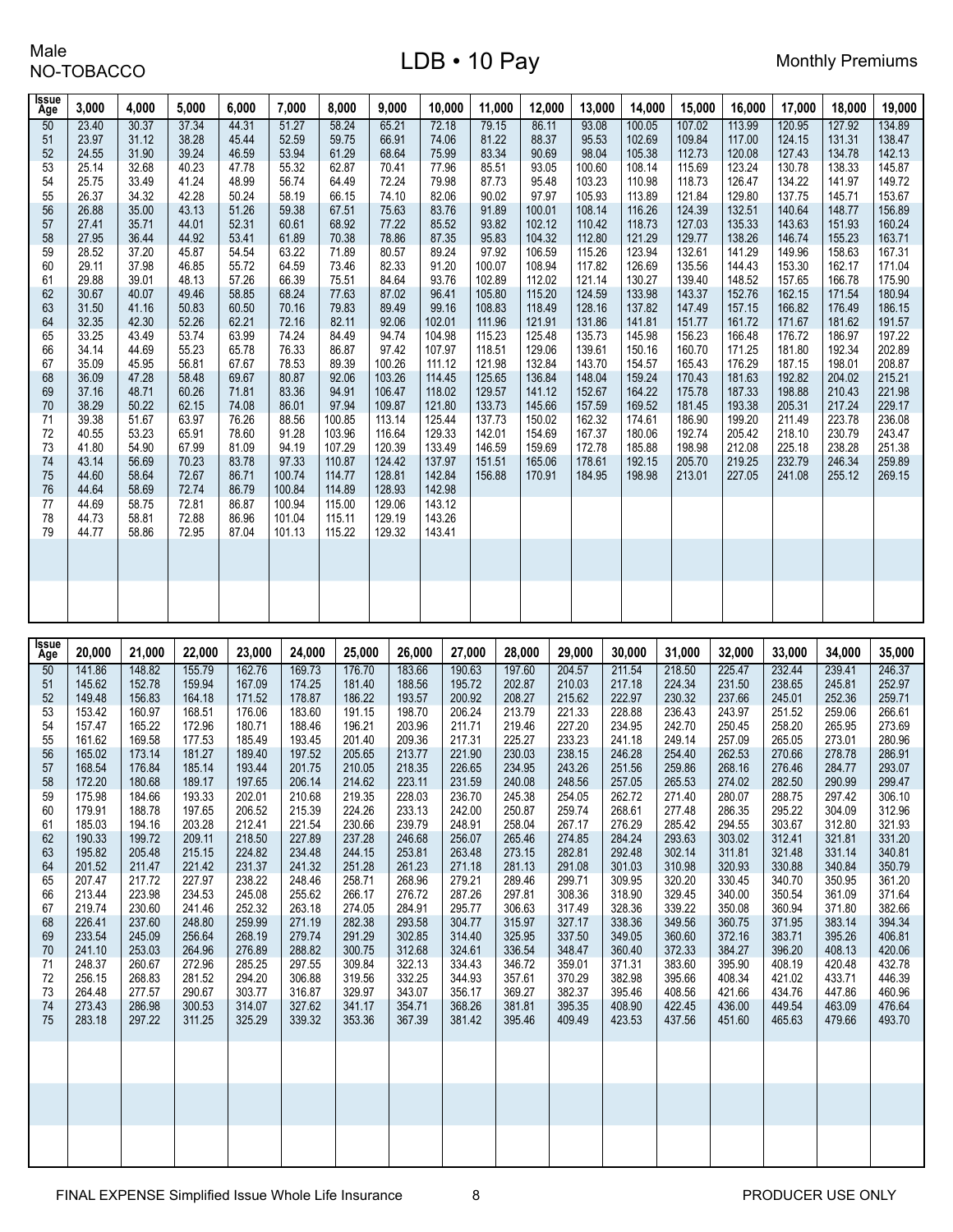LDB • 10 Pay Monthly Premiums

| Issue<br>Age | 3,000 | 4,000 | 5,000 | 6,000  | 7,000  | 8,000  | 9,000  | 10,000 | 11,000 | 12,000 | 13,000 | 14,000 | 15,000 | 16,000 | 17,000 | 18,000 | 19,000 |
|--------------|-------|-------|-------|--------|--------|--------|--------|--------|--------|--------|--------|--------|--------|--------|--------|--------|--------|
| 50           | 26.97 | 35.12 | 43.28 | 51.44  | 59.59  | 67.75  | 75.90  | 84.06  | 92.21  | 100.37 | 108.53 | 116.68 | 124.84 | 132.99 | 141.15 | 149.31 | 157.46 |
| 51           | 27.61 | 35.98 | 44.35 | 52.72  | 61.09  | 69.46  | 77.84  | 86.21  | 94.58  | 102.95 | 111.32 | 119.69 | 128.06 | 136.43 | 144.80 | 153.17 | 161.54 |
| 52           | 28.28 | 36.87 | 45.46 | 54.05  | 62.65  | 71.24  | 79.83  | 88.42  | 97.02  | 105.61 | 114.20 | 122.79 | 131.38 | 139.98 | 148.57 | 157.16 | 165.75 |
| 53           | 28.96 | 37.78 | 46.61 | 55.43  | 64.25  | 73.07  | 81.89  | 90.71  | 99.53  | 108.35 | 117.17 | 126.00 | 134.82 | 143.64 | 152.46 | 161.28 | 170.10 |
| 54           | 29.68 | 38.74 | 47.80 | 56.86  | 65.92  | 74.98  | 84.04  | 93.10  | 102.16 | 111.22 | 120.27 | 129.33 | 138.39 | 147.45 | 156.51 | 165.57 | 174.63 |
| 55           | 30.42 | 39.72 | 49.03 | 58.34  | 67.64  | 76.95  | 86.25  | 95.56  | 104.87 | 114.17 | 123.48 | 132.78 | 142.09 | 151.40 | 160.70 | 170.01 | 179.31 |
| 56           | 31.03 | 40.54 | 50.05 | 59.56  | 69.06  | 78.57  | 88.08  | 97.59  | 107.10 | 116.61 | 126.12 | 135.63 | 145.14 | 154.65 | 164.16 | 173.67 | 183.18 |
| 57           | 31.66 | 41.38 | 51.10 | 60.82  | 70.54  | 80.26  | 89.98  | 99.70  | 109.42 | 119.14 | 128.85 | 138.57 | 148.29 | 158.01 | 167.73 | 177.45 | 187.17 |
| 58           | 32.32 | 42.25 | 52.19 | 62.13  | 72.07  | 82.01  | 91.95  | 101.89 | 111.83 | 121.76 | 131.70 | 141.64 | 151.58 | 161.52 | 171.46 | 181.40 | 191.34 |
| 59           | 33.00 | 43.17 | 53.33 | 63.50  | 73.67  | 83.83  | 94.00  | 104.17 | 114.33 | 124.50 | 134.67 | 144.83 | 155.00 | 165.17 | 175.33 | 185.50 | 195.67 |
| 60           | 33.71 | 44.11 | 54.51 | 64.91  | 75.32  | 85.72  | 96.12  | 106.52 | 116.93 | 127.33 | 137.73 | 148.13 | 158.54 | 168.94 | 179.34 | 189.74 | 200.15 |
| 61           | 34.65 | 45.37 | 56.08 | 66.80  | 77.52  | 88.23  | 98.95  | 109.67 | 120.38 | 131.10 | 141.82 | 152.53 | 163.25 | 173.97 | 184.68 | 195.40 | 206.12 |
| 62           | 35.63 | 46.67 | 57.72 | 68.76  | 79.80  | 90.84  | 101.89 | 112.93 | 123.97 | 135.02 | 146.06 | 157.10 | 168.15 | 179.19 | 190.23 | 201.28 | 212.32 |
| 63           | 36.65 | 48.03 | 59.41 | 70.79  | 82.17  | 93.56  | 104.94 | 116.32 | 127.70 | 139.08 | 150.46 | 161.85 | 173.23 | 184.61 | 195.99 | 207.37 | 218.76 |
| 64           | 37.70 | 49.44 | 61.17 | 72.90  | 84.64  | 96.37  | 108.11 | 119.84 | 131.57 | 143.31 | 155.04 | 166.77 | 178.51 | 190.24 | 201.98 | 213.71 | 225.44 |
| 65           | 38.80 | 50.90 | 63.00 | 75.11  | 87.21  | 99.31  | 111.41 | 123.51 | 135.61 | 147.71 | 159.81 | 171.91 | 184.01 | 196.11 | 208.21 | 220.32 | 232.42 |
| 66           | 39.92 | 52.39 | 64.86 | 77.33  | 89.81  | 102.28 | 114.75 | 127.22 | 139.69 | 152.17 | 164.64 | 177.11 | 189.58 | 202.06 | 214.53 | 227.00 | 239.47 |
| 67           | 41.09 | 53.95 | 66.81 | 79.68  | 92.54  | 105.40 | 118.27 | 131.13 | 143.99 | 156.86 | 169.72 | 182.58 | 195.44 | 208.31 | 221.17 | 234.03 | 246.90 |
| 68           | 42.32 | 55.60 | 68.87 | 82.15  | 95.42  | 108.70 | 121.97 | 135.25 | 148.52 | 161.80 | 175.07 | 188.35 | 201.62 | 214.90 | 228.17 | 241.45 | 254.72 |
| 69           | 43.63 | 57.34 | 71.05 | 84.76  | 98.47  | 112.18 | 125.89 | 139.60 | 153.30 | 167.01 | 180.72 | 194.43 | 208.14 | 221.85 | 235.56 | 249.27 | 262.98 |
| 70           | 44.99 | 59.16 | 73.32 | 87.49  | 101.65 | 115.82 | 129.98 | 144.14 | 158.31 | 172.47 | 186.64 | 200.80 | 214.97 | 229.13 | 243.30 | 257.46 | 271.63 |
| 71           | 46.40 | 61.04 | 75.67 | 90.31  | 104.94 | 119.58 | 134.21 | 148.84 | 163.48 | 178.11 | 192.75 | 207.38 | 222.02 | 236.65 | 251.28 | 265.92 | 280.55 |
| 72           | 47.86 | 62.98 | 78.10 | 93.22  | 108.34 | 123.46 | 138.58 | 153.70 | 168.82 | 183.94 | 199.06 | 214.18 | 229.30 | 244.42 | 259.54 | 274.66 | 289.78 |
| 73           | 49.36 | 64.98 | 80.60 | 96.22  | 111.84 | 127.46 | 143.08 | 158.70 | 174.32 | 189.94 | 205.56 | 221.18 | 236.80 | 252.42 | 268.04 | 283.66 | 299.28 |
| 74           | 50.91 | 67.05 | 83.19 | 99.32  | 115.46 | 131.60 | 147.74 | 163.87 | 180.01 | 196.15 | 212.29 | 228.42 | 244.56 | 260.70 | 276.84 | 292.97 | 309.11 |
| 75           | 52.54 | 69.22 | 85.90 | 102.58 | 119.26 | 135.94 | 152.62 | 169.30 | 185.98 | 202.66 | 219.35 | 236.03 | 252.71 | 269.39 | 286.07 | 302.75 | 319.43 |
| 76           | 52.84 | 69.63 | 86.41 | 103.19 | 119.97 | 136.75 | 153.53 | 170.32 |        |        |        |        |        |        |        |        |        |
| 77           | 53.15 | 70.03 | 86.91 | 103.80 | 120.68 | 137.56 | 154.45 | 171.33 |        |        |        |        |        |        |        |        |        |
| 78           | 53.45 | 70.44 | 87.42 | 104.40 | 121.39 | 138.37 | 155.36 | 172.34 |        |        |        |        |        |        |        |        |        |
| 79           | 53.76 | 70.84 | 87.93 | 105.01 | 122.10 | 139.18 | 156.27 | 173.35 |        |        |        |        |        |        |        |        |        |
|              |       |       |       |        |        |        |        |        |        |        |        |        |        |        |        |        |        |
|              |       |       |       |        |        |        |        |        |        |        |        |        |        |        |        |        |        |
|              |       |       |       |        |        |        |        |        |        |        |        |        |        |        |        |        |        |
|              |       |       |       |        |        |        |        |        |        |        |        |        |        |        |        |        |        |
|              |       |       |       |        |        |        |        |        |        |        |        |        |        |        |        |        |        |

| Issue<br>Age | 20,000 | 21,000 | 22,000 | 23,000 | 24,000 | 25,000 | 26,000 | 27,000 | 28,000 | 29,000 | 30,000 | 31,000 | 32,000 | 33,000 | 34,000 | 35,000 |
|--------------|--------|--------|--------|--------|--------|--------|--------|--------|--------|--------|--------|--------|--------|--------|--------|--------|
| 50           | 165.62 | 173.77 | 181.93 | 190.08 | 198.24 | 206.40 | 214.55 | 222.71 | 230.86 | 239.02 | 247.18 | 255.33 | 263.49 | 271.64 | 279.80 | 287.95 |
| 51           | 169.91 | 178.28 | 186.65 | 195.02 | 203.39 | 211.76 | 220.13 | 228.51 | 236.88 | 245.25 | 253.62 | 261.99 | 270.36 | 278.73 | 287.10 | 295.47 |
| 52           | 174.35 | 182.94 | 191.53 | 200.12 | 208.72 | 217.31 | 225.90 | 234.49 | 243.08 | 251.68 | 260.27 | 268.86 | 277.45 | 286.05 | 294.64 | 303.23 |
| 53           | 178.92 | 187.74 | 196.56 | 205.39 | 214.21 | 223.03 | 231.85 | 240.67 | 249.49 | 258.31 | 267.13 | 275.95 | 284.78 | 293.60 | 302.42 | 311.24 |
| 54           | 183.69 | 192.75 | 201.81 | 210.87 | 219.93 | 228.99 | 238.05 | 247.11 | 256.17 | 265.23 | 274.29 | 283.35 | 292.41 | 301.47 | 310.53 | 319.59 |
| 55           | 188.62 | 197.93 | 207.23 | 216.54 | 225.84 | 235.15 | 244.46 | 253.76 | 263.07 | 272.37 | 281.68 | 290.99 | 300.29 | 309.60 | 318.90 | 328.21 |
| 56           | 192.69 | 202.19 | 211.70 | 221.21 | 230.72 | 240.23 | 249.74 | 259.25 | 268.76 | 278.27 | 287.78 | 297.29 | 306.80 | 316.31 | 325.82 | 335.32 |
| 57           | 196.89 | 206.61 | 216.33 | 226.05 | 235.77 | 245.49 | 255.21 | 264.93 | 274.65 | 284.37 | 294.09 | 303.81 | 313.53 | 323.25 | 332.97 | 342.69 |
| 58           | 201.27 | 211.21 | 221.15 | 231.09 | 241.03 | 250.97 | 260.91 | 270.85 | 280.78 | 290.72 | 300.66 | 310.60 | 320.54 | 330.48 | 340.42 | 350.36 |
| 59           | 205.83 | 216.00 | 226.17 | 236.33 | 246.50 | 256.67 | 266.83 | 277.00 | 287.17 | 297.33 | 307.50 | 317.67 | 327.83 | 338.00 | 348.17 | 358.33 |
| 60           | 210.55 | 220.95 | 231.35 | 241.76 | 252.16 | 262.56 | 272.96 | 283.37 | 293.77 | 304.17 | 314.57 | 324.98 | 335.38 | 345.78 | 356.18 | 366.59 |
| 61           | 216.83 | 227.55 | 238.27 | 248.98 | 259.70 | 270.42 | 281.13 | 291.85 | 302.57 | 313.28 | 324.00 | 334.72 | 345.43 | 356.15 | 366.87 | 377.58 |
| 62           | 223.36 | 234.41 | 245.45 | 256.49 | 267.53 | 278.58 | 289.62 | 300.66 | 311.71 | 322.75 | 333.79 | 344.84 | 355.88 | 366.92 | 377.97 | 389.01 |
| 63           | 230.14 | 241.52 | 252.90 | 264.28 | 275.67 | 287.05 | 298.43 | 309.81 | 321.19 | 332.58 | 343.96 | 355.34 | 366.72 | 378.10 | 389.49 | 400.87 |
| 64           | 237.18 | 248.91 | 260.65 | 272.38 | 284.11 | 295.85 | 307.58 | 319.32 | 331.05 | 342.78 | 354.52 | 366.25 | 377.99 | 389.72 | 401.45 | 413.19 |
| 65           | 244.52 | 256.62 | 268.72 | 280.82 | 292.92 | 305.02 | 317.12 | 329.22 | 341.32 | 353.43 | 365.53 | 377.63 | 389.73 | 401.83 | 413.93 | 426.03 |
| 66           | 251.94 | 264.42 | 276.89 | 289.36 | 301.83 | 314.31 | 326.78 | 339.25 | 351.72 | 364.19 | 376.67 | 389.14 | 401.61 | 414.08 | 426.56 | 439.03 |
| 67           | 259.76 | 272.62 | 285.49 | 298.35 | 311.21 | 324.07 | 336.94 | 349.80 | 362.66 | 375.53 | 388.39 | 401.25 | 414.11 | 426.98 | 439.84 | 452.70 |
| 68           | 268.00 | 281.27 | 294.55 | 307.82 | 321.10 | 334.37 | 347.64 | 360.92 | 374.19 | 387.47 | 400.74 | 414.02 | 427.29 | 440.57 | 453.84 | 467.12 |
| 69           | 276.69 | 290.40 | 304.11 | 317.82 | 331.53 | 345.24 | 358.95 | 372.66 | 386.37 | 400.08 | 413.79 | 427.50 | 441.20 | 454.91 | 468.62 | 482.33 |
| 70           | 285.79 | 299.95 | 314.12 | 328.28 | 342.45 | 356.61 | 370.78 | 384.94 | 399.11 | 413.27 | 427.43 | 441.60 | 455.76 | 469.93 | 484.09 | 498.26 |
| 71           | 295.19 | 309.82 | 324.46 | 339.09 | 353.73 | 368.36 | 382.99 | 397.63 | 412.26 | 426.90 | 441.53 | 456.17 | 470.80 | 485.44 | 500.07 | 514.70 |
| 72           | 304.90 | 320.02 | 335.14 | 350.26 | 365.38 | 380.50 | 395.62 | 410.74 | 425.86 | 440.98 | 456.10 | 471.22 | 486.35 | 501.47 | 516.59 | 531.71 |
| 73           | 314.90 | 330.52 | 346.14 | 361.76 | 377.38 | 393.00 | 408.62 | 424.24 | 439.86 | 455.48 | 471.10 | 486.72 | 502.34 | 517.96 | 533.58 | 549.20 |
| 74           | 325.25 | 341.39 | 357.52 | 373.66 | 389.80 | 405.94 | 422.07 | 438.21 | 454.35 | 470.49 | 486.62 | 502.76 | 518.90 | 535.04 | 551.17 | 567.31 |
| 75           | 336.11 | 352.79 | 369.47 | 386.15 | 402.83 | 419.51 | 436.19 | 452.87 | 469.55 | 486.23 | 502.91 | 519.59 | 536.27 | 552.95 | 569.63 | 586.31 |
|              |        |        |        |        |        |        |        |        |        |        |        |        |        |        |        |        |
|              |        |        |        |        |        |        |        |        |        |        |        |        |        |        |        |        |
|              |        |        |        |        |        |        |        |        |        |        |        |        |        |        |        |        |
|              |        |        |        |        |        |        |        |        |        |        |        |        |        |        |        |        |
|              |        |        |        |        |        |        |        |        |        |        |        |        |        |        |        |        |
|              |        |        |        |        |        |        |        |        |        |        |        |        |        |        |        |        |
|              |        |        |        |        |        |        |        |        |        |        |        |        |        |        |        |        |
|              |        |        |        |        |        |        |        |        |        |        |        |        |        |        |        |        |
|              |        |        |        |        |        |        |        |        |        |        |        |        |        |        |        |        |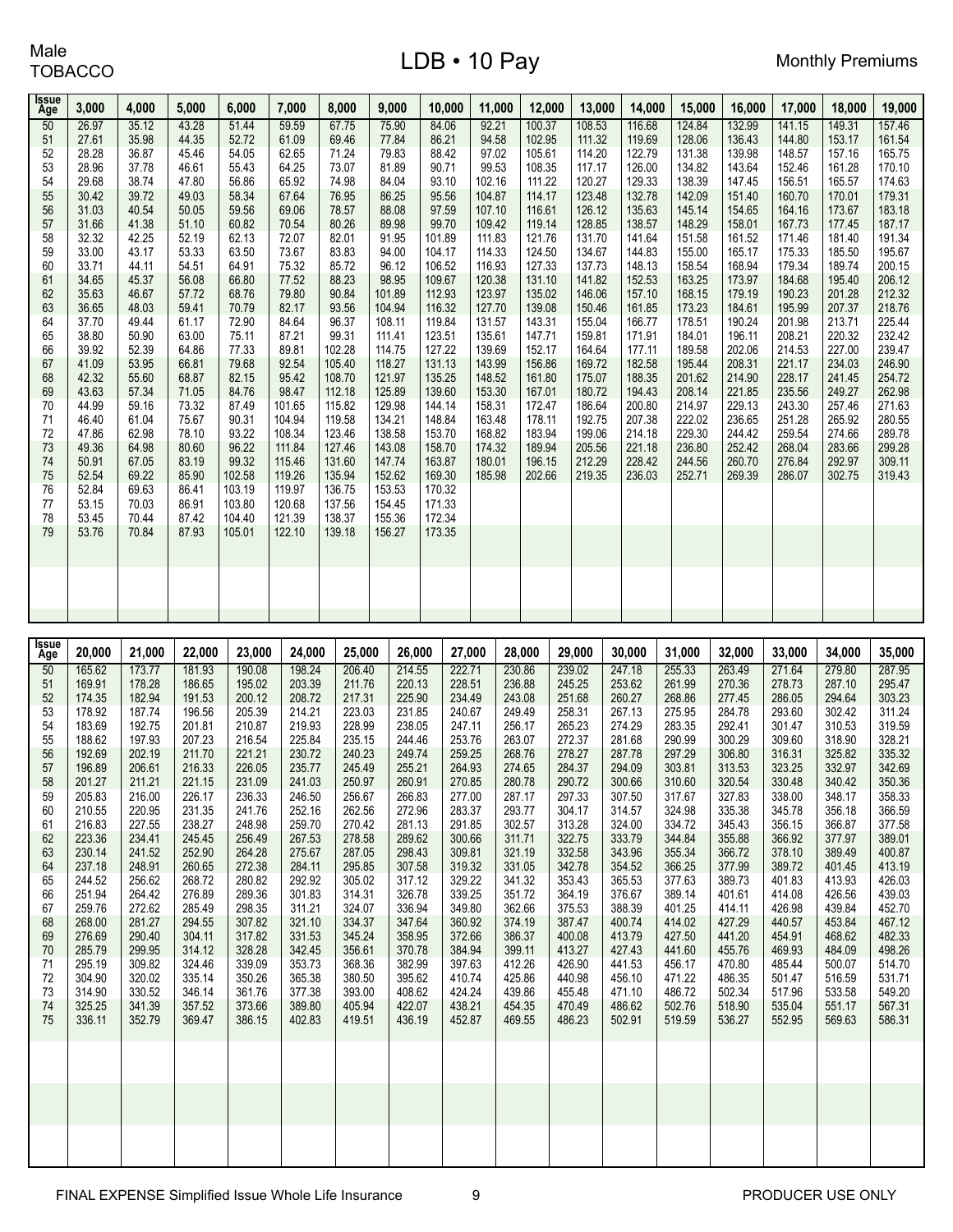| Female     |
|------------|
| NO-TOBACCO |

LDB • 10 Pay Monthly Premiums

| Issue<br>Age | 3,000 | 4,000 | 5.000 | 6.000 | 7,000 | 8,000  | 9,000  | 10.000 | 11,000 | 12,000 | 13,000 | 14,000 | 15,000 | 16,000 | 17,000 | 18.000 | 19.000 |
|--------------|-------|-------|-------|-------|-------|--------|--------|--------|--------|--------|--------|--------|--------|--------|--------|--------|--------|
| 50           | 19.74 | 25.48 | 31.23 | 36.97 | 42.72 | 48.46  | 54.21  | 59.96  | 65.70  | 71.45  | 77.19  | 82.94  | 88.68  | 94.43  | 100.17 | 105.92 | 111.66 |
| 51           | 20.26 | 26.18 | 32.10 | 38.02 | 43.94 | 49.87  | 55.79  | 61.71  | 67.63  | 73.55  | 79.47  | 85.39  | 91.31  | 97.23  | 103.15 | 109.07 | 114.99 |
| 52           | 20.80 | 26.90 | 33.01 | 39.11 | 45.21 | 51.31  | 57.41  | 63.51  | 69.61  | 75.71  | 81.81  | 87.91  | 94.02  | 100.12 | 106.22 | 112.32 | 118.42 |
| 53           | 21.36 | 27.64 | 33.93 | 40.22 | 46.50 | 52.79  | 59.07  | 65.36  | 71.64  | 77.93  | 84.22  | 90.50  | 96.79  | 103.07 | 109.36 | 115.65 | 121.93 |
| 54           | 21.92 | 28.40 | 34.87 | 41.34 | 47.82 | 54.29  | 60.77  | 67.24  | 73.72  | 80.19  | 86.66  | 93.14  | 99.61  | 106.09 | 112.56 | 119.03 | 125.51 |
| 55           | 22.51 | 29.17 | 35.84 | 42.51 | 49.18 | 55.85  | 62.52  | 69.19  | 75.86  | 82.52  | 89.19  | 95.86  | 102.53 | 109.20 | 115.87 | 122.54 | 129.20 |
| 56           | 23.00 | 29.84 | 36.67 | 43.50 | 50.34 | 57.17  | 64.01  | 70.84  | 77.67  | 84.51  | 91.34  | 98.18  | 105.01 | 111.85 | 118.68 | 125.51 | 132.35 |
| 57           | 23.51 | 30.52 | 37.52 | 44.52 | 51.53 | 58.53  | 65.54  | 72.54  | 79.54  | 86.55  | 93.55  | 100.55 | 107.56 | 114.56 | 121.57 | 128.57 | 135.57 |
| 58           | 24.03 | 31.21 | 38.39 | 45.57 | 52.75 | 59.93  | 67.10  | 74.28  | 81.46  | 88.64  | 95.82  | 102.99 | 110.17 | 117.35 | 124.53 | 131.71 | 138.89 |
| 59           | 24.58 | 31.93 | 39.29 | 46.65 | 54.01 | 61.37  | 68.73  | 76.09  | 83.44  | 90.80  | 98.16  | 105.52 | 112.88 | 120.24 | 127.60 | 134.95 | 142.31 |
| 60           | 25.13 | 32.67 | 40.22 | 47.76 | 55.30 | 62.85  | 70.39  | 77.93  | 85.48  | 93.02  | 100.56 | 108.11 | 115.65 | 123.19 | 130.74 | 138.28 | 145.82 |
| 61           | 25.84 | 33.62 | 41.40 | 49.18 | 56.95 | 64.73  | 72.51  | 80.29  | 88.07  | 95.85  | 103.63 | 111.41 | 119.19 | 126.97 | 134.75 | 142.53 | 150.30 |
| 62           | 26.57 | 34.60 | 42.62 | 50.64 | 58.67 | 66.69  | 74.71  | 82.74  | 90.76  | 98.79  | 106.81 | 114.83 | 122.86 | 130.88 | 138.91 | 146.93 | 154.95 |
| 63           | 27.33 | 35.61 | 43.88 | 52.16 | 60.43 | 68.71  | 76.99  | 85.26  | 93.54  | 101.82 | 110.09 | 118.37 | 126.65 | 134.92 | 143.20 | 151.48 | 159.75 |
| 64           | 28.12 | 36.65 | 45.19 | 53.73 | 62.27 | 70.81  | 79.35  | 87.89  | 96.43  | 104.96 | 113.50 | 122.04 | 130.58 | 139.12 | 147.66 | 156.20 | 164.73 |
| 65           | 28.93 | 37.75 | 46.56 | 55.37 | 64.18 | 72.99  | 81.80  | 90.61  | 99.43  | 108.24 | 117.05 | 125.86 | 134.67 | 143.48 | 152.29 | 161.11 | 169.92 |
| 66           | 29.79 | 38.89 | 47.98 | 57.08 | 66.18 | 75.27  | 84.37  | 93.47  | 102.56 | 111.66 | 120.76 | 129.85 | 138.95 | 148.04 | 157.14 | 166.24 | 175.33 |
| 67           | 30.69 | 40.08 | 49.48 | 58.87 | 68.27 | 77.67  | 87.06  | 96.46  | 105.85 | 115.25 | 124.64 | 134.04 | 143.44 | 152.83 | 162.23 | 171.62 | 181.02 |
| 68           | 31.63 | 41.34 | 51.05 | 60.76 | 70.48 | 80.19  | 89.90  | 99.61  | 109.32 | 119.03 | 128.74 | 138.45 | 148.16 | 157.87 | 167.58 | 177.29 | 187.01 |
| 69           | 32.63 | 42.67 | 52.72 | 62.76 | 72.80 | 82.85  | 92.89  | 102.93 | 112.98 | 123.02 | 133.06 | 143.11 | 153.15 | 163.20 | 173.24 | 183.28 | 193.33 |
| 70           | 33.69 | 44.09 | 54.48 | 64.88 | 75.27 | 85.67  | 96.07  | 106.46 | 116.86 | 127.26 | 137.65 | 148.05 | 158.44 | 168.84 | 179.24 | 189.63 | 200.03 |
| 71           | 34.70 | 45.43 | 56.17 | 66.90 | 77.63 | 88.37  | 99.10  | 109.83 | 120.57 | 131.30 | 142.03 | 152.77 | 163.50 | 174.23 | 184.97 | 195.70 | 206.43 |
| 72           | 35.78 | 46.87 | 57.97 | 69.06 | 80.15 | 91.25  | 102.34 | 113.43 | 124.53 | 135.62 | 146.71 | 157.81 | 168.90 | 179.99 | 191.09 | 202.18 | 213.27 |
| 73           | 36.94 | 48.41 | 59.89 | 71.37 | 82.85 | 94.33  | 105.81 | 117.29 | 128.77 | 140.24 | 151.72 | 163.20 | 174.68 | 186.16 | 197.64 | 209.12 | 220.60 |
| 74           | 38.18 | 50.07 | 61.97 | 73.86 | 85.75 | 97.65  | 109.54 | 121.43 | 133.33 | 145.22 | 157.11 | 169.00 | 180.90 | 192.79 | 204.68 | 216.58 | 228.47 |
| 75           | 39.53 | 51.87 | 64.21 | 76.55 | 88.89 | 101.24 | 113.58 | 125.92 | 138.26 | 150.60 | 162.95 | 175.29 | 187.63 | 199.97 | 212.31 | 224.66 | 237.00 |
| 76           | 39.62 | 51.99 | 64.36 | 76.74 | 89.11 | 101.48 | 113.86 | 126.23 |        |        |        |        |        |        |        |        |        |
| 77           | 39.71 | 52.11 | 64.52 | 76.92 | 89.33 | 101.73 | 114.13 | 126.54 |        |        |        |        |        |        |        |        |        |
| 78           | 39.80 | 52.24 | 64.67 | 77.11 | 89.54 | 101.98 | 114.41 | 126.84 |        |        |        |        |        |        |        |        |        |
| 79           | 39.90 | 52.36 | 64.83 | 77.29 | 89.76 | 102.22 | 114.69 | 127.15 |        |        |        |        |        |        |        |        |        |
|              |       |       |       |       |       |        |        |        |        |        |        |        |        |        |        |        |        |
|              |       |       |       |       |       |        |        |        |        |        |        |        |        |        |        |        |        |
|              |       |       |       |       |       |        |        |        |        |        |        |        |        |        |        |        |        |
|              |       |       |       |       |       |        |        |        |        |        |        |        |        |        |        |        |        |
|              |       |       |       |       |       |        |        |        |        |        |        |        |        |        |        |        |        |

| Issue<br>Age | 20,000 | 21,000 | 22,000 | 23,000 | 24,000 | 25,000 | 26,000 | 27,000 | 28,000 | 29,000 | 30,000 | 31,000 | 32,000 | 33,000 | 34,000 | 35,000 |
|--------------|--------|--------|--------|--------|--------|--------|--------|--------|--------|--------|--------|--------|--------|--------|--------|--------|
| 50           | 117.41 | 123.16 | 128.90 | 134.65 | 140.39 | 146.14 | 151.88 | 157.63 | 163.37 | 169.12 | 174.87 | 180.61 | 186.36 | 192.10 | 197.85 | 203.59 |
| 51           | 120.91 | 126.83 | 132.75 | 138.67 | 144.60 | 150.52 | 156.44 | 162.36 | 168.28 | 174.20 | 180.12 | 186.04 | 191.96 | 197.88 | 203.80 | 209.72 |
| 52           | 124.52 | 130.62 | 136.72 | 142.82 | 148.92 | 155.03 | 161.13 | 167.23 | 173.33 | 179.43 | 185.53 | 191.63 | 197.73 | 203.83 | 209.94 | 216.04 |
| 53           | 128.22 | 134.50 | 140.79 | 147.07 | 153.36 | 159.65 | 165.93 | 172.22 | 178.50 | 184.79 | 191.08 | 197.36 | 203.65 | 209.93 | 216.22 | 222.50 |
| 54           | 131.98 | 138.46 | 144.93 | 151.41 | 157.88 | 164.35 | 170.83 | 177.30 | 183.78 | 190.25 | 196.72 | 203.20 | 209.67 | 216.15 | 222.62 | 229.10 |
| 55           | 135.87 | 142.54 | 149.21 | 155.88 | 162.55 | 169.22 | 175.88 | 182.55 | 189.22 | 195.89 | 202.56 | 209.23 | 215.90 | 222.57 | 229.23 | 235.90 |
| 56           | 139.18 | 146.02 | 152.85 | 159.68 | 166.52 | 173.35 | 180.19 | 187.02 | 193.85 | 200.69 | 207.52 | 214.36 | 221.19 | 228.02 | 234.86 | 241.69 |
| 57           | 142.58 | 149.58 | 156.59 | 163.59 | 170.59 | 177.60 | 184.60 | 191.61 | 198.61 | 205.61 | 212.62 | 219.62 | 226.63 | 233.63 | 240.63 | 247.64 |
| 58           | 146.06 | 153.24 | 160.42 | 167.60 | 174.78 | 181.95 | 189.13 | 196.31 | 203.49 | 210.67 | 217.84 | 225.02 | 232.20 | 239.38 | 246.56 | 253.74 |
| 59           | 149.67 | 157.03 | 164.39 | 171.75 | 179.11 | 186.46 | 193.82 | 201.18 | 208.54 | 215.90 | 223.26 | 230.62 | 237.97 | 245.33 | 252.69 | 260.05 |
| 60           | 153.37 | 160.91 | 168.45 | 176.00 | 183.54 | 191.08 | 198.63 | 206.17 | 213.71 | 221.26 | 228.80 | 236.34 | 243.89 | 251.43 | 258.97 | 266.52 |
| 61           | 158.08 | 165.86 | 173.64 | 181.42 | 189.20 | 196.98 | 204.76 | 212.54 | 220.32 | 228.10 | 235.88 | 243.66 | 251.43 | 259.21 | 266.99 | 274.77 |
| 62           | 162.98 | 171.00 | 179.02 | 187.05 | 195.07 | 203.10 | 211.12 | 219.14 | 227.17 | 235.19 | 243.22 | 251.24 | 259.26 | 267.29 | 275.31 | 283.33 |
| 63           | 168.03 | 176.30 | 184.58 | 192.86 | 201.13 | 209.41 | 217.69 | 225.96 | 234.24 | 242.52 | 250.79 | 259.07 | 267.34 | 275.62 | 283.90 | 292.17 |
| 64           | 173.27 | 181.81 | 190.35 | 198.89 | 207.43 | 215.97 | 224.50 | 233.04 | 241.58 | 250.12 | 258.66 | 267.20 | 275.74 | 284.28 | 292.81 | 301.35 |
| 65           | 178.73 | 187.54 | 196.35 | 205.16 | 213.97 | 222.79 | 231.60 | 240.41 | 249.22 | 258.03 | 266.84 | 275.65 | 284.47 | 293.28 | 302.09 | 310.90 |
| 66           | 184.43 | 193.53 | 202.62 | 211.72 | 220.82 | 229.91 | 239.01 | 248.11 | 257.20 | 266.30 | 275.40 | 284.49 | 293.59 | 302.69 | 311.78 | 320.88 |
| 67           | 190.42 | 199.81 | 209.21 | 218.60 | 228.00 | 237.39 | 246.79 | 256.19 | 265.58 | 274.98 | 284.37 | 293.77 | 303.16 | 312.56 | 321.96 | 331.35 |
| 68           | 196.72 | 206.43 | 216.14 | 225.85 | 235.56 | 245.27 | 254.98 | 264.69 | 274.40 | 284.11 | 293.82 | 303.53 | 313.25 | 322.96 | 332.67 | 342.38 |
| 69           | 203.37 | 213.41 | 223.46 | 233.50 | 243.54 | 253.59 | 263.63 | 273.67 | 283.72 | 293.76 | 303.80 | 313.85 | 323.89 | 333.93 | 343.98 | 354.02 |
| 70           | 210.43 | 220.82 | 231.22 | 241.62 | 252.01 | 262.41 | 272.80 | 283.20 | 293.60 | 303.99 | 314.39 | 324.79 | 335.18 | 345.58 | 355.97 | 366.37 |
| 71           | 217.17 | 227.90 | 238.63 | 249.37 | 260.10 | 270.83 | 281.57 | 292.30 | 303.03 | 313.77 | 324.50 | 335.23 | 345.97 | 356.70 | 367.43 | 378.17 |
| 72           | 224.37 | 235.46 | 246.55 | 257.65 | 268.74 | 279.83 | 290.93 | 302.02 | 313.11 | 324.21 | 335.30 | 346.39 | 357.48 | 368.58 | 379.67 | 390.76 |
| 73           | 232.07 | 243.55 | 255.03 | 266.51 | 277.99 | 289.47 | 300.95 | 312.43 | 323.90 | 335.38 | 346.86 | 358.34 | 369.82 | 381.30 | 392.78 | 404.26 |
| 74           | 240.36 | 252.26 | 264.15 | 276.04 | 287.94 | 299.83 | 311.72 | 323.62 | 335.51 | 347.40 | 359.30 | 371.19 | 383.08 | 394.98 | 406.87 | 418.76 |
| 75           | 249.34 | 261.68 | 274.02 | 286.37 | 298.71 | 311.05 | 323.39 | 335.73 | 348.08 | 360.42 | 372.76 | 385.10 | 397.44 | 409.79 | 422.13 | 434.47 |
|              |        |        |        |        |        |        |        |        |        |        |        |        |        |        |        |        |
|              |        |        |        |        |        |        |        |        |        |        |        |        |        |        |        |        |
|              |        |        |        |        |        |        |        |        |        |        |        |        |        |        |        |        |
|              |        |        |        |        |        |        |        |        |        |        |        |        |        |        |        |        |
|              |        |        |        |        |        |        |        |        |        |        |        |        |        |        |        |        |
|              |        |        |        |        |        |        |        |        |        |        |        |        |        |        |        |        |
|              |        |        |        |        |        |        |        |        |        |        |        |        |        |        |        |        |
|              |        |        |        |        |        |        |        |        |        |        |        |        |        |        |        |        |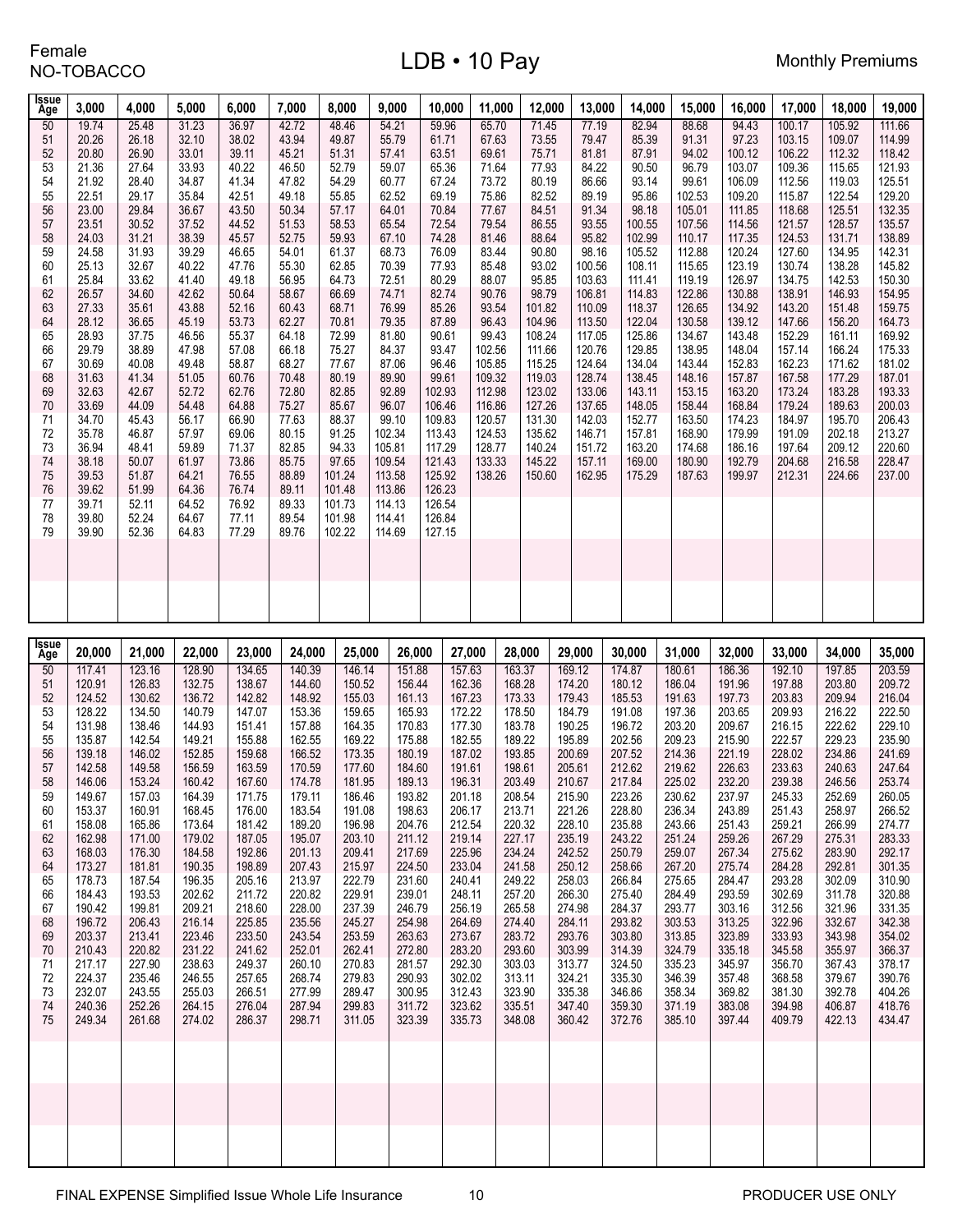Female<br>TOBACCO

### LDB • 10 Pay Monthly Premiums

| <b>Issue</b><br>Age | 3,000 | 4,000 | 5,000 | 6,000 | 7,000  | 8,000  | 9,000  | 10,000 | 11,000 | 12,000 | 13,000 | 14,000 | 15,000 | 16,000 | 17,000 | 18,000 | 19,000 |
|---------------------|-------|-------|-------|-------|--------|--------|--------|--------|--------|--------|--------|--------|--------|--------|--------|--------|--------|
| 50                  | 23.81 | 30.91 | 38.01 | 45.11 | 52.22  | 59.32  | 66.42  | 73.52  | 80.63  | 87.73  | 94.83  | 101.93 | 109.04 | 116.14 | 123.24 | 130.34 | 137.45 |
| 51                  | 24.46 | 31.78 | 39.09 | 46.41 | 53.73  | 61.05  | 68.37  | 75.69  | 83.01  | 90.33  | 97.65  | 104.97 | 112.28 | 119.60 | 126.92 | 134.24 | 141.56 |
| 52                  | 25.13 | 32.67 | 40.21 | 47.75 | 55.30  | 62.84  | 70.38  | 77.92  | 85.47  | 93.01  | 100.55 | 108.09 | 115.64 | 123.18 | 130.72 | 138.26 | 145.81 |
| 53                  | 25.82 | 33.59 | 41.37 | 49.14 | 56.91  | 64.68  | 72.46  | 80.23  | 88.00  | 95.78  | 103.55 | 111.32 | 119.10 | 126.87 | 134.64 | 142.41 | 150.19 |
| 54                  | 26.53 | 34.55 | 42.56 | 50.57 | 58.58  | 66.59  | 74.60  | 82.62  | 90.63  | 98.64  | 106.65 | 114.66 | 122.67 | 130.68 | 138.70 | 146.71 | 154.72 |
| 55                  | 27.27 | 35.53 | 43.79 | 52.05 | 60.31  | 68.56  | 76.82  | 85.08  | 93.34  | 101.60 | 109.85 | 118.11 | 126.37 | 134.63 | 142.88 | 151.14 | 159.40 |
| 56                  | 27.89 | 36.35 | 44.81 | 53.27 | 61.73  | 70.20  | 78.66  | 87.12  | 95.58  | 104.04 | 112.51 | 120.97 | 129.43 | 137.89 | 146.36 | 154.82 | 163.28 |
| 57                  | 28.52 | 37.19 | 45.86 | 54.53 | 63.21  | 71.88  | 80.55  | 89.22  | 97.90  | 106.57 | 115.24 | 123.91 | 132.59 | 141.26 | 149.93 | 158.60 | 167.28 |
| 58                  | 29.16 | 38.05 | 46.94 | 55.83 | 64.72  | 73.60  | 82.49  | 91.38  | 100.27 | 109.16 | 118.04 | 126.93 | 135.82 | 144.71 | 153.60 | 162.48 | 171.37 |
| 59                  | 29.83 | 38.94 | 48.05 | 57.16 | 66.27  | 75.39  | 84.50  | 93.61  | 102.72 | 111.83 | 120.94 | 130.05 | 139.16 | 148.27 | 157.38 | 166.49 | 175.60 |
| 60                  | 30.52 | 39.86 | 49.20 | 58.54 | 67.88  | 77.22  | 86.55  | 95.89  | 105.23 | 114.57 | 123.91 | 133.25 | 142.59 | 151.93 | 161.27 | 170.61 | 179.95 |
| 61                  | 31.46 | 41.11 | 50.76 | 60.41 | 70.06  | 79.71  | 89.37  | 99.02  | 108.67 | 118.32 | 127.97 | 137.63 | 147.28 | 156.93 | 166.58 | 176.23 | 185.88 |
| 62                  | 32.43 | 42.41 | 52.38 | 62.36 | 72.34  | 82.31  | 92.29  | 102.27 | 112.24 | 122.22 | 132.20 | 142.17 | 152.15 | 162.12 | 172.10 | 182.08 | 192.05 |
| 63                  | 33.44 | 43.75 | 54.06 | 64.38 | 74.69  | 85.00  | 95.31  | 105.63 | 115.94 | 126.25 | 136.57 | 146.88 | 157.19 | 167.50 | 177.82 | 188.13 | 198.44 |
| 64                  | 34.48 | 45.14 | 55.81 | 66.47 | 77.13  | 87.79  | 98.45  | 109.11 | 119.77 | 130.43 | 141.10 | 151.76 | 162.42 | 173.08 | 183.74 | 194.40 | 205.06 |
| 65                  | 35.57 | 46.60 | 57.62 | 68.64 | 79.67  | 90.69  | 101.71 | 112.74 | 123.76 | 134.79 | 145.81 | 156.83 | 167.86 | 178.88 | 189.90 | 200.93 | 211.95 |
| 66                  | 36.74 | 48.15 | 59.56 | 70.98 | 82.39  | 93.80  | 105.21 | 116.63 | 128.04 | 139.45 | 150.87 | 162.28 | 173.69 | 185.10 | 196.52 | 207.93 | 219.34 |
| 67                  | 37.96 | 49.78 | 61.60 | 73.42 | 85.23  | 97.05  | 108.87 | 120.69 | 132.51 | 144.33 | 156.15 | 167.97 | 179.79 | 191.61 | 203.43 | 215.25 | 227.07 |
| 68                  | 39.24 | 51.48 | 63.73 | 75.98 | 88.22  | 100.47 | 112.71 | 124.96 | 137.21 | 149.45 | 161.70 | 173.95 | 186.19 | 198.44 | 210.68 | 222.93 | 235.18 |
| 69                  | 40.59 | 53.28 | 65.98 | 78.67 | 91.37  | 104.07 | 116.76 | 129.46 | 142.15 | 154.85 | 167.54 | 180.24 | 192.94 | 205.63 | 218.33 | 231.02 | 243.72 |
| 70                  | 42.01 | 55.18 | 68.35 | 81.52 | 94.68  | 107.85 | 121.02 | 134.19 | 147.36 | 160.53 | 173.70 | 186.87 | 200.04 | 213.21 | 226.38 | 239.55 | 252.71 |
| 71                  | 43.32 | 56.93 | 70.54 | 84.14 | 97.75  | 111.36 | 124.97 | 138.57 | 152.18 | 165.79 | 179.40 | 193.00 | 206.61 | 220.22 | 233.83 | 247.43 | 261.04 |
| 72                  | 44.73 | 58.81 | 72.89 | 86.97 | 101.05 | 115.13 | 129.20 | 143.28 | 157.36 | 171.44 | 185.52 | 199.60 | 213.67 | 227.75 | 241.83 | 255.91 | 269.99 |
| 73                  | 46.27 | 60.85 | 75.44 | 90.03 | 104.62 | 119.21 | 133.80 | 148.39 | 162.98 | 177.56 | 192.15 | 206.74 | 221.33 | 235.92 | 250.51 | 265.10 | 279.68 |
| 74                  | 47.94 | 63.09 | 78.23 | 93.38 | 108.53 | 123.67 | 138.82 | 153.97 | 169.11 | 184.26 | 199.41 | 214.55 | 229.70 | 244.84 | 259.99 | 275.14 | 290.28 |
| 75                  | 49.79 | 65.55 | 81.31 | 97.07 | 112.83 | 128.59 | 144.36 | 160.12 | 175.88 | 191.64 | 207.40 | 223.16 | 238.93 | 254.69 | 270.45 | 286.21 | 301.97 |
| 76                  | 49.83 | 65.61 | 81.38 | 97.16 | 112.94 | 128.71 | 144.49 | 160.27 |        |        |        |        |        |        |        |        |        |
| 77                  | 49.87 | 65.67 | 81.46 | 97.25 | 113.04 | 128.83 | 144.62 | 160.42 |        |        |        |        |        |        |        |        |        |
| 78                  | 49.92 | 65.73 | 81.53 | 97.34 | 113.15 | 128.95 | 144.76 | 160.57 |        |        |        |        |        |        |        |        |        |
| 79                  | 49.96 | 65.79 | 81.61 | 97.43 | 113.25 | 129.07 | 144.89 | 160.72 |        |        |        |        |        |        |        |        |        |
|                     |       |       |       |       |        |        |        |        |        |        |        |        |        |        |        |        |        |
|                     |       |       |       |       |        |        |        |        |        |        |        |        |        |        |        |        |        |
|                     |       |       |       |       |        |        |        |        |        |        |        |        |        |        |        |        |        |
|                     |       |       |       |       |        |        |        |        |        |        |        |        |        |        |        |        |        |
|                     |       |       |       |       |        |        |        |        |        |        |        |        |        |        |        |        |        |
|                     |       |       |       |       |        |        |        |        |        |        |        |        |        |        |        |        |        |

| Issue<br>Age | 20,000 | 21,000 | 22,000 | 23,000 | 24,000 | 25,000 | 26,000 | 27,000 | 28,000 | 29,000 | 30,000 | 31,000 | 32,000 | 33,000 | 34,000 | 35,000 |
|--------------|--------|--------|--------|--------|--------|--------|--------|--------|--------|--------|--------|--------|--------|--------|--------|--------|
| 50           | 144.55 | 151.65 | 158.75 | 165.86 | 172.96 | 180.06 | 187.16 | 194.27 | 201.37 | 208.47 | 215.57 | 222.68 | 229.78 | 236.88 | 243.98 | 251.09 |
| 51           | 148.88 | 156.20 | 163.52 | 170.84 | 178.16 | 185.47 | 192.79 | 200.11 | 207.43 | 214.75 | 222.07 | 229.39 | 236.71 | 244.03 | 251.34 | 258.66 |
| 52           | 153.35 | 160.89 | 168.43 | 175.98 | 183.52 | 191.06 | 198.60 | 206.15 | 213.69 | 221.23 | 228.77 | 236.32 | 243.86 | 251.40 | 258.94 | 266.49 |
| 53           | 157.96 | 165.73 | 173.51 | 181.28 | 189.05 | 196.83 | 204.60 | 212.37 | 220.15 | 227.92 | 235.69 | 243.46 | 251.24 | 259.01 | 266.78 | 274.56 |
| 54           | 162.73 | 170.74 | 178.75 | 186.76 | 194.78 | 202.79 | 210.80 | 218.81 | 226.82 | 234.83 | 242.85 | 250.86 | 258.87 | 266.88 | 274.89 | 282.90 |
| 55           | 167.66 | 175.92 | 184.17 | 192.43 | 200.69 | 208.95 | 217.21 | 225.46 | 233.72 | 241.98 | 250.24 | 258.50 | 266.75 | 275.01 | 283.27 | 291.53 |
| 56           | 171.74 | 180.20 | 188.67 | 197.13 | 205.59 | 214.05 | 222.51 | 230.98 | 239.44 | 247.90 | 256.36 | 264.82 | 273.29 | 281.75 | 290.21 | 298.67 |
| 57           | 175.95 | 184.62 | 193.29 | 201.97 | 210.64 | 219.31 | 227.98 | 236.65 | 245.33 | 254.00 | 262.67 | 271.34 | 280.02 | 288.69 | 297.36 | 306.03 |
| 58           | 180.26 | 189.15 | 198.04 | 206.92 | 215.81 | 224.70 | 233.59 | 242.48 | 251.36 | 260.25 | 269.14 | 278.03 | 286.92 | 295.80 | 304.69 | 313.58 |
| 59           | 184.71 | 193.82 | 202.93 | 212.04 | 221.16 | 230.27 | 239.38 | 248.49 | 257.60 | 266.71 | 275.82 | 284.93 | 294.04 | 303.15 | 312.26 | 321.37 |
| 60           | 189.29 | 198.63 | 207.97 | 217.31 | 226.65 | 235.99 | 245.33 | 254.66 | 264.00 | 273.34 | 282.68 | 292.02 | 301.36 | 310.70 | 320.04 | 329.38 |
| 61           | 195.54 | 205.19 | 214.84 | 224.49 | 234.14 | 243.80 | 253.45 | 263.10 | 272.75 | 282.40 | 292.06 | 301.71 | 311.36 | 321.01 | 330.66 | 340.31 |
| 62           | 202.03 | 212.01 | 221.98 | 231.96 | 241.94 | 251.91 | 261.89 | 271.87 | 281.84 | 291.82 | 301.80 | 311.77 | 321.75 | 331.73 | 341.70 | 351.68 |
| 63           | 208.75 | 219.07 | 229.38 | 239.69 | 250.01 | 260.32 | 270.63 | 280.94 | 291.26 | 301.57 | 311.88 | 322.19 | 332.51 | 342.82 | 353.13 | 363.45 |
| 64           | 215.72 | 226.39 | 237.05 | 247.71 | 258.37 | 269.03 | 279.69 | 290.35 | 301.01 | 311.67 | 322.34 | 333.00 | 343.66 | 354.32 | 364.98 | 375.64 |
| 65           | 222.98 | 234.00 | 245.02 | 256.05 | 267.07 | 278.09 | 289.12 | 300.14 | 311.17 | 322.19 | 333.21 | 344.24 | 355.26 | 366.28 | 377.31 | 388.33 |
| 66           | 230.75 | 242.17 | 253.58 | 264.99 | 276.41 | 287.82 | 299.23 | 310.64 | 322.06 | 333.47 | 344.88 | 356.29 | 367.71 | 379.12 | 390.53 | 401.95 |
| 67           | 238.89 | 250.70 | 262.52 | 274.34 | 286.16 | 297.98 | 309.80 | 321.62 | 333.44 | 345.26 | 357.08 | 368.90 | 380.72 | 392.54 | 404.36 | 416.17 |
| 68           | 247.42 | 259.67 | 271.91 | 284.16 | 296.41 | 308.65 | 320.90 | 333.14 | 345.39 | 357.64 | 369.88 | 382.13 | 394.37 | 406.62 | 418.87 | 431.11 |
| 69           | 256.42 | 269.11 | 281.81 | 294.50 | 307.20 | 319.89 | 332.59 | 345.29 | 357.98 | 370.68 | 383.37 | 396.07 | 408.76 | 421.46 | 434.16 | 446.85 |
| 70           | 265.88 | 279.05 | 292.22 | 305.39 | 318.56 | 331.73 | 344.90 | 358.07 | 371.24 | 384.41 | 397.58 | 410.75 | 423.91 | 437.08 | 450.25 | 463.42 |
| 71           | 274.65 | 288.26 | 301.86 | 315.47 | 329.08 | 342.69 | 356.29 | 369.90 | 383.51 | 397.12 | 410.72 | 424.33 | 437.94 | 451.55 | 465.15 | 478.76 |
| 72           | 284.06 | 298.14 | 312.22 | 326.30 | 340.38 | 354.46 | 368.53 | 382.61 | 396.69 | 410.77 | 424.85 | 438.93 | 453.00 | 467.08 | 481.16 | 495.24 |
| 73           | 294.27 | 308.86 | 323.45 | 338.04 | 352.63 | 367.22 | 381.80 | 396.39 | 410.98 | 425.57 | 440.16 | 454.75 | 469.34 | 483.93 | 498.51 | 513.10 |
| 74           | 305.43 | 320.58 | 335.72 | 350.87 | 366.02 | 381.16 | 396.31 | 411.46 | 426.60 | 441.75 | 456.90 | 472.04 | 487.19 | 502.34 | 517.48 | 532.63 |
| 75           | 317.73 | 333.50 | 349.26 | 365.02 | 380.78 | 396.54 | 412.30 | 428.07 | 443.83 | 459.59 | 475.35 | 491.11 | 506.87 | 522.64 | 538.40 | 554.16 |
|              |        |        |        |        |        |        |        |        |        |        |        |        |        |        |        |        |
|              |        |        |        |        |        |        |        |        |        |        |        |        |        |        |        |        |
|              |        |        |        |        |        |        |        |        |        |        |        |        |        |        |        |        |
|              |        |        |        |        |        |        |        |        |        |        |        |        |        |        |        |        |
|              |        |        |        |        |        |        |        |        |        |        |        |        |        |        |        |        |
|              |        |        |        |        |        |        |        |        |        |        |        |        |        |        |        |        |
|              |        |        |        |        |        |        |        |        |        |        |        |        |        |        |        |        |
|              |        |        |        |        |        |        |        |        |        |        |        |        |        |        |        |        |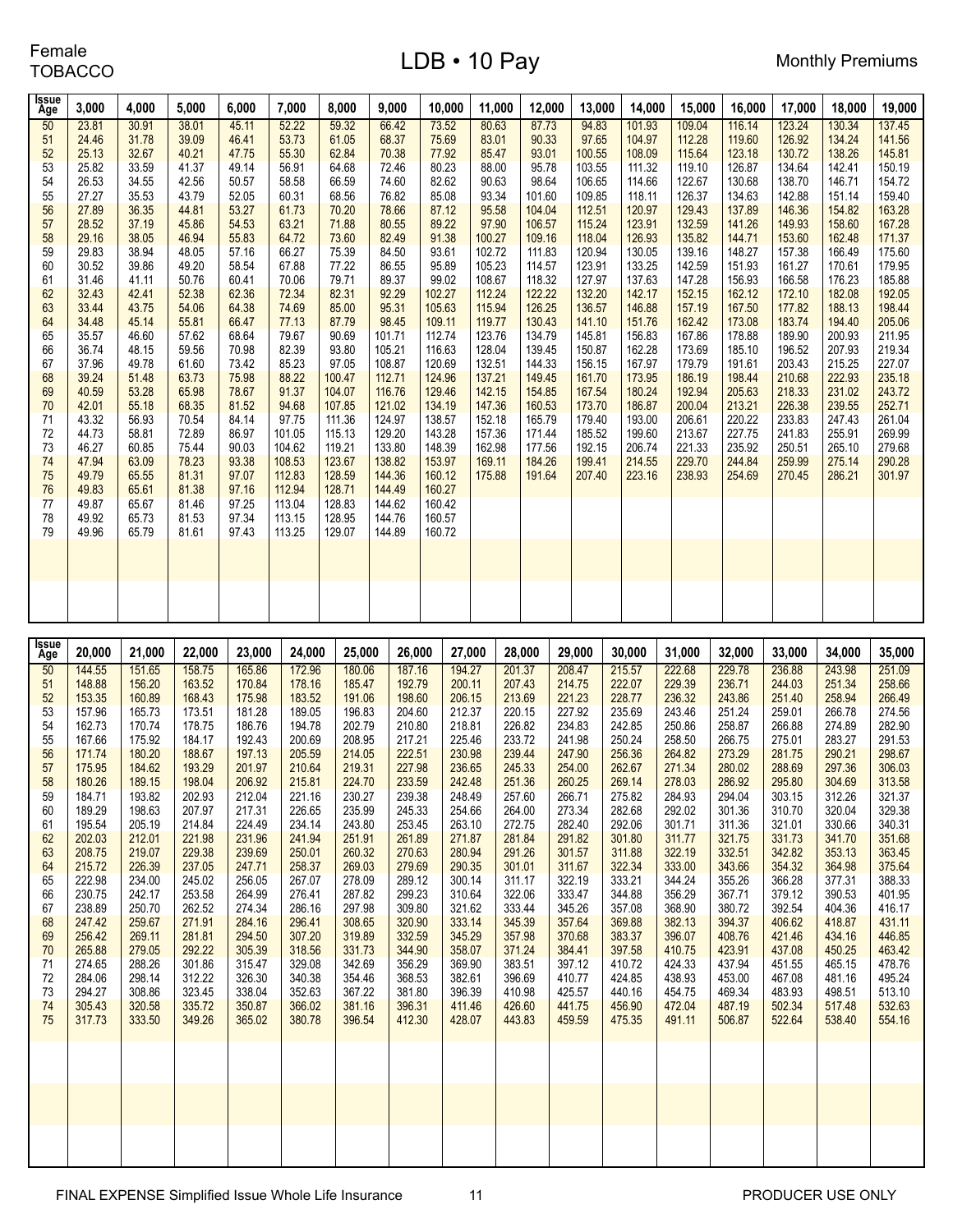### LDB • 20 Pay Monthly Premiums

| Issue<br>Age | 3,000            | 4,000            | 5,000            | 6,000            | 7,000            | 8,000            | 9,000            | 10,000           | 11,000         | 12,000           | 13,000           | 14,000           | 15,000           | 16,000           | 17,000           | 18,000           | 19,000           |
|--------------|------------------|------------------|------------------|------------------|------------------|------------------|------------------|------------------|----------------|------------------|------------------|------------------|------------------|------------------|------------------|------------------|------------------|
| 50           | 14.50            | 18.49            | 22.49            | 26.49            | 30.49            | 34.49            | 38.49            | 42.49            | 46.49          | 50.48            | 54.48            | 58.48            | 62.48            | 66.48            | 70.48            | 74.48            | 78.48            |
| 51           | 14.84            | 18.96            | 23.07            | 27.18            | 31.30            | 35.41            | 39.53            | 43.64            | 47.75          | 51.87            | 55.98            | 60.10            | 64.21            | 68.32            | 72.44            | 76.55            | 80.67            |
| 52           | 15.20            | 19.43            | 23.66            | 27.90            | 32.13            | 36.36            | 40.60            | 44.83            | 49.06          | 53.29            | 57.53            | 61.76            | 65.99            | 70.22            | 74.46            | 78.69            | 82.92            |
| 53           | 15.57            | 19.92            | 24.28            | 28.64            | 32.99            | 37.35            | 41.70            | 46.06            | 50.42          | 54.77            | 59.13            | 63.48            | 67.84            | 72.20            | 76.55            | 80.91            | 85.26            |
| 54           | 15.95            | 20.44            | 24.92            | 29.41            | 33.89            | 38.38            | 42.86            | 47.34            | 51.83          | 56.31            | 60.80            | 65.28            | 69.77            | 74.25            | 78.74            | 83.22            | 87.71            |
| 55           | 16.36            | 20.98            | 25.60            | 30.21            | 34.83            | 39.45            | 44.07            | 48.69            | 53.31          | 57.93            | 62.55            | 67.17            | 71.79            | 76.41            | 81.03            | 85.64            | 90.26            |
| 56           | 16.70            | 21.43            | 26.17            | 30.90            | 35.63            | 40.37            | 45.10            | 49.84            | 54.57          | 59.30            | 64.04            | 68.77            | 73.50            | 78.24            | 82.97            | 87.70            | 92.44            |
| 57           | 17.06            | 21.92            | 26.77            | 31.63            | 36.48            | 41.34            | 46.19            | 51.05            | 55.90          | 60.76            | 65.61            | 70.47            | 75.32            | 80.18            | 85.03            | 89.89            | 94.74            |
| 58<br>59     | 17.45<br>17.86   | 22.44<br>22.98   | 27.42<br>28.10   | 32.41<br>33.22   | 37.39<br>38.35   | 42.37<br>43.47   | 47.36<br>48.59   | 52.34<br>53.71   | 57.33<br>58.83 | 62.31<br>63.95   | 67.30<br>69.07   | 72.28<br>74.19   | 77.26<br>79.31   | 82.25<br>84.43   | 87.23<br>89.55   | 92.22<br>94.67   | 97.20<br>99.79   |
| 60           | 18.30            | 23.57            | 28.83            | 34.10            | 39.37            | 44.63            | 49.90            | 55.17            | 60.43          | 65.70            | 70.97            | 76.24            | 81.50            | 86.77            | 92.04            | 97.30            | 102.57           |
| 61           | 18.85            | 24.30            | 29.75            | 35.20            | 40.65            | 46.10            | 51.55            | 57.00            | 62.45          | 67.90            | 73.35            | 78.80            | 84.25            | 89.70            | 95.15            | 100.60           | 106.05           |
| 62           | 19.44            | 25.08            | 30.73            | 36.37            | 42.02            | 47.66            | 53.31            | 58.95            | 64.60          | 70.24            | 75.89            | 81.53            | 87.18            | 92.82            | 98.47            | 104.11           | 109.76           |
| 63           | 20.06            | 25.92            | 31.77            | 37.62            | 43.48            | 49.33            | 55.18            | 61.04            | 66.89          | 72.75            | 78.60            | 84.45            | 90.31            | 96.16            | 102.01           | 107.87           | 113.72           |
| 64           | 20.73            | 26.81            | 32.89            | 38.96            | 45.04            | 51.12            | 57.20            | 63.27            | 69.35          | 75.43            | 81.50            | 87.58            | 93.66            | 99.74            | 105.81           | 111.89           | 117.97           |
| 65           | 21.46            | 27.78            | 34.10            | 40.42            | 46.73            | 53.05            | 59.37            | 65.69            | 72.01          | 78.33            | 84.65            | 90.97            | 97.29            | 103.61           | 109.93           | 116.25           | 122.57           |
| 66           | 22.22            | 28.79            | 35.36            | 41.94            | 48.51            | 55.08            | 61.65            | 68.23            | 74.80          | 81.37            | 87.95            | 94.52            | 101.09           | 107.66           | 114.24           | 120.81           | 127.38           |
| 67           | 23.05            | 29.90            | 36.75            | 43.60            | 50.45            | 57.30            | 64.15            | 71.00            | 77.85          | 84.70            | 91.55            | 98.40            | 105.25           | 112.10           | 118.95           | 125.80           | 132.65           |
| 68           | 23.97            | 31.12            | 38.28            | 45.43            | 52.59            | 59.74            | 66.90            | 74.05            | 81.21          | 88.36            | 95.52            | 102.67           | 109.83           | 116.98           | 124.14           | 131.30           | 138.45           |
| 69           | 24.97            | 32.47            | 39.96            | 47.45            | 54.94            | 62.43            | 69.92            | 77.41            | 84.91          | 92.40            | 99.89            | 107.38           | 114.87           | 122.36           | 129.85           | 137.35           | 144.84           |
| 70           | 26.09            | 33.95            | 41.82            | 49.68            | 57.55            | 65.41            | 73.27            | 81.14            | 89.00          | 96.86            | 104.73           | 112.59           | 120.46           | 128.32           | 136.18           | 144.05           | 151.91           |
|              |                  |                  |                  |                  |                  |                  |                  |                  |                |                  |                  |                  |                  |                  |                  |                  |                  |
|              |                  |                  |                  |                  |                  |                  |                  |                  |                |                  |                  |                  |                  |                  |                  |                  |                  |
| Issue<br>Age | 20,000           | 21,000           | 22,000           | 23,000           | 24,000           | 25,000           | 26,000           |                  | 27,000         | 28,000           | 29,000           | 30,000           | 31,000           | 32,000           | 33,000           | 34,000           | 35,000           |
| 50           | 82.47            | 86.47            | 90.47            | 94.47            | 98.47            | 102.47           | 106.47           | 110.47           |                | 114.46           | 118.46           | 122.46           | 126.46           | 130.46           | 134.46           | 138.46           | 142.46           |
| 51           | 84.78            | 88.89            | 93.01            | 97.12            | 101.24           | 105.35           | 109.46           | 113.58           |                | 117.69           | 121.81           | 125.92           | 130.03           | 134.15           | 138.26           | 142.38           | 146.49           |
| 52           | 87.16            | 91.39            | 95.62            | 99.85            | 104.09           | 108.32           | 112.55           | 116.79           |                | 121.02           | 125.25           | 129.48           | 133.72           | 137.95           | 142.18           | 146.42           | 150.65           |
| 53           | 89.62            | 93.98            | 98.33            | 102.69           | 107.04           | 111.40           | 115.76           | 120.11           |                | 124.47           | 128.82           | 133.18           | 137.54           | 141.89           | 146.25           | 150.60           | 154.96           |
| 54           | 92.19            | 96.67            | 101.16           | 105.64           | 110.13           | 114.61           | 119.10           | 123.58           |                | 128.07           | 132.55           | 137.03           | 141.52           | 146.00           | 150.49           | 154.97           | 159.46           |
| 55           | 94.88            | 99.50            | 104.12           | 108.74           | 113.36           | 117.98           | 122.60           | 127.22           |                | 131.84           | 136.45           | 141.07           | 145.69           | 150.31           | 154.93           | 159.55           | 164.17           |
| 56           | 97.17            | 101.90           | 106.64           | 111.37           | 116.10           | 120.84           | 125.57           | 130.31           |                | 135.04           | 139.77           | 144.51           | 149.24           | 153.97           | 158.71           | 163.44           | 168.17           |
| 57           | 99.60            | 104.45           | 109.31           | 114.16           | 119.02           | 123.87           | 128.73           | 133.58           |                | 138.44           | 143.29           | 148.15           | 153.00           | 157.86           | 162.71           | 167.57           | 172.42           |
| 58           | 102.19           | 107.17           | 112.16           | 117.14           | 122.12           | 127.11           | 132.09           | 137.08           |                | 142.06           | 147.05           | 152.03           | 157.01           | 162.00           | 166.98           | 171.97           | 176.95           |
| 59<br>60     | 104.91<br>107.84 | 110.04<br>113.10 | 115.16<br>118.37 | 120.28<br>123.64 | 125.40           | 130.52<br>134.17 | 135.64<br>139.44 | 140.76<br>144.70 |                | 145.88           | 151.00<br>155.24 | 156.12<br>160.50 | 161.24<br>165.77 | 166.36           | 171.48<br>176.30 | 176.60<br>181.57 | 181.73<br>186.84 |
| 61           | 111.50           | 116.95           | 122.40           | 127.85           | 128.90<br>133.30 | 138.75           | 144.20           | 149.65           |                | 149.97<br>155.10 | 160.55           | 166.00           | 171.45           | 171.04<br>176.89 | 182.34           | 187.79           | 193.24           |
| 62           | 115.40           | 121.05           | 126.69           | 132.34           | 137.98           | 143.63           | 149.28           | 154.92           |                | 160.57           | 166.21           | 171.86           | 177.50           | 183.15           | 188.79           | 194.44           | 200.08           |
| 63           | 119.58           | 125.43           | 131.28           | 137.14           | 142.99           | 148.84           | 154.70           | 160.55           |                | 166.41           | 172.26           | 178.11           | 183.97           | 189.82           | 195.67           | 201.53           | 207.38           |
| 64           | 124.05           | 130.12           | 136.20           | 142.28           | 148.35           | 154.43           | 160.51           | 166.59           |                | 172.66           | 178.74           | 184.82           | 190.90           | 196.97           | 203.05           | 209.13           | 215.20           |
| 65           | 128.89           | 135.20           | 141.52           | 147.84           | 154.16           | 160.48           | 166.80           | 173.12           |                | 179.44           | 185.76           | 192.08           | 198.40           | 204.72           | 211.04           | 217.36           | 223.67           |
| 66           | 133.95           | 140.53           | 147.10           | 153.67           | 160.25           | 166.82           | 173.39           | 179.96           |                | 186.54           | 193.11           | 199.68           | 206.25           | 212.83           | 219.40           | 225.97           | 232.55           |
| 67           | 139.50           | 146.35           | 153.20           | 160.05           | 166.90           | 173.75           | 180.60           | 187.45           |                | 194.30           | 201.15           | 208.00           | 214.85           | 221.70           | 228.55           | 235.40           | 242.25           |
| 68           | 145.61           | 152.76           | 159.92           | 167.07           | 174.23           | 181.38           | 188.54           | 195.69           |                | 202.85           | 210.00           | 217.16           | 224.31           | 231.47           | 238.62           | 245.78           | 252.93           |
| 69<br>70     | 152.33<br>159.77 | 159.82<br>167.64 | 167.31<br>175.50 | 174.80<br>183.36 | 182.29<br>191.23 | 189.79<br>199.09 | 197.28<br>206.96 | 204.77<br>214.82 |                | 212.26<br>222.68 | 219.75<br>230.55 | 227.24<br>238.41 | 234.73<br>246.27 | 242.23<br>254.14 | 249.72<br>262.00 | 257.21<br>269.87 | 264.70<br>277.73 |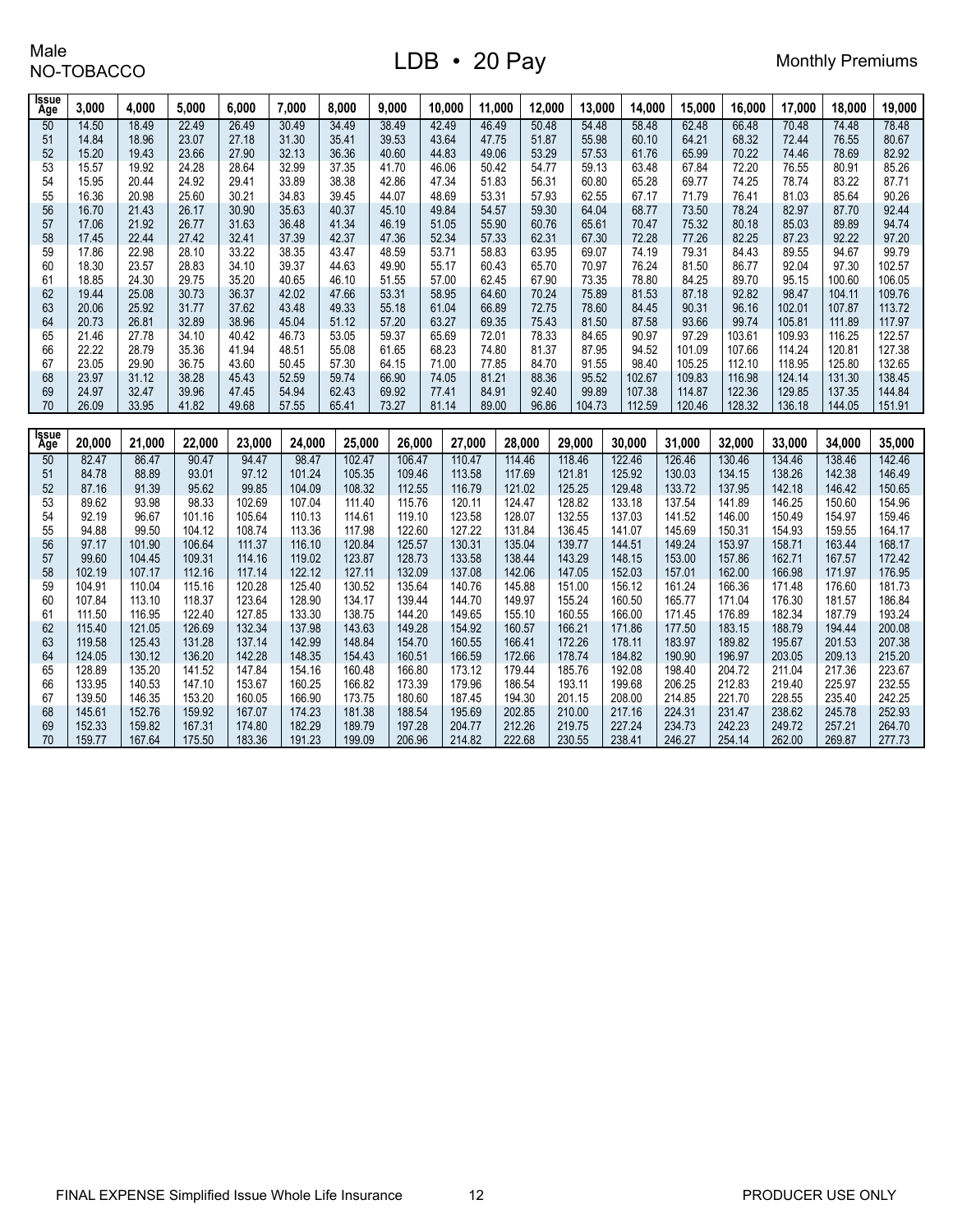### LDB • 20 Pay Monthly Premiums

| Issue<br>Age   | 3,000                      | 4,000            | 5,000                      | 6,000                      | 7,000                                                    | 8,000                      | 9,000                      | 10,000                                         | 11,000         | 12,000                               | 13,000                     | 14,000                               | 15,000                               | 16,000                                         | 17,000                                         | 18,000                               | 19,000           |
|----------------|----------------------------|------------------|----------------------------|----------------------------|----------------------------------------------------------|----------------------------|----------------------------|------------------------------------------------|----------------|--------------------------------------|----------------------------|--------------------------------------|--------------------------------------|------------------------------------------------|------------------------------------------------|--------------------------------------|------------------|
| 50             | 16.73                      | 21.47            | 26.21                      | 30.95                      | 35.70                                                    | 40.44                      | 45.18                      | 49.92                                          | 54.67          | 59.41                                | 64.15                      | 68.89                                | 73.63                                | 78.38                                          | 83.12                                          | 87.86                                | 92.60            |
| 51             | 17.16                      | 22.05            | 26.93                      | 31.82                      | 36.71                                                    | 41.59                      | 46.48                      | 51.37                                          | 56.25          | 61.14                                | 66.03                      | 70.91                                | 75.80                                | 80.69                                          | 85.57                                          | 90.46                                | 95.35            |
| 52             | 17.62                      | 22.66            | 27.70                      | 32.74                      | 37.78                                                    | 42.82                      | 47.86                      | 52.90                                          | 57.94          | 62.98                                | 68.02                      | 73.06                                | 78.10                                | 83.14                                          | 88.18                                          | 93.22                                | 98.26            |
| 53             | 18.10                      | 23.30            | 28.50                      | 33.70                      | 38.91                                                    | 44.11                      | 49.31                      | 54.51                                          | 59.71          | 64.91                                | 70.11                      | 75.31                                | 80.51                                | 85.71                                          | 90.91                                          | 96.11                                | 101.32           |
| 54             | 18.61                      | 23.99            | 29.36                      | 34.73                      | 40.10                                                    | 45.47                      | 50.84                      | 56.22                                          | 61.59          | 66.96                                | 72.33                      | 77.70                                | 83.07                                | 88.44                                          | 93.82                                          | 99.19                                | 104.56           |
| 55             | 19.16                      | 24.71            | 30.26                      | 35.82                      | 41.37                                                    | 46.92                      | 52.48                      | 58.03                                          | 63.58          | 69.13                                | 74.69                      | 80.24                                | 85.79                                | 91.34                                          | 96.90                                          | 102.45                               | 108.00           |
| 56             | 19.65                      | 25.36            | 31.08                      | 36.79                      | 42.51                                                    | 48.22                      | 53.94                      | 59.66                                          | 65.37          | 71.09                                | 76.80                      | 82.52                                | 88.23                                | 93.95                                          | 99.67                                          | 105.38                               | 111.10           |
| 57<br>58       | 20.17<br>20.72             | 26.06<br>26.79   | 31.94<br>32.86             | 37.83<br>38.94             | 43.72<br>45.01                                           | 49.61<br>51.08             | 55.50<br>57.16             | 61.39<br>63.23                                 | 67.28<br>69.30 | 73.17<br>75.37                       | 79.06<br>81.45             | 84.95<br>87.52                       | 90.83<br>93.59                       | 96.72<br>99.67                                 | 102.61<br>105.74                               | 108.50<br>111.81                     | 114.39<br>117.88 |
| 59             | 21.30                      | 27.57            | 33.84                      | 40.11                      | 46.38                                                    | 52.65                      | 58.91                      | 65.18                                          | 71.45          | 77.72                                | 83.99                      | 90.26                                | 96.52                                | 102.79                                         | 109.06                                         | 115.33                               | 121.60           |
| 60             | 21.93                      | 28.40            | 34.88                      | 41.36                      | 47.83                                                    | 54.31                      | 60.78                      | 67.26                                          | 73.74          | 80.21                                | 86.69                      | 93.16                                | 99.64                                | 106.11                                         | 112.59                                         | 119.07                               | 125.54           |
| 61             | 22.74                      | 29.48            | 36.23                      | 42.97                      | 49.72                                                    | 56.46                      | 63.21                      | 69.95                                          | 76.70          | 83.44                                | 90.19                      | 96.93                                | 103.68                               | 110.42                                         | 117.17                                         | 123.91                               | 130.66           |
| 62             | 23.59                      | 30.62            | 37.65                      | 44.68                      | 51.71                                                    | 58.74                      | 65.77                      | 72.80                                          | 79.83          | 86.86                                | 93.89                      | 100.92                               | 107.95                               | 114.99                                         | 122.02                                         | 129.05                               | 136.08           |
| 63             | 24.50                      | 31.83            | 39.16                      | 46.49                      | 53.83                                                    | 61.16                      | 68.49                      | 75.82                                          | 83.15          | 90.49                                | 97.82                      | 105.15                               | 112.48                               | 119.81                                         | 127.15                                         | 134.48                               | 141.81           |
| 64             | 25.46                      | 33.11            | 40.76                      | 48.41                      | 56.07                                                    | 63.72                      | 71.37                      | 79.02                                          | 86.68          | 94.33                                | 101.98                     | 109.63                               | 117.29                               | 124.94                                         | 132.59                                         | 140.24                               | 147.90           |
| 65             | 26.48                      | 34.47            | 42.47                      | 50.46                      | 58.45                                                    | 66.44                      | 74.44                      | 82.43                                          | 90.42          | 98.42                                | 106.41                     | 114.40                               | 122.40                               | 130.39                                         | 138.38                                         | 146.37                               | 154.37           |
| 66             | 27.58                      | 35.94            | 44.30                      | 52.65                      | 61.01                                                    | 69.37                      | 77.73                      | 86.09                                          | 94.45          | 102.81                               | 111.17                     | 119.53                               | 127.89                               | 136.25                                         | 144.61                                         | 152.96                               | 161.32           |
| 67             | 29.68                      | 38.73            | 47.79                      | 56.85                      | 65.91                                                    | 74.97                      | 84.03                      | 93.09                                          | 102.15         | 111.20                               | 120.26                     | 129.32                               | 138.38                               | 147.44                                         | 156.50                                         | 165.56                               | 174.62           |
| 68             | 30.94                      | 40.42            | 49.90                      | 59.38                      | 68.86                                                    | 78.33                      | 87.81                      | 97.29                                          | 106.77         | 116.25                               | 125.73                     | 135.21                               | 144.69                               | 154.17                                         | 163.65                                         | 173.13                               | 182.61           |
| 69             | 32.30                      | 42.23            | 52.16                      | 62.09                      | 72.02                                                    | 81.95                      | 91.89                      | 101.82                                         | 111.75         | 121.68                               | 131.61                     | 141.54                               | 151.48                               | 161.41                                         | 171.34                                         | 181.27                               | 191.20           |
| 70             | 32.85                      | 42.96            | 53.08                      | 63.19                      | 73.31                                                    | 83.42                      | 93.54                      | 103.66                                         | 113.77         | 123.89                               | 134.00                     | 144.12                               | 154.23                               | 164.35                                         | 174.47                                         | 184.58                               | 194.70           |
| Issue          |                            |                  |                            |                            |                                                          |                            |                            |                                                |                |                                      |                            |                                      |                                      |                                                |                                                |                                      |                  |
| Age            | 20,000                     | 21,000           | 22,000                     | 23,000                     | 24,000                                                   | 25,000                     | 26,000                     |                                                | 27,000         | 28,000                               | 29,000                     | 30,000                               | 31,000                               | 32,000                                         | 33,000                                         | 34,000                               | 35,000           |
| 50             | 97.35                      | 102.09           | 106.83                     | 111.57                     | 116.32                                                   | 121.06                     | 125.80                     | 130.54                                         |                | 135.28                               | 140.03                     | 144.77                               | 149.51                               | 154.25                                         | 159.00                                         | 163.74                               | 168.48           |
| 51             | 100.23                     | 105.12           | 110.01                     | 114.89                     | 119.78                                                   | 124.67                     | 129.55                     | 134.44                                         |                | 139.33                               | 144.21                     | 149.10                               | 153.99                               | 158.87                                         | 163.76                                         | 168.65                               | 173.53           |
| 52<br>53       | 103.30<br>106.52           | 108.33<br>111.72 | 113.37<br>116.92           | 118.41<br>122.12           | 123.45<br>127.32                                         | 128.49<br>132.52           | 133.53<br>137.72           | 138.57<br>142.92                               |                | 143.61<br>148.12                     | 148.65<br>153.32           | 153.69<br>158.52                     | 158.73<br>163.72                     | 163.77<br>168.93                               | 168.81<br>174.13                               | 173.85<br>179.33                     | 178.89<br>184.53 |
| 54             | 109.93                     | 115.30           | 120.67                     | 126.04                     | 131.42                                                   | 136.79                     | 142.16                     | 147.53                                         |                | 152.90                               | 158.27                     | 163.65                               | 169.02                               | 174.39                                         | 179.76                                         | 185.13                               | 190.50           |
| 55             | 113.56                     | 119.11           | 124.66                     | 130.21                     | 135.77                                                   | 141.32                     | 146.87                     | 152.43                                         |                | 157.98                               | 163.53                     | 169.08                               | 174.64                               | 180.19                                         | 185.74                                         | 191.30                               | 196.85           |
| 56             | 116.81                     | 122.53           | 128.24                     | 133.96                     | 139.67                                                   | 145.39                     | 151.11                     | 156.82                                         |                | 162.54                               | 168.25                     | 173.97                               | 179.68                               | 185.40                                         | 191.11                                         | 196.83                               | 202.55           |
| 57             | 120.28                     | 126.17           | 132.06                     | 137.95                     | 143.84                                                   | 149.72                     | 155.61                     | 161.50                                         |                | 167.39                               | 173.28                     | 179.17                               | 185.06                               | 190.95                                         | 196.84                                         | 202.72                               | 208.61           |
| 58             | 123.96                     | 130.03           | 136.10                     | 142.18                     | 148.25                                                   | 154.32                     | 160.39                     | 166.47                                         |                | 172.54                               | 178.61                     | 184.69                               | 190.76                               | 196.83                                         | 202.91                                         | 208.98                               | 215.05           |
| 59             | 127.86                     | 134.13           | 140.40                     | 146.67                     |                                                          | 159.21                     | 165.47                     | 171.74                                         |                | 178.01                               | 184.28                     | 190.55                               | 196.82                               |                                                | 209.35                                         | 215.62                               | 221.89           |
| 60             | 132.02                     | 138.49           | 144.97                     | 151.45                     | 157.92                                                   | 164.40                     | 170.87                     | 177.35                                         |                | 183.83                               | 190.30                     | 196.78                               | 203.25                               | 209.73                                         | 216.21                                         | 222.68                               | 229.16           |
| 61             | 137.40                     | 144.15           | 150.89                     | 157.64                     |                                                          | 171.13                     | 177.88                     |                                                |                |                                      | 198.11                     | 204.86                               |                                      |                                                |                                                | 231.84                               | 238.58           |
|                |                            | 150.14           |                            | 164.20                     |                                                          | 178.26                     | 185.29                     |                                                |                | 199.35                               | 206.38                     |                                      | 220.44                               | 227.47                                         |                                                |                                      | 248.56           |
|                |                            |                  |                            |                            |                                                          |                            |                            |                                                |                |                                      |                            |                                      |                                      |                                                |                                                |                                      | 259.13           |
|                |                            |                  |                            |                            |                                                          |                            |                            |                                                |                |                                      |                            |                                      |                                      |                                                |                                                |                                      | 270.34           |
|                |                            |                  |                            |                            |                                                          |                            |                            |                                                |                |                                      |                            |                                      |                                      |                                                |                                                |                                      | 282.26           |
| 65             | 162.36                     | 170.35           | 178.35                     |                            |                                                          |                            |                            |                                                |                |                                      |                            |                                      |                                      |                                                |                                                |                                      |                  |
| 66             | 169.68                     | 178.04           | 186.40                     | 194.76                     | 203.12                                                   | 211.48                     | 219.84                     | 228.20                                         |                | 236.56                               | 244.91                     | 253.27                               | 261.63                               | 269.99                                         | 278.35                                         | 286.71                               | 295.07           |
| 67             | 183.67                     | 192.73           | 201.79                     | 210.85                     | 219.91                                                   | 228.97                     | 238.03                     | 247.09                                         |                | 256.14                               | 265.20                     | 274.26                               | 283.32                               | 292.38                                         | 301.44                                         | 310.50                               | 319.56           |
| 68<br>69       | 192.09<br>201.13           | 201.57<br>211.07 | 211.05<br>221.00           | 220.53<br>230.93           | 230.00<br>240.86                                         | 239.48<br>250.79           | 248.96<br>260.72           | 258.44<br>270.66                               |                | 267.92<br>280.59                     | 277.40<br>290.52           | 286.88<br>300.45                     | 296.36<br>310.38                     | 305.84<br>320.31                               | 315.32<br>330.25                               | 324.80<br>340.18                     | 334.28<br>350.11 |
| 62<br>63<br>64 | 143.11<br>149.14<br>155.55 | 156.48<br>163.20 | 157.17<br>163.81<br>170.85 | 171.14<br>178.51<br>186.34 | 152.94<br>164.38<br>171.23<br>178.47<br>186.16<br>194.33 | 185.80<br>193.81<br>202.33 | 193.14<br>201.46<br>210.32 | 184.62<br>192.32<br>200.47<br>209.12<br>218.31 |                | 191.37<br>207.80<br>216.77<br>226.31 | 215.13<br>224.42<br>234.30 | 213.41<br>222.46<br>232.07<br>242.29 | 211.60<br>229.80<br>239.73<br>250.28 | 203.08<br>218.35<br>237.13<br>247.38<br>258.28 | 225.09<br>234.50<br>244.46<br>255.03<br>266.27 | 241.53<br>251.79<br>262.68<br>274.26 |                  |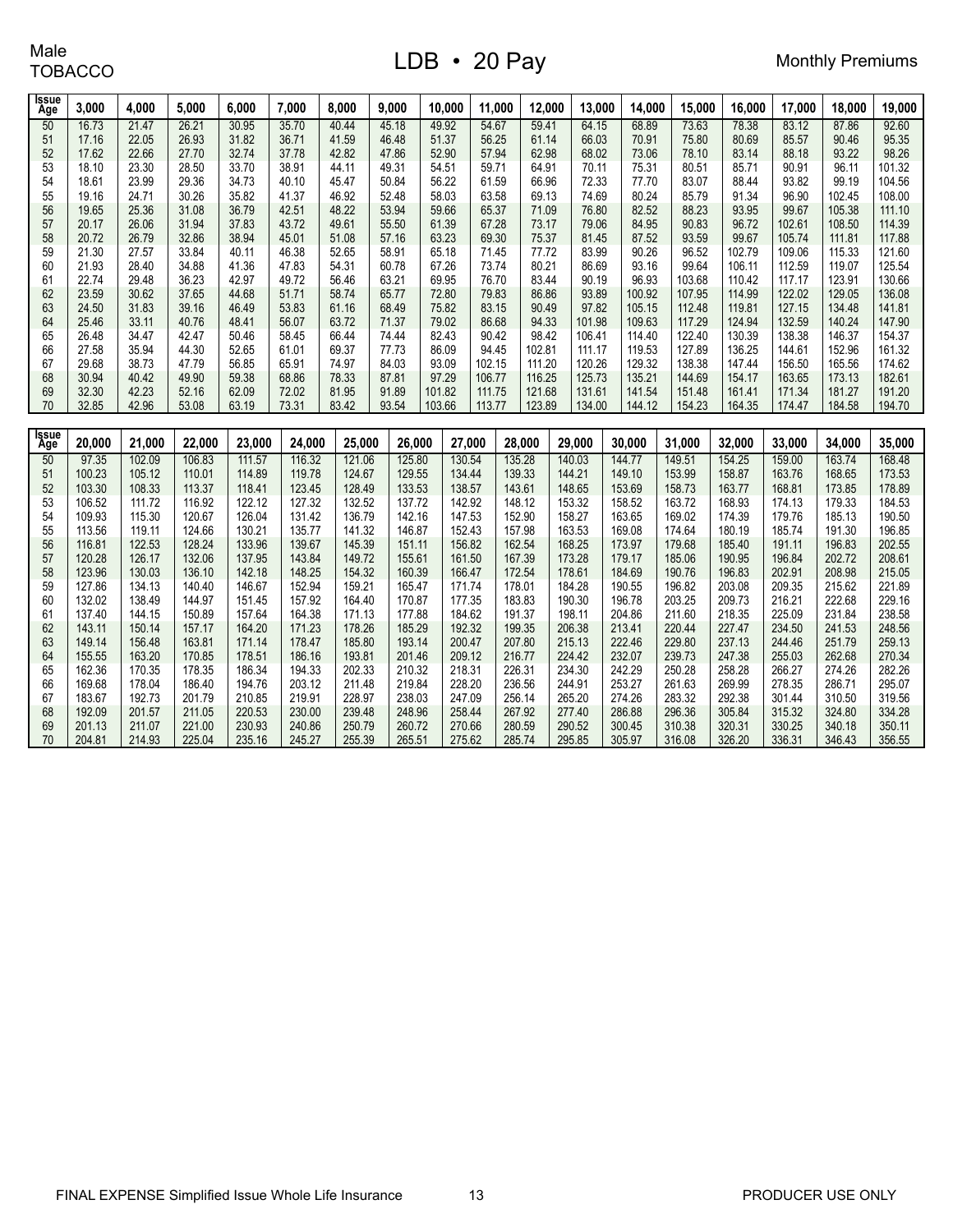Female<br>NO-TOBACCO

#### LDB • 20 Pay Monthly Premiums

| Işsue<br>Age | 3,000            | 4,000            | 5,000            | 6,000            | 7,000            | 8,000            | 9,000            | 10,000           | 11,000           | 12,000         | 13,000           | 14,000           | 15,000           | 16,000           | 17,000           | 18,000           | 19,000           |
|--------------|------------------|------------------|------------------|------------------|------------------|------------------|------------------|------------------|------------------|----------------|------------------|------------------|------------------|------------------|------------------|------------------|------------------|
| 50           | 11.88            | 15.01            | 18.14            | 21.27            | 24.39            | 27.52            | 30.65            | 33.78            | 36.90            | 40.03          | 43.16            | 46.29            | 49.41            | 52.54            | 55.67            | 58.80            | 61.92            |
| 51           | 12.19            | 15.42            | 18.65            | 21.88            | 25.11            | 28.34            | 31.57            | 34.80            | 38.04            | 41.27          | 44.50            | 47.73            | 50.96            | 54.19            | 57.42            | 60.65            | 63.88            |
| 52           | 12.51            | 15.85            | 19.18            | 22.52            | 25.86            | 29.20            | 32.53            | 35.87            | 39.21            | 42.54          | 45.88            | 49.22            | 52.55            | 55.89            | 59.23            | 62.57            | 65.90            |
| 53           | 12.84            | 16.29            | 19.73            | 23.18            | 26.63            | 30.08            | 33.52            | 36.97            | 40.42            | 43.86          | 47.31            | 50.76            | 54.20            | 57.65            | 61.10            | 64.55            | 67.99            |
| 54           | 13.18            | 16.74            | 20.30            | 23.86            | 27.42            | 30.98            | 34.54            | 38.10            | 41.67            | 45.23          | 48.79            | 52.35            | 55.91            | 59.47            | 63.03            | 66.59            | 70.15            |
| 55           | 13.54            | 17.21            | 20.89            | 24.57            | 28.25            | 31.93            | 35.61            | 39.28            | 42.96            | 46.64          | 50.32            | 54.00            | 57.68            | 61.35            | 65.03            | 68.71            | 72.39            |
| 56           | 13.85            | 17.63            | 21.41            | 25.19            | 28.98            | 32.76            | 36.54            | 40.32            | 44.10            | 47.89          | 51.67            | 55.45            | 59.23            | 63.02            | 66.80            | 70.58            | 74.36            |
| 57           | 14.17            | 18.06            | 21.95            | 25.84<br>26.52   | 29.73            | 33.62            | 37.51            | 41.40            | 45.30            | 49.19          | 53.08            | 56.97            | 60.86<br>62.56   | 64.75            | 68.64            | 72.53            | 76.42            |
| 58<br>59     | 14.51<br>14.87   | 18.52<br>18.99   | 22.52<br>23.11   | 27.24            | 30.53<br>31.36   | 34.53<br>35.48   | 38.54<br>39.61   | 42.54<br>43.73   | 46.54<br>47.85   | 50.55<br>51.97 | 54.55<br>56.10   | 58.56<br>60.22   | 64.34            | 66.56<br>68.46   | 70.57<br>72.59   | 74.57<br>76.71   | 78.58<br>80.83   |
| 60           | 15.24            | 19.49            | 23.74            | 27.99            | 32.23            | 36.48            | 40.73            | 44.98            | 49.23            | 53.47          | 57.72            | 61.97            | 66.22            | 70.46            | 74.71            | 78.96            | 83.21            |
| 61           | 15.73            | 20.14            | 24.54            | 28.95            | 33.36            | 37.77            | 42.18            | 46.59            | 51.00            | 55.41          | 59.81            | 64.22            | 68.63            | 73.04            | 77.45            | 81.86            | 86.27            |
| 62           | 16.24            | 20.82            | 25.40            | 29.98            | 34.56            | 39.14            | 43.72            | 48.30            | 52.88            | 57.46          | 62.05            | 66.63            | 71.21            | 75.79            | 80.37            | 84.95            | 89.53            |
| 63           | 16.79            | 21.55            | 26.31            | 31.08            | 35.84            | 40.60            | 45.36            | 50.13            | 54.89            | 59.65          | 64.41            | 69.18            | 73.94            | 78.70            | 83.46            | 88.23            | 92.99            |
| 64           | 17.37            | 22.33            | 27.29            | 32.24            | 37.20            | 42.16            | 47.11            | 52.07            | 57.03            | 61.98          | 66.94            | 71.90            | 76.86            | 81.81            | 86.77            | 91.73            | 96.68            |
| 65           | 18.00            | 23.17            | 28.33            | 33.50            | 38.67            | 43.83            | 49.00            | 54.16            | 59.33            | 64.50          | 69.66            | 74.83            | 80.00            | 85.16            | 90.33            | 95.50            | 100.66           |
| 66           | 18.65            | 24.04            | 29.42            | 34.81            | 40.19            | 45.58            | 50.96            | 56.35            | 61.73            | 67.12          | 72.50            | 77.89            | 83.27            | 88.66            | 94.04            | 99.42            | 104.81           |
| 67           | 19.37            | 24.99            | 30.61            | 36.23            | 41.86            | 47.48            | 53.10            | 58.72            | 64.35            | 69.97          | 75.59            | 81.21            | 86.83            | 92.46            | 98.08            | 103.70           | 109.32           |
| 68           | 20.14            | 26.02            | 31.91            | 37.79            | 43.67            | 49.55            | 55.43            | 61.31            | 67.19            | 73.07          | 78.95            | 84.83            | 90.72            | 96.60            | 102.48           | 108.36           | 114.24           |
| 69           | 21.00            | 27.16            | 33.33            | 39.49            | 45.66            | 51.82            | 57.99            | 64.15            | 70.32            | 76.48          | 82.65            | 88.81            | 94.98            | 101.14           | 107.31           | 113.48           | 119.64           |
| 70           | 21.94            | 28.41            | 34.89            | 41.37            | 47.85            | 54.33            | 60.81            | 67.29            | 73.76            | 80.24          | 86.72            | 93.20            | 99.68            | 106.16           | 112.64           | 119.11           | 125.59           |
|              |                  |                  |                  |                  |                  |                  |                  |                  |                  |                |                  |                  |                  |                  |                  |                  |                  |
| Issue<br>Age | 20,000           | 21,000           | 22,000           | 23,000           | 24,000           | 25,000           | 26,000           | 27,000           | 28,000           |                | 29,000           | 30,000           | 31,000           | 32,000           |                  | 34,000           | 35,000           |
| 50           | 65.05            | 68.18            |                  |                  |                  |                  |                  |                  |                  |                |                  |                  |                  |                  | 33,000           |                  |                  |
| 51           |                  |                  | 71.31            | 74.43            | 77.56            | 80.69            | 83.82            | 86.94            |                  | 90.07          | 93.20            | 96.33            | 99.45            | 102.58           | 105.71           | 108.84           | 111.96           |
|              | 67.11            | 70.34            | 73.57            | 76.80            | 80.03            | 83.26            | 86.49            | 89.72            |                  | 92.95          | 96.18            | 99.41            | 102.64           | 105.88           | 109.11           | 112.34           | 115.57           |
| 52           | 69.24            | 72.58            | 75.91            | 79.25            | 82.59            | 85.92            | 89.26            | 92.60            |                  | 95.93          | 99.27            | 102.61           | 105.95           | 109.28           | 112.62           | 115.96           | 119.29           |
| 53           | 71.44            | 74.89            | 78.33            | 81.78            | 85.23            | 88.67            | 92.12            | 95.57            |                  | 99.01          | 102.46           | 105.91           | 109.36           | 112.80           | 116.25           | 119.70           | 123.14           |
| 54           | 73.71            | 77.27            | 80.83            | 84.39            | 87.95            | 91.51            | 95.07            | 98.63            | 102.19           |                | 105.75           | 109.31           | 112.87           | 116.44           | 120.00           | 123.56           | 127.12           |
| 55           | 76.07            | 79.75            | 83.42            | 87.10            | 90.78            | 94.46            | 98.14            | 101.82           | 105.50           |                | 109.17           | 112.85           | 116.53           | 120.21           | 123.89           | 127.57           | 131.24           |
| 56           | 78.14            | 81.93            | 85.71            | 89.49            | 93.27            | 97.06            | 100.84           | 104.62           | 108.40           |                | 112.18           | 115.97           | 119.75           | 123.53           | 127.31           | 131.10           | 134.88           |
| 57           | 80.31            | 84.20            | 88.09            | 91.98            | 95.87            | 99.76            | 103.65           | 107.54           | 111.43           |                | 115.32           | 119.21           | 123.10           | 127.00           | 130.89           | 134.78           | 138.67           |
| 58           | 82.58            | 86.58            | 90.59            | 94.59            | 98.60            | 102.60           | 106.60           | 110.61           | 114.61           |                | 118.62           | 122.62           | 126.62           | 130.63           | 134.63           | 138.64           | 142.64           |
| 59           | 84.96            | 89.08            | 93.20            | 97.32            | 101.45           | 105.57           | 109.69           | 113.82           | 117.94           |                | 122.06           | 126.18           | 130.31           | 134.43           | 138.55           | 142.68           | 146.80           |
| 60<br>61     | 87.46<br>90.68   | 91.70<br>95.08   | 95.95<br>99.49   | 100.20<br>103.90 | 104.45           | 108.69<br>112.72 | 112.94<br>117.13 | 117.19<br>121.54 | 121.44           |                | 125.69<br>130.36 | 129.93           | 134.18           | 138.43           | 142.68<br>147.99 | 146.92<br>152.40 | 151.17           |
| 62           | 94.11            | 98.69            |                  |                  | 108.31           | 117.01           | 121.59           |                  | 125.95           |                |                  | 134.76           | 139.17           | 143.58           |                  |                  | 156.81           |
| 63           | 97.75            | 102.51           | 103.27<br>107.28 | 107.85<br>112.04 | 112.43<br>116.80 | 121.56           | 126.33           | 126.17<br>131.09 | 130.75<br>135.85 |                | 135.33<br>140.61 | 139.91<br>145.38 | 144.49<br>150.14 | 149.07<br>154.90 | 153.65<br>159.66 | 158.23<br>164.43 | 162.81<br>169.19 |
| 64           | 101.64           | 106.60           | 111.55           | 116.51           | 121.47           | 126.43           | 131.38           | 136.34           | 141.30           |                | 146.25           | 151.21           | 156.17           | 161.13           | 166.08           | 171.04           | 176.00           |
| 65           | 105.83           | 111.00           | 116.16           | 121.33           | 126.50           | 131.66           | 136.83           | 141.99           | 147.16           |                | 152.33           | 157.49           | 162.66           | 167.83           | 172.99           | 178.16           | 183.33           |
| 66           | 110.19           | 115.58           | 120.96           | 126.35           | 131.73           | 137.12           | 142.50           | 147.89           | 153.27           |                | 158.66           | 164.04           | 169.43           | 174.81           | 180.20           | 185.58           | 190.97           |
| 67           | 114.95           | 120.57           | 126.19           | 131.81           | 137.44           | 143.06           | 148.68           | 154.30           | 159.92           |                | 165.55           | 171.17           | 176.79           | 182.41           | 188.04           | 193.66           | 199.28           |
| 68           | 120.12           | 126.00           | 131.88           | 137.76           | 143.64           | 149.53           | 155.41           | 161.29           | 167.17           |                | 173.05           | 178.93           | 184.81           | 190.69           | 196.57           | 202.46           | 208.34           |
| 69<br>70     | 125.81<br>132.07 | 131.97<br>138.55 | 138.14<br>145.03 | 144.30<br>151.51 | 150.47<br>157.99 | 156.63<br>164.46 | 162.80<br>170.94 | 168.96<br>177.42 | 175.13<br>183.90 |                | 181.29<br>190.38 | 187.46<br>196.86 | 193.62<br>203.34 | 199.79<br>209.81 | 205.95<br>216.29 | 212.12<br>222.77 | 218.28<br>229.25 |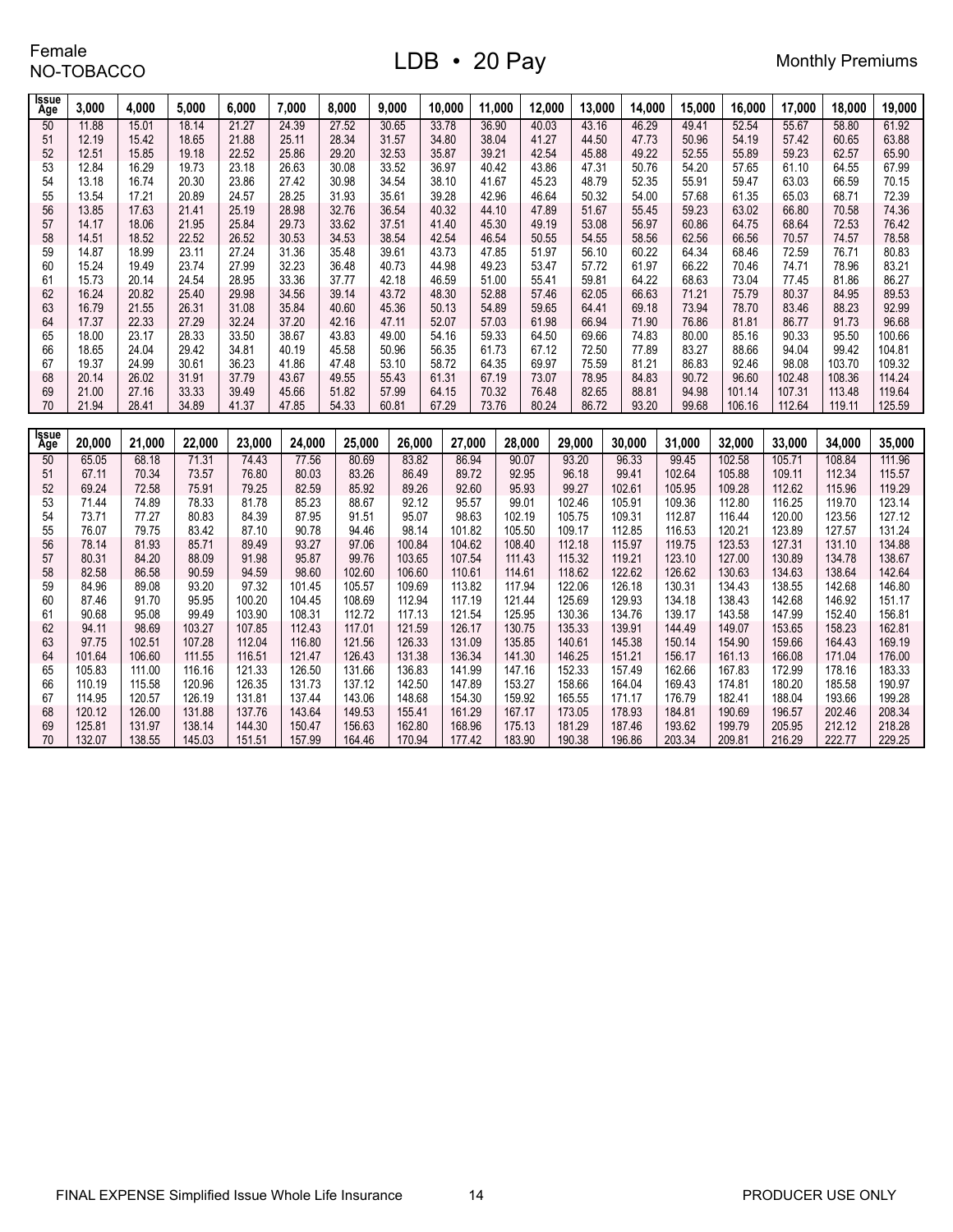Female<br>TOBACCO

LDB • 20 Pay Monthly Premiums

| Issue<br>Age | 3,000            | 4,000            | 5,000            | 6,000            | 7,000            | 8,000            | 9,000            | 10,000           | 11,000         | 12,000           | 13,000           | 14,000           | 15,000           | 16,000           | 17,000           | 18,000           | 19,000           |
|--------------|------------------|------------------|------------------|------------------|------------------|------------------|------------------|------------------|----------------|------------------|------------------|------------------|------------------|------------------|------------------|------------------|------------------|
| 50           | 14.44            | 18.42            | 22.40            | 26.38            | 30.36            | 34.33            | 38.31            | 42.29            | 46.27          | 50.25            | 54.23            | 58.21            | 62.19            | 66.17            | 70.15            | 74.13            | 78.11            |
| 51           | 14.86            | 18.98            | 23.10            | 27.22            | 31.33            | 35.45            | 39.57            | 43.69            | 47.81          | 51.93            | 56.05            | 60.17            | 64.29            | 68.41            | 72.53            | 76.65            | 80.77            |
| 52           | 15.30            | 19.56            | 23.83            | 28.09            | 32.36            | 36.62            | 40.89            | 45.15            | 49.42          | 53.68            | 57.95            | 62.22            | 66.48            | 70.75            | 75.01            | 79.28            | 83.54            |
| 53           | 15.76            | 20.17            | 24.59            | 29.01            | 33.43            | 37.85            | 42.27            | 46.68            | 51.10          | 55.52            | 59.94            | 64.36            | 68.78            | 73.20            | 77.61            | 82.03            | 86.45            |
| 54           | 16.24            | 20.82            | 25.40            | 29.98            | 34.56            | 39.14            | 43.72            | 48.30            | 52.88          | 57.46            | 62.05            | 66.63            | 71.21            | 75.79            | 80.37            | 84.95            | 89.53            |
| 55           | 16.75            | 21.50            | 26.25            | 31.00            | 35.75            | 40.49            | 45.24            | 49.99            | 54.74          | 59.49            | 64.24            | 68.99            | 73.74            | 78.49            | 83.24            | 87.99            | 92.74            |
| 56           | 17.22            | 22.12            | 27.03            | 31.94            | 36.84            | 41.75            | 46.65            | 51.56            | 56.47          | 61.37            | 66.28            | 71.18            | 76.09            | 81.00            | 85.90            | 90.81            | 95.71            |
| 57           | 17.71            | 22.78            | 27.85            | 32.92            | 37.99            | 43.06            | 48.14            | 53.21            | 58.28          | 63.35            | 68.42            | 73.49            | 78.56            | 83.63            | 88.70            | 93.77            | 98.84            |
| 58<br>59     | 18.23<br>18.77   | 23.47<br>24.20   | 28.72<br>29.62   | 33.96<br>35.05   | 39.20<br>40.47   | 44.44<br>45.89   | 49.69<br>51.32   | 54.93<br>56.74   | 60.17<br>62.17 | 65.42<br>67.59   | 70.66<br>73.02   | 75.90<br>78.44   | 81.15<br>83.86   | 86.39<br>89.29   | 91.63<br>94.71   | 96.87<br>100.14  | 102.12<br>105.56 |
| 60           | 19.35            | 24.96            | 30.58            | 36.19            | 41.81            | 47.42            | 53.04            | 58.65            | 64.27          | 69.88            | 75.50            | 81.11            | 86.73            | 92.34            | 97.96            | 103.58           | 109.19           |
| 61           | 20.12            | 25.99            | 31.86            | 37.73            | 43.61            | 49.48            | 55.35            | 61.22            | 67.09          | 72.97            | 78.84            | 84.71            | 90.58            | 96.46            | 102.33           | 108.20           | 114.07           |
| 62           | 20.94            | 27.08            | 33.23            | 39.38            | 45.52            | 51.67            | 57.81            | 63.96            | 70.11          | 76.25            | 82.40            | 88.54            | 94.69            | 100.83           | 106.98           | 113.13           | 119.27           |
| 63           | 21.81            | 28.25            | 34.69            | 41.12            | 47.56            | 54.00            | 60.43            | 66.87            | 73.31          | 79.75            | 86.18            | 92.62            | 99.06            | 105.50           | 111.93           | 118.37           | 124.81           |
| 64           | 22.75            | 29.50            | 36.25            | 43.00            | 49.75            | 56.50            | 63.25            | 70.00            | 76.75          | 83.50            | 90.24            | 96.99            | 103.74           | 110.49           | 117.24           | 123.99           | 130.74           |
| 65           | 23.75            | 30.84            | 37.92            | 45.00            | 52.09            | 59.17            | 66.26            | 73.34            | 80.42          | 87.51            | 94.59            | 101.68           | 108.76           | 115.84           | 122.93           | 130.01           | 137.10           |
| 66           | 24.83            | 32.27            | 39.72            | 47.16            | 54.60            | 62.04            | 69.49            | 76.93            | 84.37          | 91.82            | 99.26            | 106.70           | 114.15           | 121.59           | 129.03           | 136.47           | 143.92           |
| 67           | 25.99            | 33.82            | 41.65            | 49.48            | 57.31            | 65.14            | 72.97            | 80.80            | 88.63          | 96.46            | 104.29           | 112.12           | 119.95           | 127.78           | 135.61           | 143.44           | 151.27           |
| 68           | 27.26            | 35.51            | 43.76            | 52.01            | 60.26            | 68.51            | 76.77            | 85.02            | 93.27          | 101.52           | 109.77           | 118.02           | 126.28           | 134.53           | 142.78           | 151.03           | 159.28           |
| 69           | 28.64            | 37.35            | 46.06            | 54.77            | 63.48            | 72.20            | 80.91            | 89.62            | 98.33          | 107.04           | 115.76           | 124.47           | 133.18           | 141.89           | 150.60           | 159.32           | 168.03           |
| 70           | 30.14            | 39.35            | 48.57            | 57.78            | 67.00            | 76.21            | 85.42            | 94.64            | 103.85         | 113.06           | 122.28           | 131.49           | 140.70           | 149.92           | 159.13           | 168.34           | 177.56           |
|              |                  |                  |                  |                  |                  |                  |                  |                  |                |                  |                  |                  |                  |                  |                  |                  |                  |
|              |                  |                  |                  |                  |                  |                  |                  |                  |                |                  |                  |                  |                  |                  |                  |                  |                  |
| Issue<br>Age | 20,000           | 21,000           | 22,000           | 23,000           | 24,000           | 25,000           | 26,000           | 27,000           |                | 28,000           | 29,000           | 30,000           | 31,000           | 32,000           | 33,000           | 34,000           | 35,000           |
| 50           | 82.09            | 86.07            | 90.05            | 94.03            | 98.00            | 101.98           | 105.96           | 109.94           |                | 113.92           | 117.90           | 121.88           | 125.86           | 129.84           | 133.82           | 137.80           | 141.78           |
| 51           | 84.89            | 89.00            | 93.12            | 97.24            | 101.36           | 105.48           | 109.60           | 113.72           |                | 117.84           | 121.96           | 126.08           | 130.20           | 134.32           | 138.44           | 142.56           | 146.67           |
| 52           | 87.81            | 92.07            | 96.34            | 100.60           | 104.87           | 109.13           | 113.40           | 117.66           |                | 121.93           | 126.20           | 130.46           | 134.73           | 138.99           | 143.26           | 147.52           | 151.79           |
| 53           | 90.87            | 95.29            | 99.71            | 104.13           | 108.54           | 112.96           | 117.38           | 121.80           |                | 126.22           | 130.64           | 135.05           | 139.47           | 143.89           | 148.31           | 152.73           | 157.15           |
| 54           | 94.11            | 98.69            | 103.27           | 107.85           | 112.43           | 117.01           | 121.59           | 126.17           |                | 130.75           | 135.33           | 139.91           | 144.49           | 149.07           | 153.65           | 158.23           | 162.81           |
| 55           | 97.49            | 102.24           | 106.99           | 111.74           | 116.48           | 121.23           | 125.98           | 130.73           |                | 135.48           | 140.23           | 144.98           | 149.73           | 154.48           | 159.23           | 163.98           | 168.73           |
| 56           | 100.62           | 105.53           | 110.43           | 115.34           | 120.24           | 125.15           | 130.06           | 134.96           |                | 139.87           | 144.77           | 149.68           | 154.59           | 159.49           | 164.40           | 169.30           | 174.21           |
| 57           | 103.91           | 108.98           | 114.05           | 119.12           | 124.19           | 129.26           | 134.33           | 139.41           |                | 144.48           | 149.55           | 154.62           | 159.69           | 164.76           | 169.83           | 174.90           | 179.97           |
| 58           | 107.36           | 112.60           | 117.85           | 123.09           | 128.33           | 133.58           | 138.82           | 144.06           |                | 149.31           | 154.55           | 159.79           | 165.03           | 170.28           | 175.52           | 180.76           | 186.01           |
| 59           | 110.99           | 116.41           | 121.84           | 127.26           | 132.68           | 138.11           | 143.53           | 148.96           |                | 154.38           | 159.81           | 165.23           | 170.65           | 176.08           | 181.50           | 186.93           | 192.35           |
| 60           | 114.81           | 120.42           | 126.04           | 131.65           | 137.27           | 142.88           | 148.50           | 154.11           |                | 159.73           | 165.34           | 170.96           | 176.57           | 182.19           | 187.80           | 193.42           | 199.03           |
| 61           | 119.94           | 125.82           | 131.69           | 137.56           | 143.43           | 149.31           | 155.18           | 161.05           |                | 166.92           | 172.79           | 178.67           | 184.54           | 190.41           | 196.28           | 202.16           | 208.03           |
| 62           | 125.42           | 131.56           | 137.71           | 143.86           | 150.00           | 156.15           | 162.29           | 168.44           |                | 174.59           | 180.73           | 186.88           | 193.02           | 199.17           | 205.32           | 211.46           | 217.61           |
| 63           | 131.24           | 137.68           | 144.12           | 150.56           | 156.99           | 163.43           | 169.87           | 176.30           |                | 182.74           | 189.18           | 195.62           | 202.05           | 208.49           | 214.93           | 221.36           | 227.80           |
| 64<br>65     | 137.49<br>144.18 | 144.24<br>151.26 | 150.99<br>158.35 | 157.74<br>165.43 | 164.49           | 171.24<br>179.60 | 177.99<br>186.68 | 184.74<br>193.77 |                | 191.49<br>200.85 | 198.24           | 204.99           | 211.74<br>222.10 | 218.49<br>229.19 | 225.24           | 231.99<br>243.36 | 238.74           |
| 66           | 151.36           | 158.80           |                  |                  | 172.52<br>181.13 | 188.58           | 196.02           | 203.46           |                |                  | 207.94           | 215.02<br>225.79 |                  | 240.68           | 236.27           | 255.56           | 250.44           |
| 67           | 159.10           | 166.94           | 166.25<br>174.77 | 173.69<br>182.60 | 190.43           | 198.26           | 206.09           | 213.92           |                | 210.91<br>221.75 | 218.35<br>229.58 | 237.41           | 233.23<br>245.24 | 253.07           | 248.12<br>260.90 | 268.73           | 263.01<br>276.56 |
| 68           | 167.54           | 175.79           | 184.04           | 192.29           | 200.54           | 208.79           | 217.05           | 225.30           |                | 233.55           | 241.80           | 250.05           | 258.30           | 266.56           | 274.81           | 283.06           | 291.31           |
| 69           | 176.74           | 185.45           | 194.16           | 202.88<br>214.41 | 211.59           | 220.30           | 229.01           | 237.72           |                | 246.44           | 255.15           | 263.86           | 272.57           | 281.28<br>297.34 | 290.00           | 298.71           | 307.42           |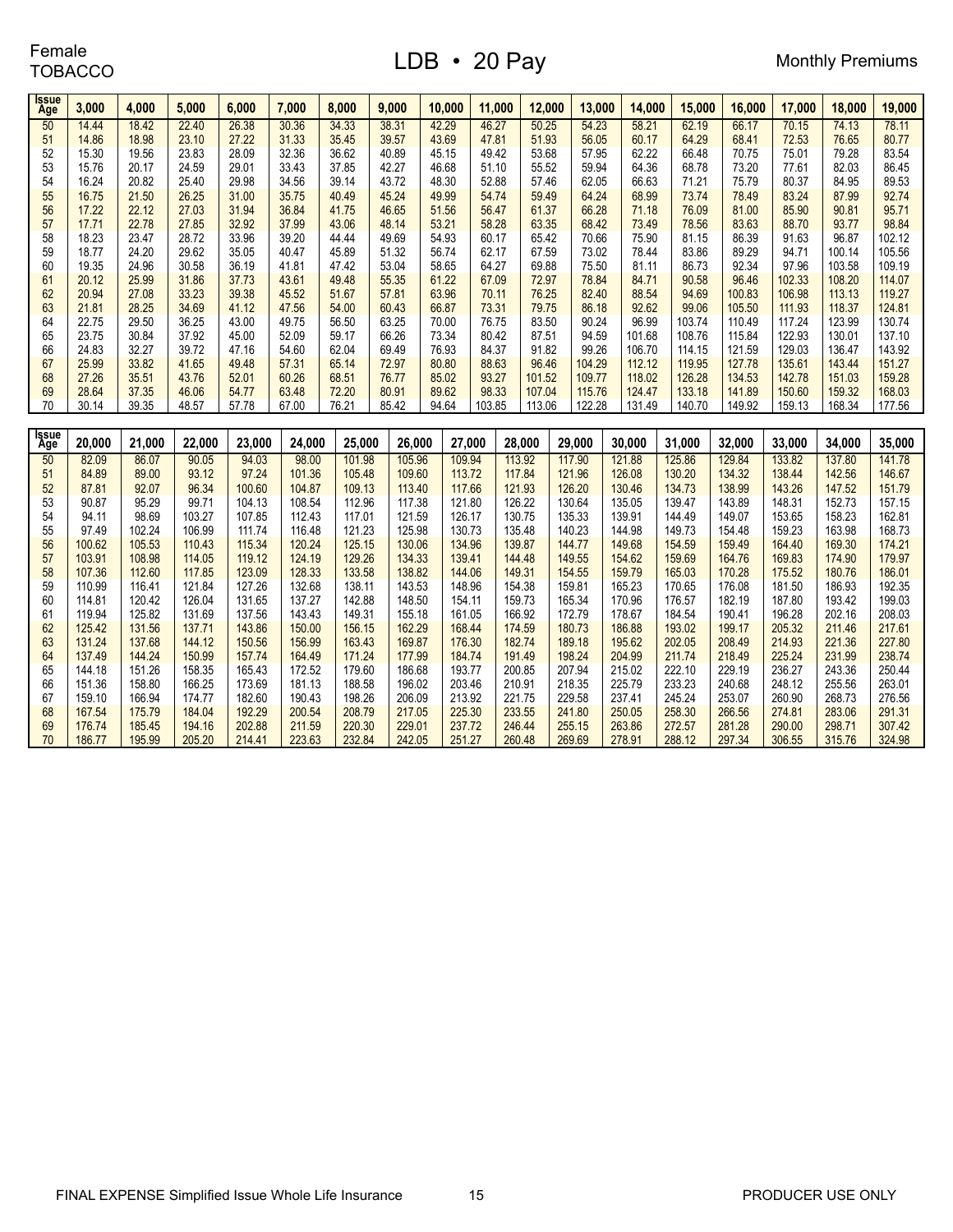| Male       |
|------------|
| NO-TOBACCO |

| Issue<br>Age | 3,000 | 4,000 | 5,000 | 6,000  | 7,000  | 8,000  | 9,000  | 10,000 | 11,000 | 12,000 | 13,000 | 14,000 | 15,000 | 16,000 | 17,000 | 18,000 | 19,000 |
|--------------|-------|-------|-------|--------|--------|--------|--------|--------|--------|--------|--------|--------|--------|--------|--------|--------|--------|
| 50           | 15.79 | 20.22 | 24.65 | 29.08  | 33.52  | 37.95  | 42.38  | 46.81  | 51.24  | 55.67  | 60.10  | 64.53  | 68.96  | 73.39  | 77.82  | 82.25  | 86.69  |
| 51           | 16.29 | 20.88 | 25.48 | 30.08  | 34.67  | 39.27  | 43.87  | 48.46  | 53.06  | 57.65  | 62.25  | 66.85  | 71.44  | 76.04  | 80.64  | 85.23  | 89.83  |
| 52           | 16.81 | 21.58 | 26.35 | 31.12  | 35.89  | 40.66  | 45.43  | 50.20  | 54.98  | 59.75  | 64.52  | 69.29  | 74.06  | 78.83  | 83.60  | 88.37  | 93.14  |
| 53           | 17.36 | 22.32 | 27.27 | 32.23  | 37.18  | 42.14  | 47.09  | 52.04  | 57.00  | 61.95  | 66.91  | 71.86  | 76.82  | 81.77  | 86.72  | 91.68  | 96.63  |
| 54           | 17.95 | 23.10 | 28.25 | 33.40  | 38.55  | 43.70  | 48.85  | 54.00  | 59.15  | 64.30  | 69.45  | 74.60  | 79.75  | 84.90  | 90.05  | 95.20  | 100.35 |
| 55           | 18.57 | 23.92 | 29.28 | 34.63  | 39.99  | 45.35  | 50.70  | 56.06  | 61.41  | 66.77  | 72.12  | 77.48  | 82.84  | 88.19  | 93.55  | 98.90  | 104.26 |
| 56           | 19.15 | 24.70 | 30.25 | 35.80  | 41.35  | 46.90  | 52.45  | 58.00  | 63.55  | 69.10  | 74.65  | 80.20  | 85.75  | 91.30  | 96.85  | 102.40 | 107.95 |
| 57           | 19.77 | 25.53 | 31.29 | 37.05  | 42.80  | 48.56  | 54.32  | 60.08  | 65.84  | 71.59  | 77.35  | 83.11  | 88.87  | 94.63  | 100.38 | 106.14 | 111.90 |
| 58           | 20.44 | 26.42 | 32.40 | 38.38  | 44.36  | 50.34  | 56.32  | 62.30  | 68.29  | 74.27  | 80.25  | 86.23  | 92.21  | 98.19  | 104.17 | 110.15 | 116.13 |
| 59           | 21.16 | 27.38 | 33.59 | 39.81  | 46.03  | 52.25  | 58.47  | 64.69  | 70.91  | 77.13  | 83.35  | 89.57  | 95.78  | 102.00 | 108.22 | 114.44 | 120.66 |
| 60           | 21.92 | 28.39 | 34.87 | 41.34  | 47.81  | 54.29  | 60.76  | 67.23  | 73.71  | 80.18  | 86.65  | 93.13  | 99.60  | 106.07 | 112.55 | 119.02 | 125.49 |
| 61           | 22.88 | 29.68 | 36.47 | 43.27  | 50.06  | 56.86  | 63.65  | 70.44  | 77.24  | 84.03  | 90.83  | 97.62  | 104.42 | 111.21 | 118.01 | 124.80 | 131.60 |
| 62           | 23.92 | 31.05 | 38.19 | 45.33  | 52.47  | 59.61  | 66.75  | 73.89  | 81.02  | 88.16  | 95.30  | 102.44 | 109.58 | 116.72 | 123.86 | 130.99 | 138.13 |
| 63           | 25.02 | 32.53 | 40.03 | 47.54  | 55.04  | 62.55  | 70.06  | 77.56  | 85.07  | 92.58  | 100.08 | 107.59 | 115.10 | 122.60 | 130.11 | 137.62 | 145.12 |
| 64           | 26.20 | 34.10 | 42.00 | 49.90  | 57.80  | 65.71  | 73.61  | 81.51  | 89.41  | 97.31  | 105.21 | 113.11 | 121.01 | 128.91 | 136.81 | 144.71 | 152.61 |
| 65           | 27.47 | 35.80 | 44.12 | 52.45  | 60.77  | 69.10  | 77.42  | 85.75  | 94.07  | 102.40 | 110.72 | 119.05 | 127.37 | 135.70 | 144.02 | 152.35 | 160.67 |
| 66           | 29.02 | 37.87 | 46.71 | 55.55  | 64.39  | 73.23  | 82.07  | 90.91  | 99.75  | 108.60 | 117.44 | 126.28 | 135.12 | 143.96 | 152.80 | 161.64 | 170.49 |
| 67           | 30.71 | 40.11 | 49.51 | 58.92  | 68.32  | 77.72  | 87.13  | 96.53  | 105.93 | 115.33 | 124.74 | 134.14 | 143.54 | 152.94 | 162.35 | 171.75 | 181.15 |
| 68           | 32.54 | 42.55 | 52.57 | 62.58  | 72.59  | 82.61  | 92.62  | 102.64 | 112.65 | 122.66 | 132.68 | 142.69 | 152.70 | 162.72 | 172.73 | 182.74 | 192.76 |
| 69           | 34.54 | 45.22 | 55.90 | 66.58  | 77.26  | 87.94  | 98.62  | 109.30 | 119.98 | 130.66 | 141.34 | 152.02 | 162.70 | 173.37 | 184.05 | 194.73 | 205.41 |
| 70           | 36.72 | 48.12 | 59.53 | 70.93  | 82.34  | 93.75  | 105.15 | 116.56 | 127.96 | 139.37 | 150.77 | 162.18 | 173.59 | 184.99 | 196.40 | 207.80 | 219.21 |
| 71           | 39.17 | 51.39 | 63.61 | 75.83  | 88.06  | 100.28 | 112.50 | 124.72 | 136.95 | 149.17 | 161.39 | 173.61 | 185.83 | 198.06 | 210.28 | 222.50 | 234.72 |
| 72           | 41.84 | 54.96 | 68.07 | 81.19  | 94.30  | 107.42 | 120.53 | 133.65 | 146.76 | 159.88 | 172.99 | 186.10 | 199.22 | 212.33 | 225.45 | 238.56 | 251.68 |
| 73           | 44.77 | 58.86 | 72.95 | 87.04  | 101.13 | 115.22 | 129.31 | 143.40 | 157.49 | 171.58 | 185.67 | 199.76 | 213.85 | 227.93 | 242.02 | 256.11 | 270.20 |
| 74           | 47.97 | 63.13 | 78.29 | 93.44  | 108.60 | 123.76 | 138.91 | 154.07 | 169.23 | 184.39 | 199.54 | 214.70 | 229.86 | 245.01 | 260.17 | 275.33 | 290.49 |
| 75           | 51.49 | 67.82 | 84.15 | 100.48 | 116.80 | 133.13 | 149.46 | 165.79 | 182.12 | 198.45 | 214.78 | 231.11 | 247.44 | 263.77 | 280.10 | 296.43 | 312.76 |
| 76           | 51.52 | 67.86 | 84.20 | 100.54 | 116.89 | 133.23 | 149.57 | 165.91 |        |        |        |        |        |        |        |        |        |
| 77           | 51.56 | 67.91 | 84.26 | 100.61 | 116.97 | 133.32 | 149.67 | 166.02 |        |        |        |        |        |        |        |        |        |
| 78           | 51.59 | 67.95 | 84.32 | 100.68 | 117.05 | 133.41 | 149.77 | 166.14 |        |        |        |        |        |        |        |        |        |
| 79           | 51.63 | 68.00 | 84.38 | 100.75 | 117.13 | 133.50 | 149.88 | 166.25 |        |        |        |        |        |        |        |        |        |
|              |       |       |       |        |        |        |        |        |        |        |        |        |        |        |        |        |        |
|              |       |       |       |        |        |        |        |        |        |        |        |        |        |        |        |        |        |
|              |       |       |       |        |        |        |        |        |        |        |        |        |        |        |        |        |        |
|              |       |       |       |        |        |        |        |        |        |        |        |        |        |        |        |        |        |
|              |       |       |       |        |        |        |        |        |        |        |        |        |        |        |        |        |        |
|              |       |       |       |        |        |        |        |        |        |        |        |        |        |        |        |        |        |

| Issue<br>Age | 20,000 | 21,000 | 22,000 | 23,000 | 24,000 | 25,000 |
|--------------|--------|--------|--------|--------|--------|--------|
| 50           | 91.12  | 95.55  | 99.98  | 104.41 | 108.84 | 113.27 |
| 51           | 94.42  | 99.02  | 103.62 | 108.21 | 112.81 | 117.41 |
| 52           | 97.91  | 102.68 | 107.45 | 112.22 | 116.99 | 121.76 |
| 53           | 101.59 | 106.54 | 111.50 | 116.45 | 121.41 | 126.36 |
| 54           | 105.50 | 110.64 | 115.79 | 120.94 | 126.09 | 131.24 |
| 55           | 109.61 | 114.97 | 120.32 | 125.68 | 131.04 | 136.39 |
| 56           | 113.50 | 119.05 | 124.60 | 130.15 | 135.70 | 141.25 |
| 57           | 117.66 | 123.41 | 129.17 | 134.93 | 140.69 | 146.45 |
| 58           | 122.11 | 128.09 | 134.07 | 140.05 | 146.03 | 152.01 |
| 59           | 126.88 | 133.10 | 139.32 | 145.54 | 151.76 | 157.97 |
| 60           | 131.97 | 138.44 | 144.91 | 151.39 | 157.86 | 164.33 |
| 61           | 138.39 | 145.18 | 151.98 | 158.77 | 165.57 | 172.36 |
| 62           | 145.27 | 152.41 | 159.55 | 166.69 | 173.83 | 180.96 |
| 63           | 152.63 | 160.13 | 167.64 | 175.15 | 182.65 | 190.16 |
| 64           | 160.51 | 168.41 | 176.31 | 184.21 | 192.12 | 200.02 |
| 65           | 169.00 | 177.32 | 185.65 | 193.97 | 202.30 | 210.62 |
| 66           | 179.33 | 188.17 | 197.01 | 205.85 | 214.69 | 223.53 |
| 67           | 190.56 | 199.96 | 209.36 | 218.76 | 228.17 | 237.57 |
| 68           | 202.77 | 212.78 | 222.80 | 232.81 | 242.82 | 252.84 |
| 69           | 216.09 | 226.77 | 237.45 | 248.13 | 258.81 | 269.49 |
| 70           | 230.61 | 242.02 | 253.42 | 264.83 | 276.24 | 287.64 |
| 71           | 246.95 | 259.17 | 271.39 | 283.61 | 295.84 | 308.06 |
| 72           | 264.79 | 277.91 | 291.02 | 304.14 | 317.25 | 330.37 |
| 73           | 284.29 | 298.38 | 312.47 | 326.56 | 340.65 | 354.74 |
| 74           | 305.64 | 320.80 | 335.96 | 351.11 | 366.27 | 381.43 |
| 75           | 329.09 | 345.41 | 361.74 | 378.07 | 394.40 | 410.73 |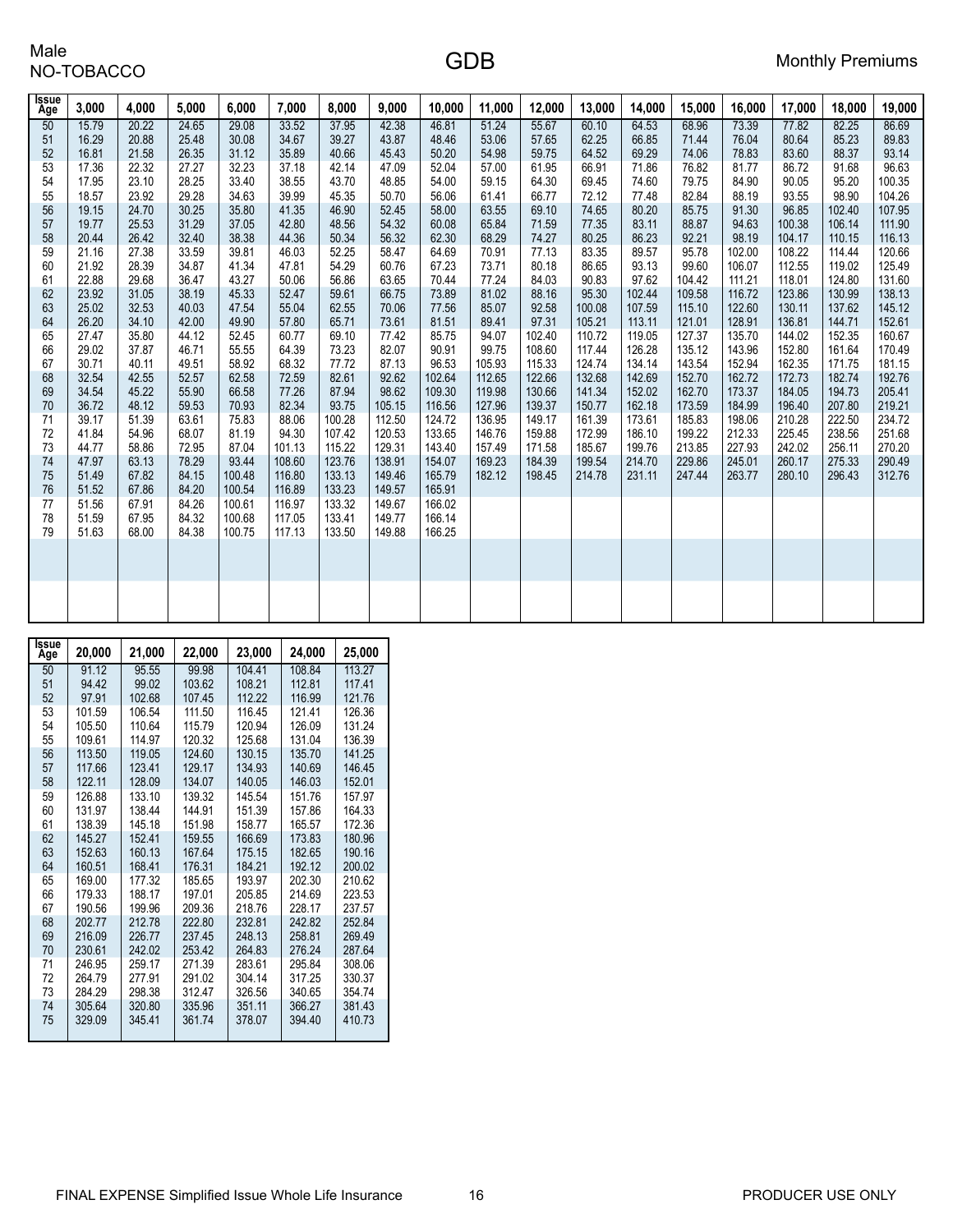| <b>Issue</b><br>Age | 3,000 | 4,000 | 5,000  | 6,000  | 7,000  | 8,000  | 9,000  | 10,000 | 11,000 | 12,000 | 13,000 | 14,000 | 15,000 | 16,000 | 17,000 | 18,000 | 19,000 |
|---------------------|-------|-------|--------|--------|--------|--------|--------|--------|--------|--------|--------|--------|--------|--------|--------|--------|--------|
| 50                  | 19.34 | 24.95 | 30.56  | 36.17  | 41.78  | 47.39  | 53.01  | 58.62  | 64.23  | 69.84  | 75.45  | 81.06  | 86.68  | 92.29  | 97.90  | 103.51 | 109.12 |
| 51                  | 20.06 | 25.92 | 31.77  | 37.63  | 43.48  | 49.34  | 55.19  | 61.05  | 66.90  | 72.76  | 78.61  | 84.46  | 90.32  | 96.17  | 102.03 | 107.88 | 113.74 |
| 52                  | 20.84 | 26.95 | 33.06  | 39.17  | 45.29  | 51.40  | 57.51  | 63.62  | 69.74  | 75.85  | 81.96  | 88.07  | 94.19  | 100.30 | 106.41 | 112.52 | 118.64 |
| 53                  | 21.66 | 28.04 | 34.43  | 40.82  | 47.20  | 53.59  | 59.98  | 66.36  | 72.75  | 79.13  | 85.52  | 91.91  | 98.29  | 104.68 | 111.06 | 117.45 | 123.84 |
| 54                  | 22.53 | 29.21 | 35.89  | 42.56  | 49.24  | 55.92  | 62.60  | 69.27  | 75.95  | 82.63  | 89.31  | 95.98  | 102.66 | 109.34 | 116.02 | 122.69 | 129.37 |
| 55                  | 23.46 | 30.45 | 37.43  | 44.42  | 51.40  | 58.39  | 65.38  | 72.36  | 79.35  | 86.34  | 93.32  | 100.31 | 107.29 | 114.28 | 121.27 | 128.25 | 135.24 |
| 56                  | 24.38 | 31.67 | 38.97  | 46.26  | 53.55  | 60.85  | 68.14  | 75.43  | 82.73  | 90.02  | 97.31  | 104.61 | 111.90 | 119.20 | 126.49 | 133.78 | 141.08 |
| 57                  | 25.36 | 32.98 | 40.60  | 48.21  | 55.83  | 63.45  | 71.07  | 78.69  | 86.31  | 93.93  | 101.55 | 109.17 | 116.79 | 124.40 | 132.02 | 139.64 | 147.26 |
| 58                  | 26.39 | 34.36 | 42.32  | 50.29  | 58.25  | 66.22  | 74.18  | 82.15  | 90.11  | 98.08  | 106.04 | 114.01 | 121.97 | 129.94 | 137.90 | 145.87 | 153.83 |
| 59                  | 27.49 | 35.82 | 44.15  | 52.49  | 60.82  | 69.15  | 77.48  | 85.81  | 94.14  | 102.47 | 110.80 | 119.13 | 127.46 | 135.80 | 144.13 | 152.46 | 160.79 |
| 60                  | 28.66 | 37.38 | 46.10  | 54.81  | 63.53  | 72.25  | 80.97  | 89.69  | 98.41  | 107.13 | 115.85 | 124.57 | 133.29 | 142.00 | 150.72 | 159.44 | 168.16 |
| 61                  | 30.20 | 39.43 | 48.66  | 57.89  | 67.12  | 76.36  | 85.59  | 94.82  | 104.05 | 113.28 | 122.52 | 131.75 | 140.98 | 150.21 | 159.45 | 168.68 | 177.91 |
| 62                  | 31.84 | 41.61 | 51.39  | 61.17  | 70.95  | 80.73  | 90.51  | 100.29 | 110.06 | 119.84 | 129.62 | 139.40 | 149.18 | 158.96 | 168.74 | 178.51 | 188.29 |
| 63                  | 33.58 | 43.94 | 54.31  | 64.67  | 75.03  | 85.39  | 95.75  | 106.11 | 116.47 | 126.83 | 137.19 | 147.56 | 157.92 | 168.28 | 178.64 | 189.00 | 199.36 |
| 64                  | 35.45 | 46.43 | 57.41  | 68.39  | 79.38  | 90.36  | 101.34 | 112.32 | 123.31 | 134.29 | 145.27 | 156.25 | 167.24 | 178.22 | 189.20 | 200.18 | 211.17 |
| 65                  | 37.43 | 49.07 | 60.72  | 72.36  | 84.00  | 95.65  | 107.29 | 118.93 | 130.58 | 142.22 | 153.86 | 165.51 | 177.15 | 188.79 | 200.44 | 212.08 | 223.72 |
| 66                  | 39.83 | 52.27 | 64.72  | 77.16  | 89.60  | 102.05 | 114.49 | 126.93 | 139.38 | 151.82 | 164.26 | 176.70 | 189.15 | 201.59 | 214.03 | 226.48 | 238.92 |
| 67                  | 42.42 | 55.73 | 69.04  | 82.34  | 95.65  | 108.96 | 122.27 | 135.57 | 148.88 | 162.19 | 175.50 | 188.80 | 202.11 | 215.42 | 228.73 | 242.03 | 255.34 |
| 68                  | 45.22 | 59.46 | 73.71  | 87.95  | 102.19 | 116.43 | 130.67 | 144.91 | 159.15 | 173.39 | 187.63 | 201.87 | 216.12 | 230.36 | 244.60 | 258.84 | 273.08 |
| 69                  | 48.25 | 63.50 | 78.75  | 94.00  | 109.25 | 124.50 | 139.75 | 155.00 | 170.24 | 185.49 | 200.74 | 215.99 | 231.24 | 246.49 | 261.74 | 276.99 | 292.24 |
| 70                  | 51.51 | 67.85 | 84.19  | 100.53 | 116.87 | 133.20 | 149.54 | 165.88 | 182.22 | 198.56 | 214.90 | 231.23 | 247.57 | 263.91 | 280.25 | 296.59 | 312.92 |
| 71                  | 55.23 | 72.80 | 90.38  | 107.96 | 125.53 | 143.11 | 160.69 | 178.26 | 195.84 | 213.41 | 230.99 | 248.57 | 266.14 | 283.72 | 301.30 | 318.87 | 336.45 |
| 72                  | 59.24 | 78.15 | 97.06  | 115.97 | 134.88 | 153.80 | 172.71 | 191.62 | 210.53 | 229.44 | 248.36 | 267.27 | 286.18 | 305.09 | 324.01 | 342.92 | 361.83 |
| 73                  | 63.56 | 83.91 | 104.26 | 124.62 | 144.97 | 165.32 | 185.67 | 206.03 | 226.38 | 246.73 | 267.08 | 287.44 | 307.79 | 328.14 | 348.49 | 368.85 | 389.20 |
| 74                  | 68.22 | 90.13 | 112.04 | 133.95 | 155.85 | 177.76 | 199.67 | 221.58 | 243.48 | 265.39 | 287.30 | 309.21 | 331.11 | 353.02 | 374.93 | 396.84 | 418.74 |
| 75                  | 73.29 | 96.89 | 120.49 | 144.09 | 167.69 | 191.28 | 214.88 | 238.48 | 262.08 | 285.68 | 309.28 | 332.87 | 356.47 | 380.07 | 403.67 | 427.27 | 450.86 |
| 76                  | 73.82 | 97.59 | 121.36 | 145.13 | 168.91 | 192.68 | 216.45 | 240.22 |        |        |        |        |        |        |        |        |        |
| 77                  | 74.34 | 98.29 | 122.23 | 146.18 | 170.13 | 194.07 | 218.02 | 241.97 |        |        |        |        |        |        |        |        |        |
| 78                  | 74.86 | 98.98 | 123.10 | 147.22 | 171.35 | 195.47 | 219.59 | 243.71 |        |        |        |        |        |        |        |        |        |
| 79                  | 75.39 | 99.68 | 123.98 | 148.27 | 172.57 | 196.86 | 221.16 | 245.45 |        |        |        |        |        |        |        |        |        |
|                     |       |       |        |        |        |        |        |        |        |        |        |        |        |        |        |        |        |
|                     |       |       |        |        |        |        |        |        |        |        |        |        |        |        |        |        |        |
|                     |       |       |        |        |        |        |        |        |        |        |        |        |        |        |        |        |        |
|                     |       |       |        |        |        |        |        |        |        |        |        |        |        |        |        |        |        |
|                     |       |       |        |        |        |        |        |        |        |        |        |        |        |        |        |        |        |

| Issue<br>Age | 20,000 | 21,000 | 22,000 | 23,000 | 24,000 | 25,000 |
|--------------|--------|--------|--------|--------|--------|--------|
| 50           | 114 74 | 120.35 | 125.96 | 131.57 | 137.18 | 142.79 |
| 51           | 119.59 | 125.45 | 131.30 | 137.16 | 143.01 | 148.87 |
| 52           | 124.75 | 130.86 | 136.97 | 143.09 | 149.20 | 155.31 |
| 53           | 130.22 | 136.61 | 143.00 | 149.38 | 155.77 | 162.15 |
| 54           | 136.05 | 142.73 | 149.40 | 156.08 | 162.76 | 169.44 |
| 55           | 142.23 | 149.21 | 156.20 | 163.19 | 170.17 | 177.16 |
| 56           | 148.37 | 155.66 | 162.96 | 170.25 | 177.54 | 184.84 |
| 57           | 154.88 | 162.50 | 170.12 | 177.74 | 185.36 | 192.98 |
| 58           | 161.80 | 169.76 | 177.73 | 185.69 | 193.66 | 201.62 |
| 59           | 169.12 | 177.45 | 185.78 | 194.11 | 202.44 | 210.77 |
| 60           | 176.88 | 185.60 | 194.32 | 203.04 | 211.76 | 220.48 |
| 61           | 187.14 | 196.37 | 205.61 | 214.84 | 224.07 | 233.30 |
| 62           | 198.07 | 207.85 | 217.63 | 227.41 | 237.19 | 246.96 |
| 63           | 209 72 | 220.08 | 230.44 | 240.81 | 251.17 | 261.53 |
| 64           | 222.15 | 233.13 | 244.11 | 255.10 | 266.08 | 277.06 |
| 65           | 235.37 | 247.01 | 258.65 | 270.30 | 281.94 | 293.58 |
| 66           | 251.36 | 263.81 | 276.25 | 288.69 | 301.14 | 313.58 |
| 67           | 268.65 | 281.95 | 295.26 | 308.57 | 321.88 | 335.18 |
| 68           | 287.32 | 301.56 | 315.80 | 330.04 | 344.28 | 358.53 |
| 69           | 307.49 | 322.74 | 337.99 | 353.24 | 368.49 | 383.74 |
| 70           | 329.26 | 345.60 | 361.94 | 378.28 | 394.61 | 410.95 |
| 71           | 354.02 | 371.60 | 389.18 | 406.75 | 424.33 | 441.91 |
| 72           | 380.74 | 399.65 | 418.57 | 437.48 | 456.39 | 475.30 |
| 73           | 409.55 | 429.91 | 450.26 | 470.61 | 490.96 | 511.32 |
| 74           | 440.65 | 462.56 | 484.47 | 506.37 | 528.28 | 550.19 |
| 75           | 474.46 | 498.06 | 521.66 | 545.26 | 568.85 | 592.45 |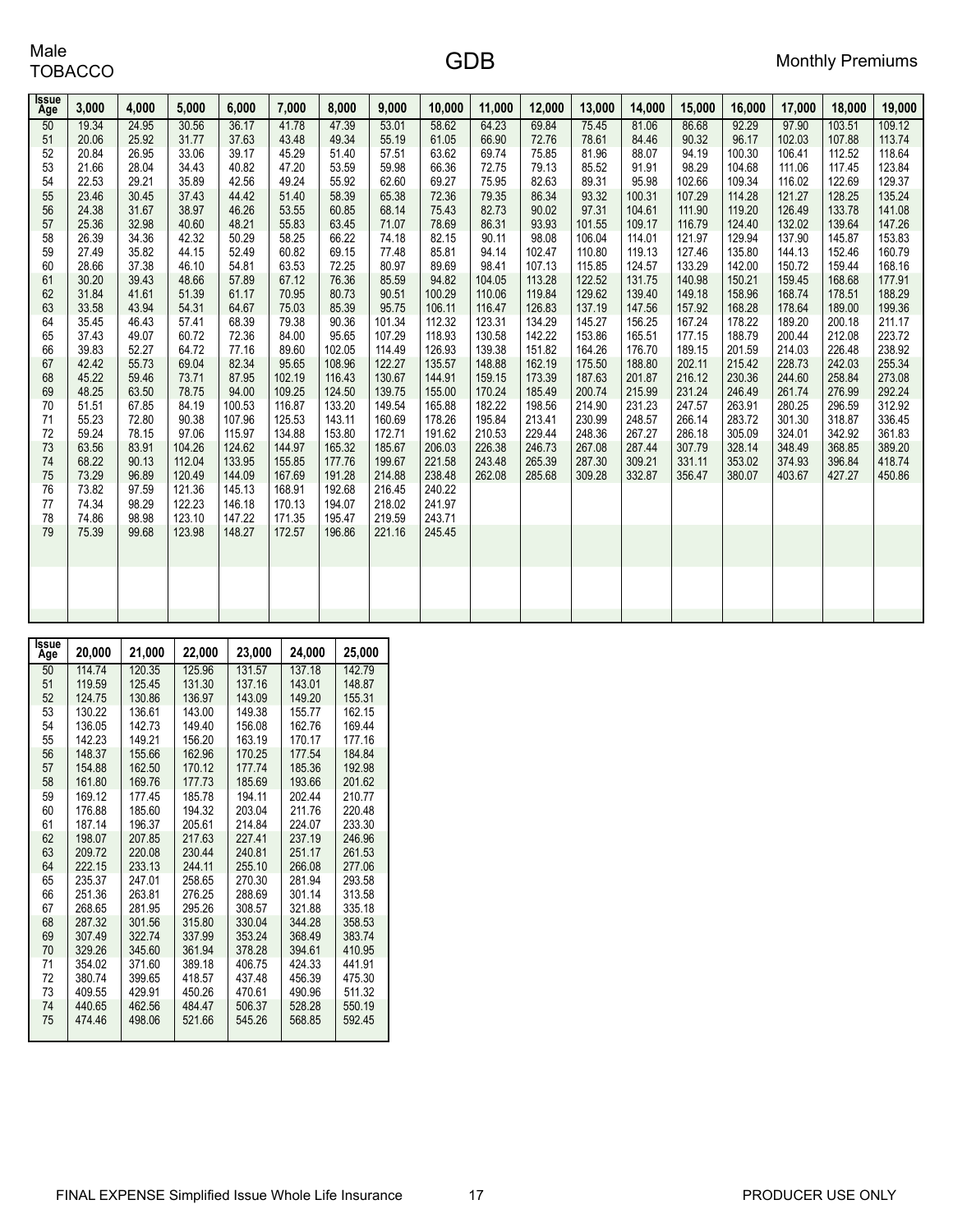| Female     |  |
|------------|--|
| NO-TOBACCO |  |

| Issue<br>Age | 3,000          | 4.000          | 5,000          | 6,000          | 7,000          | 8.000            | 9,000            | 10.000           | 11,000 | 12,000 | 13,000 | 14.000 | 15.000 | 16,000 | 17,000 | 18,000 | 19.000 |
|--------------|----------------|----------------|----------------|----------------|----------------|------------------|------------------|------------------|--------|--------|--------|--------|--------|--------|--------|--------|--------|
| 50           | 12.76          | 16.18          | 19.60          | 23.02          | 26.44          | 29.86            | 33.28            | 36.70            | 40.12  | 43.54  | 46.96  | 50.38  | 53.80  | 57.21  | 60.63  | 64.05  | 67.47  |
| 51           | 13.17          | 16.72          | 20.28          | 23.83          | 27.39          | 30.94            | 34.50            | 38.05            | 41.61  | 45.16  | 48.72  | 52.27  | 55.83  | 59.38  | 62.94  | 66.49  | 70.05  |
| 52           | 13.60          | 17.29          | 20.99          | 24.69          | 28.39          | 32.09            | 35.79            | 39.49            | 43.19  | 46.88  | 50.58  | 54.28  | 57.98  | 61.68  | 65.38  | 69.08  | 72.77  |
| 53           | 14.05          | 17.90          | 21.75          | 25.59          | 29.44          | 33.29            | 37.14            | 40.99            | 44.84  | 48.69  | 52.54  | 56.39  | 60.24  | 64.09  | 67.94  | 71.78  | 75.63  |
| 54           | 14.52          | 18.53          | 22.53          | 26.54          | 30.55          | 34.55            | 38.56            | 42.57            | 46.57  | 50.58  | 54.59  | 58.59  | 62.60  | 66.61  | 70.61  | 74.62  | 78.63  |
| 55           | 15.02          | 19.20          | 23.37          | 27.54          | 31.72          | 35.89            | 40.06            | 44.24            | 48.41  | 52.59  | 56.76  | 60.93  | 65.11  | 69.28  | 73.46  | 77.63  | 81.80  |
| 56           | 15.50          | 19.84          | 24.17          | 28.51          | 32.84          | 37.18            | 41.51            | 45.85            | 50.18  | 54.52  | 58.85  | 63.19  | 67.52  | 71.86  | 76.19  | 80.53  | 84.86  |
| 57           | 16.02          | 20.53          | 25.03          | 29.54          | 34.05          | 38.55            | 43.06            | 47.56            | 52.07  | 56.58  | 61.08  | 65.59  | 70.10  | 74.60  | 79.11  | 83.62  | 88.12  |
| 58           | 16.56          | 21.25          | 25.94          | 30.63          | 35.31          | 40.00            | 44.69            | 49.38            | 54.07  | 58.75  | 63.44  | 68.13  | 72.82  | 77.50  | 82.19  | 86.88  | 91.57  |
| 59           | 17.14          | 22.03          | 26.91          | 31.79          | 36.67          | 41.55            | 46.43            | 51.31            | 56.19  | 61.08  | 65.96  | 70.84  | 75.72  | 80.60  | 85.48  | 90.36  | 95.25  |
| 60           | 17.76          | 22.85          | 27.94          | 33.02          | 38.11          | 43.20            | 48.29            | 53.37            | 58.46  | 63.55  | 68.63  | 73.72  | 78.81  | 83.90  | 88.98  | 94.07  | 99.16  |
| 61           | 18.56          | 23.91          | 29.26          | 34.61          | 39.97          | 45.32            | 50.67            | 56.02            | 61.37  | 66.73  | 72.08  | 77.43  | 82.78  | 88.13  | 93.49  | 98.84  | 104.19 |
| 62           | 19.41          | 25.04          | 30.68          | 36.31          | 41.95          | 47.58            | 53.22            | 58.86            | 64.49  | 70.13  | 75.76  | 81.40  | 87.03  | 92.67  | 98.30  | 103.94 | 109.57 |
| 63           | 20.32          | 26.26          | 32.20          | 38.13          | 44.07          | 50.01            | 55.95            | 61.89            | 67.83  | 73.77  | 79.71  | 85.65  | 91.59  | 97.53  | 103.47 | 109.40 | 115.34 |
| 64           | 21.30          | 27.56          | 33.83          | 40.09          | 46.36          | 52.62            | 58.89            | 65.16            | 71.42  | 77.69  | 83.95  | 90.22  | 96.48  | 102.75 | 109.02 | 115.28 | 121.55 |
| 65           | 22.35          | 28.97          | 35.58          | 42.20          | 48.82          | 55.43            | 62.05            | 68.67            | 75.28  | 81.90  | 88.52  | 95.13  | 101.75 | 108.37 | 114.98 | 121.60 | 128.22 |
| 66           | 23.63          | 30.68          | 37.72          | 44.77          | 51.81          | 58.86            | 65.90            | 72.94            | 79.99  | 87.03  | 94.08  | 101.12 | 108.17 | 115.21 | 122.25 | 129.30 | 136.34 |
| 67           | 25.03          | 32.54          | 40.05          | 47.56          | 55.07          | 62.58            | 70.09            | 77.60            | 85.11  | 92.62  | 100.13 | 107.64 | 115.15 | 122.66 | 130.17 | 137.68 | 145.19 |
| 68           | 26.55          | 34.57          | 42.59          | 50.61          | 58.62          | 66.64            | 74.66            | 82.68            | 90.69  | 98.71  | 106.73 | 114.75 | 122.77 | 130.78 | 138.80 | 146.82 | 154.84 |
| 69           | 28.22          | 36.79          | 45.36          | 53.93          | 62.50          | 71.08            | 79.65            | 88.22            | 96.79  | 105.36 | 113.94 | 122.51 | 131.08 | 139.65 | 148.23 | 156.80 | 165.37 |
| 70           | 30.04          | 39.22          | 48.40          | 57.58          | 66.75          | 75.93            | 85.11            | 94.29            | 103.47 | 112.65 | 121.83 | 131.01 | 140.19 | 149.37 | 158.55 | 167.73 | 176.91 |
| 71           | 31.98          | 41.80          | 51.63          | 61.46          | 71.28          | 81.11            | 90.93            | 100.76           | 110.59 | 120.41 | 130.24 | 140.07 | 149.89 | 159.72 | 169.54 | 179.37 | 189.20 |
| 72           | 34.11          | 44.64          | 55.18          | 65.71          | 76.25          | 86.78            | 97.32            | 107.85           | 118.39 | 128.92 | 139.46 | 150.00 | 160.53 | 171.07 | 181.60 | 192.14 | 202.67 |
| 73           | 36.44          | 47.75          | 59.07          | 70.38          | 81.69          | 93.01            | 104.32           | 115.63           | 126.95 | 138.26 | 149.57 | 160.89 | 172.20 | 183.51 | 194.83 | 206.14 | 217.45 |
| 74           | 39.01          | 51.17          | 63.34          | 75.51          | 87.68          | 99.85            | 112.02           | 124.19           | 136.36 | 148.52 | 160.69 | 172.86 | 185.03 | 197.20 | 209.37 | 221.54 | 233.70 |
| 75           | 41.83          | 54.94          | 68.05          | 81.16          | 94.27          | 107.37           | 120.48           | 133.59           | 146.70 | 159.81 | 172.92 | 186.03 | 199.14 | 212.25 | 225.36 | 238.47 | 251.58 |
| 76           | 41.87<br>41.90 | 54.99          | 68.11<br>68.17 | 81.23<br>81.30 | 94.35<br>94.44 | 107.47<br>107.57 | 120.60<br>120.71 | 133.72<br>133.84 |        |        |        |        |        |        |        |        |        |
| 77<br>78     | 41.94          | 55.04<br>55.09 | 68.23          | 81.38          | 94.52          | 107.67           | 120.82           | 133.96           |        |        |        |        |        |        |        |        |        |
| 79           | 42.44          | 55.76          | 69.07          | 82.39          | 95.70          | 109.02           | 122.33           | 135.64           |        |        |        |        |        |        |        |        |        |
|              |                |                |                |                |                |                  |                  |                  |        |        |        |        |        |        |        |        |        |
|              |                |                |                |                |                |                  |                  |                  |        |        |        |        |        |        |        |        |        |
|              |                |                |                |                |                |                  |                  |                  |        |        |        |        |        |        |        |        |        |
|              |                |                |                |                |                |                  |                  |                  |        |        |        |        |        |        |        |        |        |
|              |                |                |                |                |                |                  |                  |                  |        |        |        |        |        |        |        |        |        |

| <b>Issue</b><br>Age | 20,000 | 21,000 | 22,000 | 23,000 | 24,000 | 25,000 |
|---------------------|--------|--------|--------|--------|--------|--------|
| 50                  | 70.89  | 74.31  | 77.73  | 81.15  | 84.57  | 87.99  |
| 51                  | 73.60  | 77.16  | 80.71  | 84.27  | 87.82  | 91.38  |
| 52                  | 76.47  | 80.17  | 83.87  | 87.57  | 91.27  | 94.97  |
| 53                  | 79.48  | 83.33  | 87.18  | 91.03  | 94.88  | 98.73  |
| 54                  | 82.63  | 86.64  | 90.65  | 94.65  | 98.66  | 102.67 |
| 55                  | 85.98  | 90.15  | 94.32  | 98.50  | 102.67 | 106.85 |
| 56                  | 89.20  | 93.53  | 97.87  | 102.20 | 106.54 | 110.87 |
| 57                  | 92.63  | 97.14  | 101.64 | 106.15 | 110.66 | 115.16 |
| 58                  | 96.26  | 100.94 | 105.63 | 110.32 | 115.01 | 119.69 |
| 59                  | 100.13 | 105.01 | 109.89 | 114.77 | 119.65 | 124.53 |
| 60                  | 104.25 | 109.33 | 114.42 | 119.51 | 124.59 | 129.68 |
| 61                  | 109.54 | 114.90 | 120.25 | 125.60 | 130.95 | 136.30 |
| 62                  | 115.21 | 120.85 | 126.48 | 132.12 | 137.75 | 143.39 |
| 63                  | 121.28 | 127.22 | 133.16 | 139.10 | 145.04 | 150.98 |
| 64                  | 127.81 | 134.08 | 140.34 | 146.61 | 152.87 | 159.14 |
| 65                  | 134.83 | 141.45 | 148.07 | 154.68 | 161.30 | 167.92 |
| 66                  | 143.39 | 150.43 | 157.48 | 164.52 | 171.57 | 178.61 |
| 67                  | 152.70 | 160.21 | 167.72 | 175.23 | 182.74 | 190.25 |
| 68                  | 162.85 | 170.87 | 178.89 | 186.91 | 194.92 | 202.94 |
| 69                  | 173.94 | 182.51 | 191.09 | 199.66 | 208.23 | 216.80 |
| 70                  | 186.09 | 195.26 | 204.44 | 213.62 | 222.80 | 231.98 |
| 71                  | 199.02 | 208.85 | 218.67 | 228.50 | 238.33 | 248.15 |
| 72                  | 213.21 | 223.74 | 234.28 | 244.81 | 255.35 | 265.88 |
| 73                  | 228.77 | 240.08 | 251.39 | 262.71 | 274.02 | 285.33 |
| 74                  | 245.87 | 258.04 | 270.21 | 282.38 | 294.55 | 306.72 |
| 75                  | 264.69 | 277.80 | 290.91 | 304.02 | 317.12 | 330.23 |
|                     |        |        |        |        |        |        |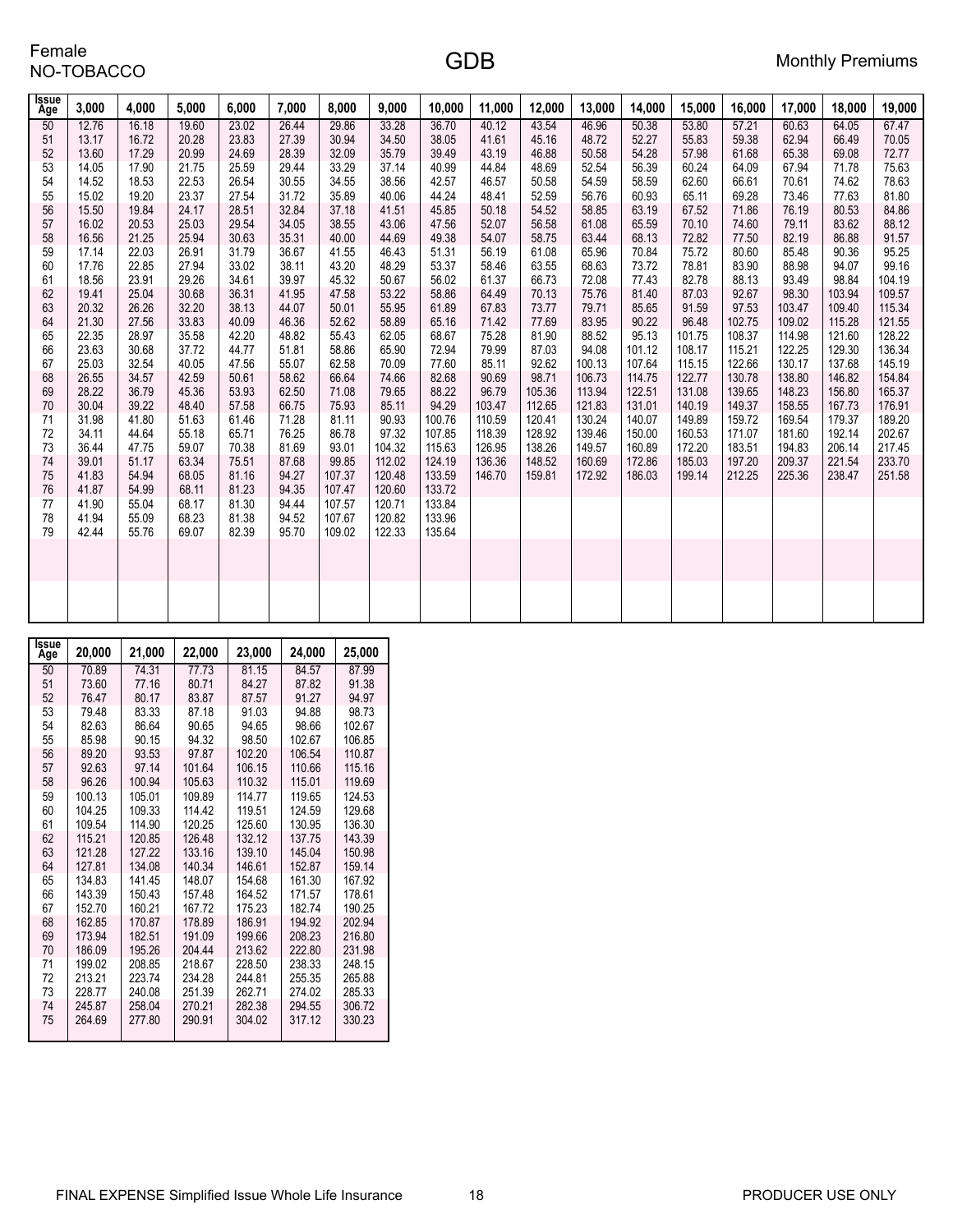|  | Female  |  |  |
|--|---------|--|--|
|  | TOBACCO |  |  |

| Issue<br>Age | 3,000 | 4,000 | 5,000  | 6,000  | 7,000  | 8,000  | 9,000  | 10,000 | 11,000 | 12,000 | 13,000 | 14,000 | 15,000 | 16,000 | 17,000 | 18,000 | 19,000 |
|--------------|-------|-------|--------|--------|--------|--------|--------|--------|--------|--------|--------|--------|--------|--------|--------|--------|--------|
| 50           | 16.65 | 21.36 | 26.08  | 30.79  | 35.51  | 40.22  | 44.94  | 49.65  | 54.37  | 59.08  | 63.80  | 68.51  | 73.23  | 77.94  | 82.66  | 87.37  | 92.09  |
| 51           | 17.32 | 22.26 | 27.21  | 32.15  | 37.09  | 42.03  | 46.97  | 51.91  | 56.85  | 61.79  | 66.74  | 71.68  | 76.62  | 81.56  | 86.50  | 91.44  | 96.38  |
| 52           | 18.04 | 23.22 | 28.40  | 33.58  | 38.76  | 43.94  | 49.13  | 54.31  | 59.49  | 64.67  | 69.85  | 75.03  | 80.21  | 85.39  | 90.57  | 95.75  | 100.93 |
| 53           | 18.80 | 24.24 | 29.67  | 35.11  | 40.54  | 45.98  | 51.41  | 56.85  | 62.28  | 67.72  | 73.15  | 78.59  | 84.02  | 89.46  | 94.89  | 100.33 | 105.76 |
| 54           | 19.62 | 25.32 | 31.03  | 36.73  | 42.44  | 48.14  | 53.85  | 59.55  | 65.26  | 70.96  | 76.67  | 82.37  | 88.08  | 93.78  | 99.49  | 105.19 | 110.90 |
| 55           | 20.47 | 26.46 | 32.46  | 38.45  | 44.44  | 50.43  | 56.42  | 62.41  | 68.40  | 74.39  | 80.38  | 86.37  | 92.37  | 98.36  | 104.35 | 110.34 | 116.33 |
| 56           | 21.32 | 27.59 | 33.87  | 40.14  | 46.41  | 52.69  | 58.96  | 65.24  | 71.51  | 77.78  | 84.06  | 90.33  | 96.60  | 102.88 | 109.15 | 115.42 | 121.70 |
| 57           | 22.22 | 28.79 | 35.36  | 41.93  | 48.50  | 55.07  | 61.65  | 68.22  | 74.79  | 81.36  | 87.93  | 94.51  | 101.08 | 107.65 | 114.22 | 120.79 | 127.36 |
| 58           | 23.17 | 30.05 | 36.94  | 43.83  | 50.72  | 57.61  | 64.50  | 71.39  | 78.28  | 85.16  | 92.05  | 98.94  | 105.83 | 112.72 | 119.61 | 126.50 | 133.38 |
| 59           | 24.17 | 31.40 | 38.62  | 45.84  | 53.07  | 60.29  | 67.52  | 74.74  | 81.96  | 89.19  | 96.41  | 103.63 | 110.86 | 118.08 | 125.31 | 132.53 | 139.75 |
| 60           | 25.24 | 32.81 | 40.39  | 47.97  | 55.55  | 63.13  | 70.71  | 78.29  | 85.86  | 93.44  | 101.02 | 108.60 | 116.18 | 123.76 | 131.34 | 138.91 | 146.49 |
| 61           | 26.66 | 34.72 | 42.77  | 50.82  | 58.88  | 66.93  | 74.98  | 83.04  | 91.09  | 99.15  | 107.20 | 115.25 | 123.31 | 131.36 | 139.41 | 147.47 | 155.52 |
| 62           | 28.19 | 36.76 | 45.32  | 53.88  | 62.45  | 71.01  | 79.58  | 88.14  | 96.71  | 105.27 | 113.83 | 122.40 | 130.96 | 139.53 | 148.09 | 156.65 | 165.22 |
| 63           | 29.83 | 38.95 | 48.06  | 57.17  | 66.28  | 75.39  | 84.50  | 93.62  | 102.73 | 111.84 | 120.95 | 130.06 | 139.17 | 148.28 | 157.40 | 166.51 | 175.62 |
| 64           | 31.60 | 41.30 | 51.00  | 60.70  | 70.40  | 80.09  | 89.79  | 99.49  | 109.19 | 118.89 | 128.59 | 138.29 | 147.99 | 157.69 | 167.39 | 177.09 | 186.79 |
| 65           | 33.49 | 43.82 | 54.16  | 64.49  | 74.82  | 85.15  | 95.48  | 105.81 | 116.14 | 126.47 | 136.81 | 147.14 | 157.47 | 167.80 | 178.13 | 188.46 | 198.79 |
| 66           | 35.76 | 46.84 | 57.93  | 69.01  | 80.10  | 91.18  | 102.27 | 113.35 | 124.44 | 135.52 | 146.61 | 157.70 | 168.78 | 179.87 | 190.95 | 202.04 | 213.12 |
| 67           | 38.22 | 50.13 | 62.03  | 73.94  | 85.84  | 97.75  | 109.66 | 121.56 | 133.47 | 145.38 | 157.28 | 169.19 | 181.10 | 193.00 | 204.91 | 216.82 | 228.72 |
| 68           | 40.90 | 53.71 | 66.51  | 79.31  | 92.11  | 104.91 | 117.71 | 130.51 | 143.31 | 156.12 | 168.92 | 181.72 | 194.52 | 207.32 | 220.12 | 232.92 | 245.73 |
| 69           | 43.84 | 57.62 | 71.40  | 85.18  | 98.97  | 112.75 | 126.53 | 140.31 | 154.09 | 167.87 | 181.65 | 195.43 | 209.21 | 222.99 | 236.77 | 250.55 | 264.34 |
| 70           | 47.06 | 61.91 | 76.76  | 91.62  | 106.47 | 121.32 | 136.17 | 151.03 | 165.88 | 180.73 | 195.58 | 210.44 | 225.29 | 240.14 | 254.99 | 269.85 | 284.70 |
| 71           | 50.37 | 66.32 | 82.28  | 98.23  | 114.19 | 130.14 | 146.10 | 162.05 | 178.01 | 193.96 | 209.92 | 225.87 | 241.83 | 257.78 | 273.74 | 289.70 | 305.65 |
| 72           | 54.00 | 71.17 | 88.34  | 105.50 | 122.67 | 139.84 | 157.00 | 174.17 | 191.34 | 208.50 | 225.67 | 242.84 | 260.01 | 277.17 | 294.34 | 311.51 | 328.67 |
| 73           | 58.01 | 76.51 | 95.01  | 113.51 | 132.01 | 150.52 | 169.02 | 187.52 | 206.02 | 224.52 | 243.03 | 261.53 | 280.03 | 298.53 | 317.03 | 335.54 | 354.04 |
| 74           | 62.43 | 82.41 | 102.38 | 122.36 | 142.34 | 162.32 | 182.29 | 202.27 | 222.25 | 242.22 | 262.20 | 282.18 | 302.15 | 322.13 | 342.11 | 362.08 | 382.06 |
| 75           | 67.33 | 88.94 | 110.56 | 132.17 | 153.78 | 175.39 | 197.00 | 218.61 | 240.22 | 261.83 | 283.44 | 305.05 | 326.67 | 348.28 | 369.89 | 391.50 | 413.11 |
| 76           | 67.37 | 89.00 | 110.62 | 132.25 | 153.87 | 175.49 | 197.12 | 218.74 |        |        |        |        |        |        |        |        |        |
| 77           | 67.41 | 89.05 | 110.69 | 132.32 | 153.96 | 175.60 | 197.24 | 218.87 |        |        |        |        |        |        |        |        |        |
| 78           | 67.45 | 89.10 | 110.75 | 132.40 | 154.05 | 175.71 | 197.36 | 219.01 |        |        |        |        |        |        |        |        |        |
| 79           | 67.49 | 89.16 | 110.82 | 132.48 | 154.15 | 175.81 | 197.47 | 219.14 |        |        |        |        |        |        |        |        |        |
|              |       |       |        |        |        |        |        |        |        |        |        |        |        |        |        |        |        |
|              |       |       |        |        |        |        |        |        |        |        |        |        |        |        |        |        |        |
|              |       |       |        |        |        |        |        |        |        |        |        |        |        |        |        |        |        |
|              |       |       |        |        |        |        |        |        |        |        |        |        |        |        |        |        |        |
|              |       |       |        |        |        |        |        |        |        |        |        |        |        |        |        |        |        |
|              |       |       |        |        |        |        |        |        |        |        |        |        |        |        |        |        |        |

| <b>Issue</b><br>Age | 20,000           | 21,000           | 22,000           | 23,000           | 24,000           | 25,000           |
|---------------------|------------------|------------------|------------------|------------------|------------------|------------------|
| 50                  | 96.80            | 101.52           | 106.23           | 110.95           | 115.66           | 120.38           |
| 51                  | 101.32           | 106.27           | 111.21           | 116.15           | 121.09           | 126.03           |
| 52                  | 106.11           | 111.29           | 116.47           | 121.65           | 126.83           | 132.01           |
| 53                  | 111.20           | 116.63           | 122.07           | 127.50           | 132.94           | 138.37           |
| 54                  | 116.60           | 122.31           | 128.01           | 133.72           | 139.42           | 145.13           |
| 55                  | 122.32           | 128.31           | 134.30           | 140.29           | 146.28           | 152.28           |
| 56                  | 127.97           | 134.24           | 140.52           | 146.79           | 153.06           | 159.34           |
| 57                  | 133.94           | 140.51           | 147.08           | 153.65           | 160.22           | 166.80           |
| 58<br>59            | 140.27<br>146.98 | 147.16<br>154.20 | 154.05<br>161.43 | 160.94<br>168.65 | 167.83<br>175.87 | 174.72<br>183.10 |
| 60                  | 154.07           | 161.65           | 169.23           | 176.81           | 184.39           | 191.96           |
| 61                  | 163.58           | 171.63           | 179.68           | 187.74           | 195.79           | 203.84           |
| 62                  | 173.78           | 182.35           | 190.91           | 199.48           | 208.04           | 216.60           |
| 63                  | 184.73           | 193.84           | 202.95           | 212.06           | 221.18           | 230.29           |
| 64                  | 196.49           | 206.19           | 215.89           | 225.59           | 235.28           | 244.98           |
| 65                  | 209.12           | 219.46           | 229.79           | 240.12           | 250.45           | 260.78           |
| 66                  | 224.21           | 235.29           | 246.38           | 257.46           | 268.55           | 279.63           |
| 67                  | 240.63           | 252.53           | 264.44           | 276.35           | 288.25           | 300.16           |
| 68                  | 258.53           | 271.33           | 284.13           | 296.93           | 309.73           | 322.53           |
| 69                  | 278.12           | 291.90           | 305.68           | 319.46           | 333.24           | 347.02           |
| 70                  | 299.55           | 314.41           | 329.26           | 344.11           | 358.96           | 373.82           |
| 71                  | 321.61           | 337.56           | 353.52           | 369.47           | 385.43           | 401.38           |
| 72                  | 345.84           | 363.01           | 380.17           | 397.34           | 414.51           | 431.68           |
| 73                  | 372.54           | 391.04           | 409.54           | 428.05           | 446.55           | 465.05           |
| 74                  | 402.04           | 422.01           | 441.99           | 461.97           | 481.95           | 501.92           |
| 75<br>76            | 434.72<br>434.98 | 456.33<br>456.61 | 477.94<br>478.23 | 499.55<br>499.86 | 521.16<br>521.48 | 542.78<br>543.11 |
| 77                  | 435.25           | 456.89           | 478.52           | 500.16           | 521.80           | 543.44           |
| 78                  | 435.51           | 457.16           | 478.81           | 500.46           | 522.12           | 543.77           |
| 79                  | 435.78           | 457.44           | 479.10           | 500.77           | 522.43           | 544.10           |
|                     |                  |                  |                  |                  |                  |                  |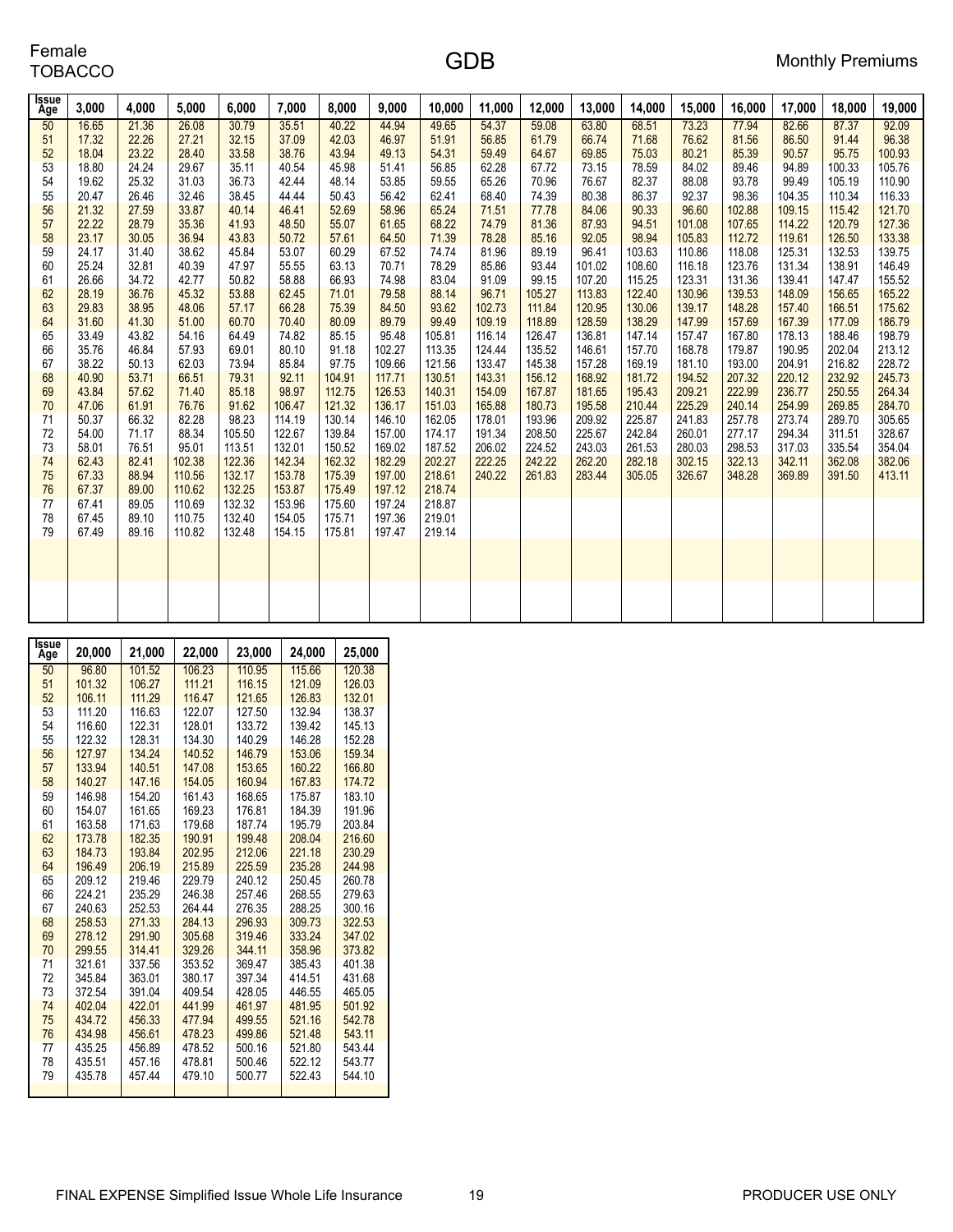|                         | Issue<br>Age | 3,000          | 4,000          | 5,000          | 6,000          | 7,000          | 8,000          | 9,000          | 10,000         |
|-------------------------|--------------|----------------|----------------|----------------|----------------|----------------|----------------|----------------|----------------|
| Male                    | 50           | 18.44          | 23.75          | 29.06          | 34.38          | 39.69          | 45.00          | 50.31          | 55.63          |
| NO-TOBACCO              | 51           | 18.83          | 24.27          | 29.72          | 35.16          | 40.61          | 46.05          | 51.49          | 56.94          |
|                         | 52           | 19.25          | 24.83          | 30.41          | 36.00          | 41.58          | 47.16          | 52.74          | 58.33          |
|                         | 53           | 19.69          | 25.42          | 31.15          | 36.88          | 42.61          | 48.34          | 54.07          | 59.80          |
|                         | 54           | 20.16          | 26.05          | 31.94          | 37.82          | 43.71          | 49.60          | 55.48          | 61.37          |
|                         | 55           | 20.67          | 26.72          | 32.78          | 38.83          | 44.89          | 50.94          | 57.00          | 63.05          |
|                         | 56           | 21.16          | 27.39          | 33.61          | 39.83          | 46.05          | 52.27          | 58.49          | 64.72          |
|                         | 57           | 21.71          | 28.11          | 34.51          | 40.91          | 47.31          | 53.72          | 60.12          | 66.52          |
|                         | 58           | 22.29          | 28.88          | 35.48          | 42.07          | 48.67          | 55.26          | 61.86          | 68.46          |
|                         | 59           | 22.92          | 29.72          | 36.53          | 43.33          | 50.14          | 56.94          | 63.75          | 70.55          |
|                         | 60           | 23.59          | 30.62          | 37.65          | 44.68          | 51.71          | 58.74          | 65.77          | 72.80          |
|                         | 61           | 24.47          | 31.79          | 39.11          | 46.43          | 53.76          | 61.08          | 68.40          | 75.72          |
|                         | 62<br>63     | 25.40<br>26.40 | 33.04<br>34.37 | 40.67<br>42.33 | 48.30          | 55.94<br>58.27 | 63.57<br>66.23 | 71.21<br>74.20 | 78.84<br>82.17 |
|                         | 64           | 27.47          | 35.79          | 44.12          | 50.30<br>52.44 | 60.76          | 69.08          | 77.41          | 85.73          |
|                         | 65           | 28.62          | 37.32          | 46.03          | 54.74          | 63.44          | 72.15          | 80.85          | 89.56          |
| <b>MBWL</b>             | 66           | 30.24          | 39.48          | 48.73          | 57.98          | 67.22          | 76.47          | 85.72          | 94.96          |
|                         | 67           | 32.00          | 41.83          | 51.67          | 61.50          | 71.33          | 81.16          | 91.00          | 100.83         |
|                         | 68           | 33.92          | 44.39          | 54.86          | 65.33          | 75.80          | 86.28          | 96.75          | 107.22         |
|                         | 69           | 36.00          | 47.17          | 58.34          | 69.51          | 80.68          | 91.84          | 103.01         | 114.18         |
|                         | 70           | 38.28          | 50.21          | 62.14          | 74.07          | 85.99          | 97.92          | 109.85         | 121.78         |
|                         | 71           | 40.85          | 53.63          | 66.41          | 79.19          | 91.97          | 104.76         | 117.54         | 130.32         |
|                         | 72           | 43.64          | 57.36          | 71.07          | 84.79          | 98.50          | 112.22         | 125.93         | 139.65         |
|                         | 73           | 46.70          | 61.44          | 76.17          | 90.91          | 105.64         | 120.38         | 135.11         | 149.85         |
|                         | 74           | 50.05          | 65.90          | 81.75          | 97.60          | 113.45         | 129.30         | 145.16         | 161.01         |
|                         | 75           | 53.73          | 70.81          | 87.88          | 104.96         | 122.03         | 139.11         | 156.19         | 173.26         |
|                         | 76           | 54.99          | 72.48          | 89.98          | 107.47         | 124.97         | 142.46         | 159.96         | 177.45         |
|                         | 77           | 56.48          | 74.47          | 92.47          | 110.46         | 128.45         | 146.45         | 164.44         | 182.43         |
|                         | 78           | 58.23          | 76.81          | 95.38          | 113.96         | 132.54         | 151.11         | 169.69         | 188.27         |
|                         | 79           | 60.24          | 79.49          | 98.74          | 117.99         | 137.24         | 156.49         | 175.73         | 194.98         |
|                         |              |                |                |                |                |                |                |                |                |
|                         |              |                |                |                |                |                |                |                |                |
| <b>Monthly Premiums</b> |              |                |                |                |                |                |                |                |                |
|                         |              |                |                |                |                |                |                |                |                |
|                         |              |                |                |                |                |                |                |                |                |

|                         | Issue<br>Age | 3,000 | 4,000  | 5,000  | 6,000  | 7,000  | 8,000  | 9,000  | 10,000 |
|-------------------------|--------------|-------|--------|--------|--------|--------|--------|--------|--------|
| Male                    | 50           | 21.47 | 27.79  | 34.11  | 40.43  | 46.75  | 53.08  | 59.40  | 65.72  |
| <b>TOBACCO</b>          | 51           | 22.06 | 28.58  | 35.10  | 41.61  | 48.13  | 54.65  | 61.17  | 67.69  |
|                         | 52           | 22.69 | 29.41  | 36.14  | 42.87  | 49.60  | 56.33  | 63.06  | 69.78  |
|                         | 53           | 23.35 | 30.30  | 37.26  | 44.21  | 51.16  | 58.11  | 65.06  | 72.01  |
|                         | 54           | 24.06 | 31.25  | 38.43  | 45.62  | 52.81  | 60.00  | 67.18  | 74.37  |
|                         | 55           | 24.82 | 32.25  | 39.69  | 47.13  | 54.57  | 62.01  | 69.45  | 76.89  |
|                         | 56           | 25.62 | 33.33  | 41.04  | 48.75  | 56.46  | 64.16  | 71.87  | 79.58  |
|                         | 57           | 26.48 | 34.47  | 42.47  | 50.46  | 58.45  | 66.44  | 74.44  | 82.43  |
|                         | 58           | 27.39 | 35.68  | 43.98  | 52.27  | 60.57  | 68.87  | 77.16  | 85.46  |
|                         | 59           | 28.35 | 36.97  | 45.58  | 54.20  | 62.82  | 71.44  | 80.05  | 88.67  |
|                         | 60           | 29.37 | 38.33  | 47.28  | 56.24  | 65.20  | 74.15  | 83.11  | 92.07  |
|                         | 61           | 30.95 | 40.44  | 49.92  | 59.40  | 68.89  | 78.37  | 87.85  | 97.34  |
|                         | 62           | 32.64 | 42.68  | 52.73  | 62.77  | 72.82  | 82.86  | 92.91  | 102.95 |
|                         | 63           | 34.43 | 45.07  | 55.72  | 66.36  | 77.01  | 87.65  | 98.29  | 108.94 |
|                         | 64           | 36.34 | 47.63  | 58.91  | 70.19  | 81.47  | 92.75  | 104.03 | 115.32 |
| <b>MBWL</b>             | 65           | 38.38 | 50.34  | 62.30  | 74.27  | 86.23  | 98.19  | 110.15 | 122.11 |
|                         | 66           | 40.85 | 53.63  | 66.41  | 79.20  | 91.98  | 104.76 | 117.55 | 130.33 |
|                         | 67           | 43.51 | 57.18  | 70.85  | 84.52  | 98.19  | 111.86 | 125.53 | 139.20 |
|                         | 68           | 46.39 | 61.02  | 75.65  | 90.27  | 104.90 | 119.53 | 134.16 | 148.79 |
|                         | 69           | 49.49 | 65.16  | 80.82  | 96.49  | 112.15 | 127.82 | 143.48 | 159.15 |
|                         | 70           | 52.85 | 69.63  | 86.42  | 103.20 | 119.98 | 136.77 | 153.55 | 170.33 |
|                         | 71           | 55.31 | 72.91  | 90.51  | 108.11 | 125.71 | 143.31 | 160.92 | 178.52 |
|                         | 72           | 57.88 | 76.34  | 94.80  | 113.26 | 131.72 | 150.18 | 168.64 | 187.10 |
|                         | 73           | 60.57 | 79.93  | 99.29  | 118.64 | 138.00 | 157.36 | 176.72 | 196.07 |
|                         | 74           | 63.40 | 83.70  | 104.00 | 124.30 | 144.60 | 164.90 | 185.20 | 205.50 |
|                         | 75           | 66.39 | 87.68  | 108.98 | 130.28 | 151.57 | 172.87 | 194.16 | 215.46 |
|                         | 76           | 69.67 | 92.06  | 114.45 | 136.84 | 159.23 | 181.62 | 204.01 | 226.40 |
|                         | 77           | 73.23 | 96.80  | 120.38 | 143.95 | 167.53 | 191.10 | 214.68 | 238.25 |
|                         | 78           | 77.12 | 101.99 | 126.86 | 151.73 | 176.61 | 201.48 | 226.35 | 251.22 |
|                         | 79           | 81.41 | 107.72 | 134.02 | 160.33 | 186.63 | 212.94 | 239.24 | 265.55 |
|                         |              |       |        |        |        |        |        |        |        |
|                         |              |       |        |        |        |        |        |        |        |
| <b>Monthly Premiums</b> |              |       |        |        |        |        |        |        |        |
|                         |              |       |        |        |        |        |        |        |        |
|                         |              |       |        |        |        |        |        |        |        |
|                         |              |       |        |        |        |        |        |        |        |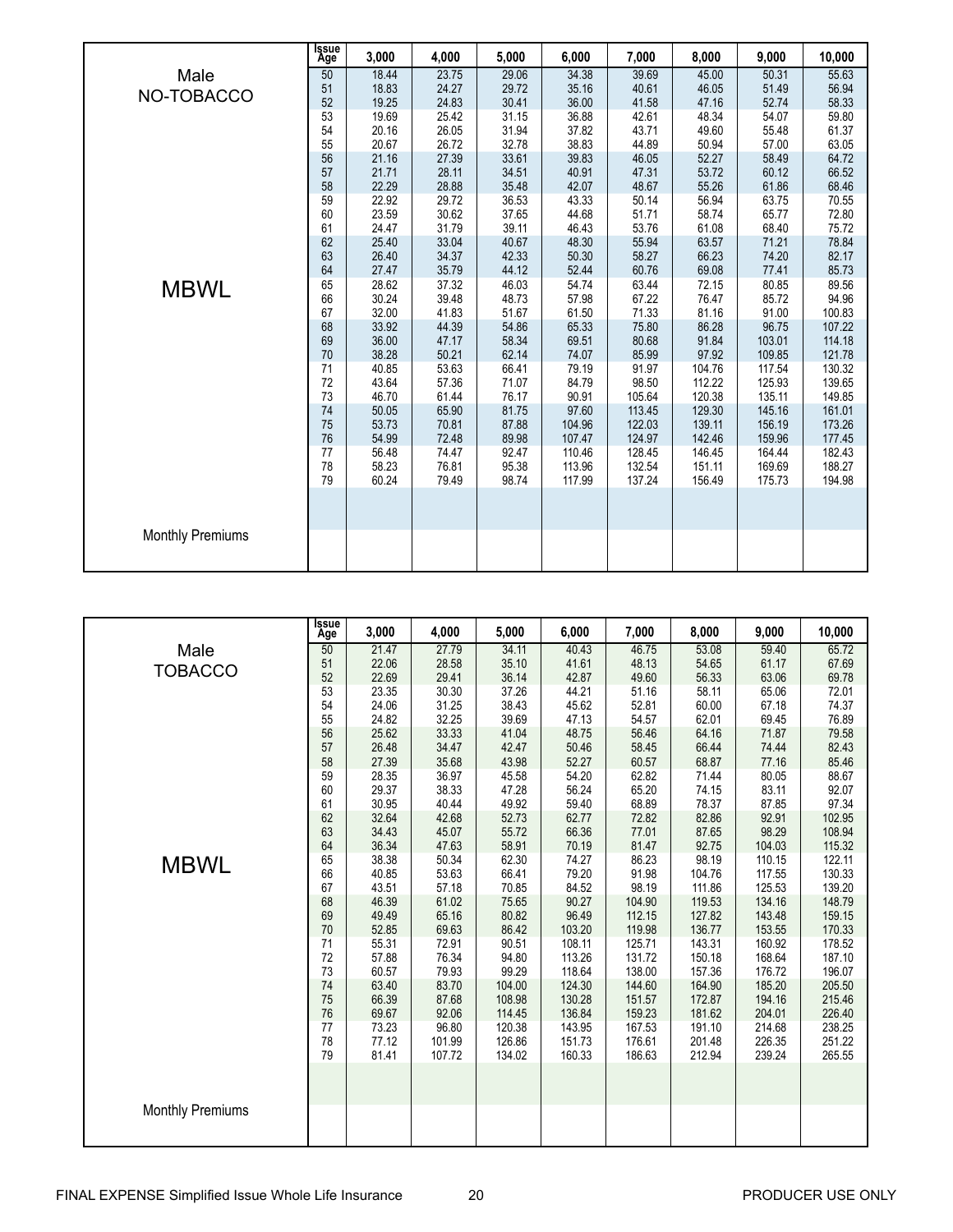|                         | Issue<br>Age | 3,000          | 4,000          | 5,000          | 6,000          | 7,000          | 8,000          | 9,000          | 10,000         |
|-------------------------|--------------|----------------|----------------|----------------|----------------|----------------|----------------|----------------|----------------|
| Female                  | 50           | 15.64          | 20.02          | 24.40          | 28.78          | 33.16          | 37.54          | 41.92          | 46.30          |
| NO-TOBACCO              | 51           | 15.95          | 20.43          | 24.91          | 29.40          | 33.88          | 38.36          | 42.84          | 47.33          |
|                         | 52           | 16.28          | 20.87          | 25.46          | 30.06          | 34.65          | 39.24          | 43.83          | 48.43          |
|                         | 53           | 16.62          | 21.33          | 26.04          | 30.75          | 35.46          | 40.16          | 44.87          | 49.58          |
|                         | 54           | 16.99          | 21.82          | 26.65          | 31.48          | 36.31          | 41.14          | 45.97          | 50.80          |
|                         | 55           | 17.38          | 22.34          | 27.30          | 32.26          | 37.22          | 42.18          | 47.15          | 52.11          |
|                         | 56           | 17.78          | 22.87          | 27.97          | 33.06          | 38.15          | 43.25          | 48.34          | 53.43          |
|                         | 57           | 18.21          | 23.44          | 28.68          | 33.91          | 39.15          | 44.38          | 49.62          | 54.85          |
|                         | 58           | 18.66          | 24.05          | 29.43          | 34.82          | 40.21          | 45.59          | 50.98          | 56.36          |
|                         | 59           | 19.15          | 24.69          | 30.24          | 35.79          | 41.34          | 46.89          | 52.44          | 57.98          |
|                         | 60           | 19.67          | 25.39          | 31.11          | 36.84          | 42.56          | 48.28          | 54.00          | 59.73          |
|                         | 61           | 20.56          | 26.58          | 32.60          | 38.62          | 44.64          | 50.66          | 56.68          | 62.70          |
|                         | 62           | 21.52          | 27.86          | 34.20          | 40.54          | 46.88          | 53.22          | 59.56          | 65.90          |
|                         | 63<br>64     | 22.54<br>23.64 | 29.22<br>30.69 | 35.90<br>37.74 | 42.59<br>44.79 | 49.27<br>51.84 | 55.95<br>58.88 | 62.63<br>65.93 | 69.31<br>72.98 |
|                         | 65           | 24.83          | 32.27          | 39.72          | 47.16          | 54.60          | 62.04          | 69.49          | 76.93          |
| <b>MBWL</b>             | 66           | 26.27          | 34.20          | 42.12          | 50.05          | 57.97          | 65.90          | 73.82          | 81.74          |
|                         | 67           | 27.84          | 36.29          | 44.74          | 53.19          | 61.64          | 70.08          | 78.53          | 86.98          |
|                         | 68           | 29.56          | 38.58          | 47.60          | 56.61          | 65.63          | 74.65          | 83.67          | 92.69          |
|                         | 69           | 31.43          | 41.07          | 50.72          | 60.36          | 70.00          | 79.64          | 89.29          | 98.93          |
|                         | 70           | 33.48          | 43.80          | 54.13          | 64.46          | 74.78          | 85.11          | 95.43          | 105.76         |
|                         | 71           | 34.37          | 45.00          | 55.62          | 66.25          | 76.87          | 87.49          | 98.12          | 108.74         |
|                         | 72           | 35.38          | 46.34          | 57.30          | 68.26          | 79.22          | 90.18          | 101.14         | 112.10         |
|                         | 73           | 36.50          | 47.83          | 59.17          | 70.50          | 81.83          | 93.17          | 104.50         | 115.84         |
|                         | 74           | 37.75          | 49.50          | 61.25          | 73.00          | 84.75          | 96.50          | 108.25         | 120.00         |
|                         | 75           | 39.13          | 51.34          | 63.55          | 75.77          | 87.98          | 100.19         | 112.40         | 124.61         |
|                         | 76           | 40.88          | 53.67          | 66.46          | 79.26          | 92.05          | 104.84         | 117.63         | 130.43         |
|                         | 77           | 42.79          | 56.23          | 69.66          | 83.09          | 96.52          | 109.95         | 123.38         | 136.81         |
|                         | 78           | 44.90          | 59.03          | 73.16          | 87.30          | 101.43         | 115.56         | 129.70         | 143.83         |
|                         | 79           | 47.19          | 62.09          | 76.99          | 91.89          | 106.78         | 121.68         | 136.58         | 151.48         |
|                         |              |                |                |                |                |                |                |                |                |
|                         |              |                |                |                |                |                |                |                |                |
|                         |              |                |                |                |                |                |                |                |                |
| <b>Monthly Premiums</b> |              |                |                |                |                |                |                |                |                |
|                         |              |                |                |                |                |                |                |                |                |
|                         |              |                |                |                |                |                |                |                |                |

|                         | Issue<br>Age | 3,000          | 4,000          | 5,000           | 6,000            | 7,000            | 8,000            | 9,000            | 10,000           |
|-------------------------|--------------|----------------|----------------|-----------------|------------------|------------------|------------------|------------------|------------------|
| Female                  | 50           | 18.84          | 24.29          | 29.73           | 35.18            | 40.62            | 46.07            | 51.52            | 56.96            |
| <b>TOBACCO</b>          | 51           | 19.36          | 24.99          | 30.61           | 36.23            | 41.85            | 47.47            | 53.09            | 58.71            |
|                         | 52           | 19.92          | 25.73          | 31.54           | 37.34            | 43.15            | 48.96            | 54.76            | 60.57            |
|                         | 53           | 20.51          | 26.51          | 32.51           | 38.51            | 44.52            | 50.52            | 56.52            | 62.52            |
|                         | 54           | 21.13          | 27.33          | 33.54           | 39.75            | 45.96            | 52.17            | 58.38            | 64.58            |
|                         | 55           | 21.78          | 28.21          | 34.63           | 41.06            | 47.49            | 53.91            | 60.34            | 66.77            |
|                         | 56           | 22.48          | 29.15          | 35.81           | 42.47            | 49.13            | 55.79            | 62.45            | 69.12            |
|                         | 57           | 23.23          | 30.14          | 37.05           | 43.96            | 50.87            | 57.78            | 64.69            | 71.60            |
|                         | 58           | 24.01          | 31.18          | 38.36           | 45.53            | 52.70            | 59.87            | 67.04            | 74.21            |
|                         | 59           | 24.84          | 32.29          | 39.74           | 47.18            | 54.63            | 62.08            | 69.53            | 76.97            |
|                         | 60           | 25.72          | 33.45          | 41.19           | 48.93            | 56.67            | 64.41            | 72.15            | 79.89            |
|                         | 61           | 27.17          | 35.40          | 43.62           | 51.85            | 60.07            | 68.30            | 76.52            | 84.74            |
|                         | 62           | 28.74          | 37.48          | 46.23           | 54.97            | 63.72            | 72.46            | 81.21            | 89.95            |
|                         | 63           | 30.41          | 39.72          | 49.02           | 58.33            | 67.63            | 76.93            | 86.24            | 95.54            |
|                         | 64           | 32.21          | 42.12          | 52.02           | 61.93            | 71.83            | 81.74            | 91.64            | 101.54           |
| <b>MBWL</b>             | 65           | 34.15          | 44.70          | 55.25           | 65.80            | 76.35            | 86.90            | 97.44            | 107.99           |
|                         | 66           | 36.46          | 47.78          | 59.10           | 70.42            | 81.74            | 93.06            | 104.38           | 115.70           |
|                         | 67           | 38.97          | 51.13          | 63.29           | 75.45            | 87.61            | 99.76            | 111.92           | 124.08           |
|                         | 68           | 41.72          | 54.79          | 67.86           | 80.93            | 94.01            | 107.08           | 120.15           | 133.22           |
|                         | 69           | 44.72          | 58.79          | 72.86           | 86.93            | 101.00           | 115.08           | 129.15           | 143.22           |
|                         | 70           | 48.00          | 63.17          | 78.33           | 93.50            | 108.67           | 123.83           | 139.00           | 154.17           |
|                         | 71           | 49.77          | 65.53          | 81.29           | 97.05            | 112.81           | 128.57           | 144.32           | 160.08           |
|                         | 72           | 51.70          | 68.10          | 84.50           | 100.90           | 117.30           | 133.70           | 150.10           | 166.50           |
|                         | 73           | 53.80          | 70.90          | 88.00           | 105.10           | 122.19           | 139.29           | 156.39           | 173.49           |
|                         | 74           | 56.09          | 73.95          | 91.81           | 109.67           | 127.54           | 145.40           | 163.26           | 181.12           |
|                         | 75           | 58.59          | 77.29          | 95.98           | 114.68           | 133.38           | 152.07           | 170.77           | 189.46           |
|                         | 76<br>77     | 60.84<br>63.33 | 80.28<br>83.61 | 99.73<br>103.89 | 119.17<br>124.17 | 138.62<br>144.44 | 158.06<br>164.72 | 177.51<br>185.00 | 196.95<br>205.28 |
|                         | 78           | 66.12          |                | 108.53          |                  |                  |                  |                  |                  |
|                         | 79           | 69.18          | 87.32<br>91.41 | 113.64          | 129.73<br>135.87 | 150.94<br>158.10 | 172.14<br>180.32 | 193.35<br>202.55 | 214.55<br>224.78 |
|                         |              |                |                |                 |                  |                  |                  |                  |                  |
|                         |              |                |                |                 |                  |                  |                  |                  |                  |
|                         |              |                |                |                 |                  |                  |                  |                  |                  |
| <b>Monthly Premiums</b> |              |                |                |                 |                  |                  |                  |                  |                  |
|                         |              |                |                |                 |                  |                  |                  |                  |                  |
|                         |              |                |                |                 |                  |                  |                  |                  |                  |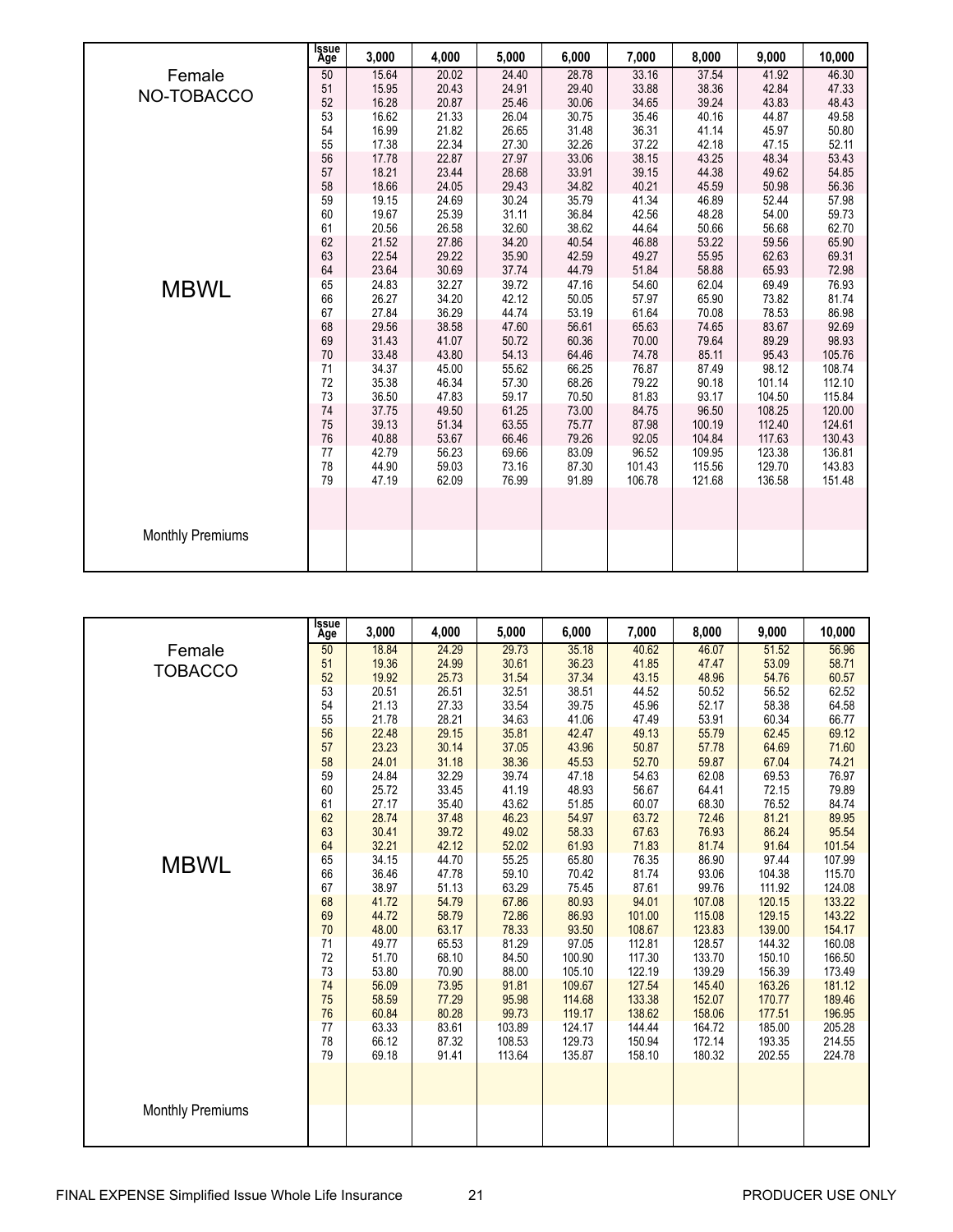|                     | <b>GROSS ANNUAL PREMIUM RATES PER \$1,000 OF SUM INSURED</b> |             |                        |                |                        |             |                            |                |                 |                                |                        |                                          |             |              |
|---------------------|--------------------------------------------------------------|-------------|------------------------|----------------|------------------------|-------------|----------------------------|----------------|-----------------|--------------------------------|------------------------|------------------------------------------|-------------|--------------|
|                     |                                                              |             |                        |                |                        |             | <b>LEVEL DEATH BENEFIT</b> |                |                 |                                |                        |                                          |             |              |
|                     |                                                              |             | <b>Lifetime Pay</b>    |                |                        |             | 10 Pay                     |                |                 |                                | $20$ Pay               |                                          |             | <b>RIDER</b> |
|                     |                                                              | <b>MALE</b> |                        | <b>FEMALE</b>  |                        | <b>MALE</b> |                            | <b>FEMALE</b>  |                 | <b>MALE</b>                    |                        | <b>FEMALE</b>                            | <b>ADBR</b> |              |
| <b>ISSUE</b><br>AGE | Non-<br><b>Tobacco</b>                                       | Tobacco     | Non-<br><b>Tobacco</b> | <b>Tobacco</b> | Non-<br><b>Tobacco</b> | Tobacco     | Non-<br><b>Tobacco</b>     | <b>Tobacco</b> | Non-<br>Tobacco | Tobacco                        | Non-<br><b>Tobacco</b> | <b>Tobacco</b>                           | Male        | Female       |
| 50                  | 35.64                                                        | 44.57       | 25.78                  | 35.74          | 79.18                  | 92.68       | 65.29                      | 80.71          | 45.44           | 53.89                          | 35.54                  | 45.22                                    | 1.35        | 0.98         |
| 51                  | 37.04                                                        | 46.45       | 26.97                  | 37.49          | 81.32                  | 95.12       | 67.28                      | 83.17          | 46.75           | 55.53                          | 36.71                  | 46.81                                    | 1.35        | 0.98         |
| 52                  | 38.51                                                        | 48.43       | 28.22                  | 39.34          | 83.51                  | 97.64       | 69.33                      | 85.71          | 48.10           | 57.27                          | 37.92                  | 48.47                                    | 1.35        | 0.98         |
| 53                  | 40.07                                                        | 50.54       | 29.54                  | 41.31          | 85.75                  | 100.24      | 71.43                      | 88.33          | 49.50           | 59.10                          | 39.17                  | 50.21                                    | 1.35        | 0.98         |
| 54                  | 41.71                                                        | 52.78       | 30.94                  | 43.40          | 88.05                  | 102.95      | 73.57                      | 91.04          | 50.96           | 61.04                          | 40.46                  | 52.05                                    | 1.35        | 0.98         |
| 55                  | 43.46                                                        | 55.16       | 32.42                  | 45.62          | 90.41                  | 105.75      | 75.78                      | 93.84          | 52.49           | 63.10                          | 41.80                  | 53.97                                    | 1.35        | 0.98         |
| 56                  | 45.02                                                        | 57.37       | 33.77                  | 47.72          | 92.34                  | 108.06      | 77.66                      | 96.16          | 53.79           | 64.95                          | 42.98                  | 55.75                                    | 1.35        | 0.98         |
| 57                  | 46.68                                                        | 59.71       | 35.20                  | 49.95          | 94.34                  | 110.45      | 79.59                      | 98.55          | 55.17           | 66.92                          | 44.21                  | 57.62                                    | 1.35        | 0.98         |
| 58                  | 48.46                                                        | 62.19       | 36.72                  | 52.31          | 96.42                  | 112.94      | 81.57                      | 101.00         | 56.64           | 69.01                          | 45.50                  | 59.58                                    | 1.35        | 0.98         |
| 59                  | 50.36                                                        | 64.82       | 38.34                  | 54.80          | 98.57                  | 115.53      | 83.62                      | 103.53         | 58.19           | 71.23                          | 46.85                  | 61.64                                    | 1.35        | 0.98         |
| 60                  | 52.40                                                        | 67.60       | 40.07                  | 57.44          | 100.80                 | 118.21      | 85.72                      | 106.13         | 59.85           | 73.59                          | 48.27                  | 63.81                                    | 1.35        | 0.98         |
| 61                  | 54.94                                                        | 71.24       | 42.23                  | 60.83          | 103.71                 | 121.78      | 88.40                      | 109.68         | 61.93           | 76.65                          | 50.10                  | 66.73                                    |             |              |
| 62                  | 57.66                                                        | 75.09       | 44.54                  | 64.45          | 106.72                 | 125.49      | 91.18                      | 113.37         | 64.15           | 79.89                          | 52.05                  | 69.84                                    |             |              |
| 63                  | 60.57                                                        | 79.18       | 47.02                  | 68.32          | 109.84                 | 129.34      | 94.05                      | 117.19         | 66.52           | 83.32                          | 54.12                  | 73.15                                    |             |              |
| 64                  | 63.68                                                        | 83.52       | 49.69                  | 72.45          | 113.08                 | 133.34      | 97.03                      | 121.15         | 69.06           | 86.96                          | 56.33                  | 76.70                                    |             |              |
| 65                  | 67.03                                                        | 88.12       | 52.56                  | 76.88          | 116.46                 | 137.51      | 100.13                     | 125.27         | 71.81           | 90.83                          | 58.71                  | 80.50                                    |             |              |
| 66                  | 70.62                                                        | 93.15       | 55.57                  | 81.73          | 119.85                 | 141.73      | 103.37                     | 129.69         | 74.69           | 94.99                          | 61.19                  | 84.58                                    |             |              |
| 67                  | 74.50                                                        | 98.52       | 58.82                  | 86.94          | 123.43                 | 146.17      | 106.77                     | 134.31         | 77.84           | 102.94                         | 63.89                  | 88.98                                    |             |              |
| 68                  | 78.70                                                        | 104.26      | 62.35                  | 92.56          | 127.22                 | 150.85      | 110.35                     | 139.16         | 81.31           | 107.72                         | 66.83                  | 93.77                                    |             |              |
| 69                  | 83.26                                                        | 110.38      | 66.18                  | 98.64          | 131.27                 | 155.79      | 114.13                     | 144.27         | 85.13           | 112.86                         | 70.06                  | 99.00                                    |             |              |
| 70                  | 88.21                                                        | 116.90      | 70.35                  | 105.21         | 135.57                 | 160.96      | 118.14                     | 149.65         | 89.36           | 114.95                         | 73.62                  | 104.70                                   |             |              |
| 71                  | 93.48                                                        | 124.08      | 74.69                  | 111.48         | 139.70                 | 166.30      | 121.97                     | 154.63         |                 |                                |                        |                                          |             |              |
| 72                  | 99.19                                                        | 131.68      | 79.43                  | 118.28         | 144.12                 | 171.82      | 126.06                     | 159.98         |                 |                                |                        |                                          |             |              |
| 73                  | 105.38                                                       | 139.73      | 84.59                  | 125.67         | 148.85                 | 177.50      | 130.44                     | 165.78         |                 | <b>Product Approved States</b> |                        |                                          |             |              |
| 74                  | 112.11                                                       | 148.27      | 90.22                  | 133.75         | 153.94                 | 183.38      | 135.15                     | 172.12         |                 | on Agent Access                |                        | View: "State Approvals - All Products"   |             |              |
| 75                  | 119.44                                                       | 157.38      | 96.39                  | 142.58         | 159.48                 | 189.55      | 140.25                     | 179.11         |                 |                                |                        |                                          |             |              |
| 76                  | 120.79                                                       | 158.04      | 98.09                  | 142.80         | 159.64                 | 190.70      | 140.60                     | 179.28         |                 |                                |                        |                                          |             |              |
| 77                  | 122.77                                                       | 159.35      | 100.24                 | 143.02         | 159.80                 | 191.85      | 140.95                     | 179.45         |                 |                                |                        | Washington State - Limited Availability. |             |              |
| 78                  | 125.40                                                       | 161.36      | 102.84                 | 143.24         | 159.96                 | 193.00      | 141.30                     | 179.62         |                 |                                |                        | See page 2                               |             |              |
| 79                  | 128.68                                                       | 164.15      | 105.88                 | 145.14         | 160.12                 | 194.15      | 141.65                     | 179.79         |                 |                                |                        |                                          |             |              |
|                     |                                                              |             |                        |                |                        |             |                            |                |                 |                                |                        |                                          |             |              |

(1) Multiply the appropriate premium rate (above) by the requested face amount / 1000.

- For example, a 55 male NT (premium rate = 43.46) requests 10,000 face amount. 43.46 X (10,000/1000) or 43.46 X 10 = 434.60 (2) Multiply the result of your calculations by the appropriate modal factor: Monthly EFT - .088; Semi-Annual - .53; Annual - 1.0
- 434.60 X .088 = \$38.2448, rounded to \$38.24

(3) If a Level Death Benefit (LDB/SIWL) policy is being quoted and an Accidental Death Benefit Rider (ADB) is requested: Multiply the ADB premium by the appropriate modal factor. (In our example above, the male ADB rate of  $$1.35 \times 10 \times .088 = 1.188$ , rounded to  $$1.19$ )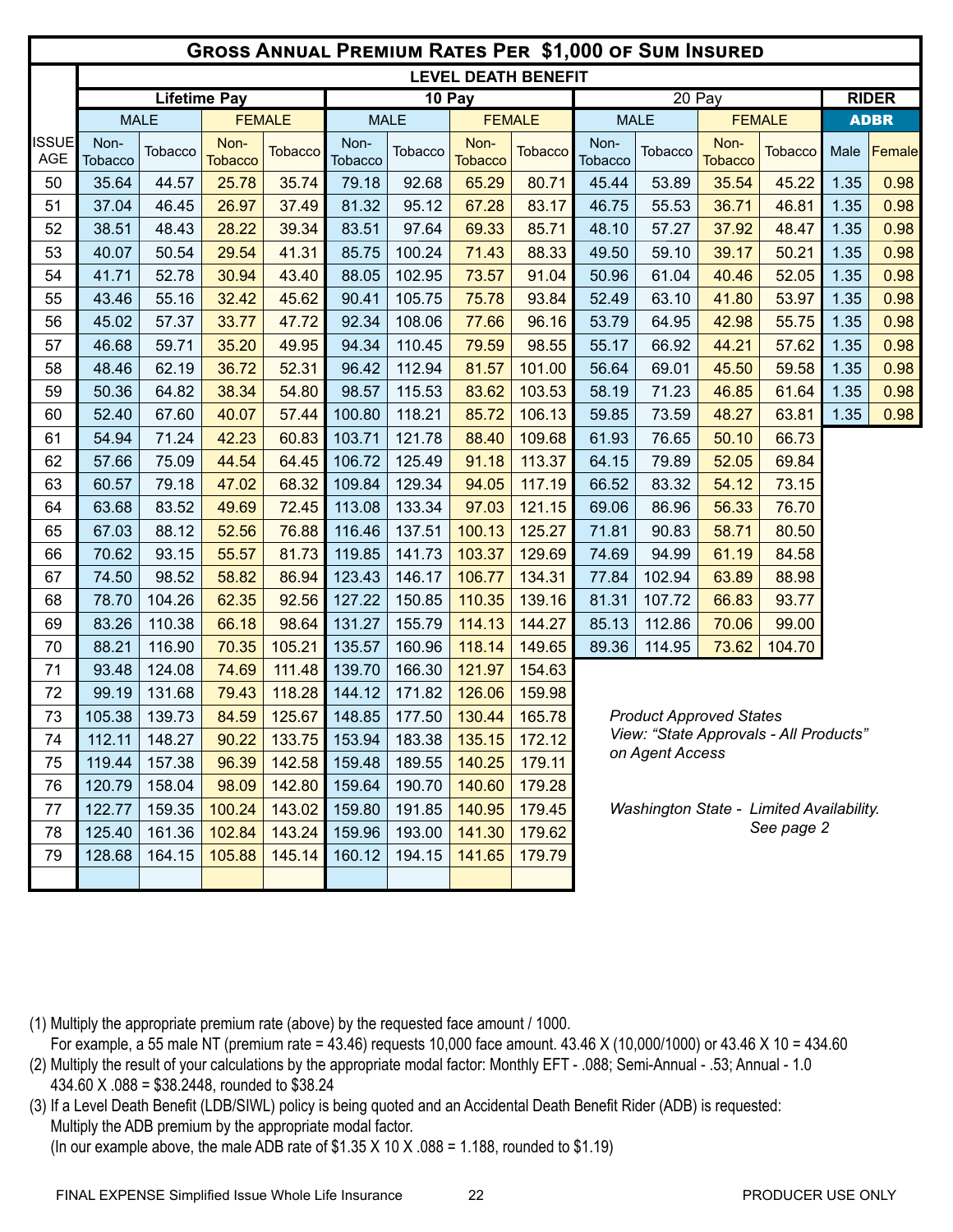#### **GROSS ANNUAL PREMIUM RATES PER \$1,000 OF SUM INSURED**

|              | <b>GRADED DEATH BENEFIT Whole Life</b> |         |                        |                |      |
|--------------|----------------------------------------|---------|------------------------|----------------|------|
| <b>Issue</b> |                                        | Male    |                        | Female         | Issu |
| Age**        | Non-<br><b>Tobacco</b>                 | Tobacco | Non-<br><b>Tobacco</b> | <b>Tobacco</b> | Age  |
| 50           | 50.35                                  | 63.77   | 38.86                  | 53.58          | 50   |
| 51           | 52.23                                  | 66.53   | 40.40                  | 56.15          | 51   |
| 52           | 54.21                                  | 69.46   | 42.03                  | 58.87          | 52   |
| 53           | 56.30                                  | 72.57   | 43.74                  | 61.76          | 53   |
| 54           | 58.52                                  | 75.88   | 45.53                  | 64.83          | 54   |
| 55           | 60.86                                  | 79.39   | 47.43                  | 68.08          | 55   |
| 56           | 63.07                                  | 82.88   | 49.26                  | 71.29          | 56   |
| 57           | 65.43                                  | 86.58   | 51.21                  | 74.68          | 57   |
| 58           | 67.96                                  | 90.51   | 53.27                  | 78.28          | 58   |
| 59           | 70.67                                  | 94.67   | 55.47                  | 82.09          | 59   |
| 60           | 73.56                                  | 99.08   | 57.81                  | 86.12          | 60   |
| 61           | 77.21                                  | 104.91  | 60.82                  | 91.52          | 61   |
| 62           | 81.12                                  | 111.12  | 64.04                  | 97.32          | 62   |
| 63           | 85.30                                  | 117.74  | 67.49                  | 103.54         | 63   |
| 64           | 89.78                                  | 124.80  | 71.20                  | 110.22         | 64   |
| 65           | 94.60                                  | 132.31  | 75.19                  | 117.40         | 65   |
| 66           | 100.47                                 | 141.40  | 80.05                  | 125.97         | 66   |
| 67           | 106.85                                 | 151.22  | 85.34                  | 135.30         | 67   |
| 68           | 113.79                                 | 161.83  | 91.11                  | 145.47         | 68   |
| 69           | 121.36                                 | 173.29  | 97.41                  | 156.60         | 69   |
| 70           | 129.61                                 | 185.66  | 104.31                 | 168.78         | 70   |
| 71           | 138.89                                 | 199.73  | 111.66                 | 181.31         | 71   |
| 72           | 149.03                                 | 214.91  | 119.72                 | 195.08         | 72   |
| 73           | 160.11                                 | 231.28  | 128.56                 | 210.25         | 73   |
| 74           | 172.24                                 | 248.95  | 138.28                 | 227.01         | 74   |
| 75           | 185.56                                 | 268.16  | 148.97                 | 245.58         | 75   |
| 76           | 185.69                                 | 270.14  | 149.11                 | 245.73         | 76   |
| 77           | 185.82                                 | 272.12  | 149.25                 | 245.88         | 77   |
| 78           | 185.95                                 | 274.10  | 149.39                 | 246.03         | 78   |
| 79           | 186.08                                 | 276.08  | 151.30                 | 246.18         | 79   |
|              |                                        |         |                        |                |      |

|       | <b>MODIFIED DEATH BENEFIT Whole Life</b> |         |                        |                |  |  |  |  |  |  |
|-------|------------------------------------------|---------|------------------------|----------------|--|--|--|--|--|--|
| Issue | Male                                     |         | Female                 |                |  |  |  |  |  |  |
| Age** | Non-<br><b>Tobacco</b>                   | Tobacco | Non-<br><b>Tobacco</b> | <b>Tobacco</b> |  |  |  |  |  |  |
| 50    | 60.37                                    | 71.84   | 49.77                  | 61.89          |  |  |  |  |  |  |
| 51    | 61.86                                    | 74.08   | 50.94                  | 63.88          |  |  |  |  |  |  |
| 52    | 63.44                                    | 76.46   | 52.19                  | 65.99          |  |  |  |  |  |  |
| 53    | 65.11                                    | 78.99   | 53.50                  | 68.21          |  |  |  |  |  |  |
| 54    | 66.90                                    | 81.67   | 54.89                  | 70.55          |  |  |  |  |  |  |
| 55    | 68.81                                    | 84.53   | 56.37                  | 73.03          |  |  |  |  |  |  |
| 56    | 70.70                                    | 87.59   | 57.88                  | 75.70          |  |  |  |  |  |  |
| 57    | 72.75                                    | 90.83   | 59.49                  | 78.52          |  |  |  |  |  |  |
| 58    | 74.95                                    | 94.27   | 61.21                  | 81.49          |  |  |  |  |  |  |
| 59    | 77.33                                    | 97.92   | 63.05                  | 84.63          |  |  |  |  |  |  |
| 60    | 79.89                                    | 101.78  | 65.03                  | 87.94          |  |  |  |  |  |  |
| 61    | 83.21                                    | 107.77  | 68.41                  | 93.46          |  |  |  |  |  |  |
| 62    | 86.75                                    | 114.15  | 72.04                  | 99.38          |  |  |  |  |  |  |
| 63    | 90.53                                    | 120.95  | 75.92                  | 105.73         |  |  |  |  |  |  |
| 64    | 94.58                                    | 128.20  | 80.09                  | 112.55         |  |  |  |  |  |  |
| 65    | 98.93                                    | 135.92  | 84.58                  | 119.88         |  |  |  |  |  |  |
| 66    | 105.07                                   | 145.26  | 90.05                  | 128.64         |  |  |  |  |  |  |
| 67    | 111.74                                   | 155.34  | 96.00                  | 138.16         |  |  |  |  |  |  |
| 68    | 119.00                                   | 166.24  | 102.49                 | 148.55         |  |  |  |  |  |  |
| 69    | 126.91                                   | 178.01  | 109.58                 | 159.91         |  |  |  |  |  |  |
| 70    | 135.54                                   | 190.72  | 117.34                 | 172.35         |  |  |  |  |  |  |
| 71    | 145.25                                   | 200.02  | 120.73                 | 179.07         |  |  |  |  |  |  |
| 72    | 155.85                                   | 209.77  | 124.54                 | 186.36         |  |  |  |  |  |  |
| 73    | 167.44                                   | 219.97  | 128.79                 | 194.31         |  |  |  |  |  |  |
| 74    | 180.12                                   | 230.68  | 133.52                 | 202.98         |  |  |  |  |  |  |
| 75    | 194.05                                   | 242.00  | 138.76                 | 212.46         |  |  |  |  |  |  |
| 76    | 198.81                                   | 254.43  | 145.37                 | 220.97         |  |  |  |  |  |  |
| 77    | 204.47                                   | 267.90  | 152.63                 | 230.43         |  |  |  |  |  |  |
| 78    | 211.10                                   | 282.64  | 160.60                 | 240.97         |  |  |  |  |  |  |
| 79    | 218.73                                   | 298.92  | 169.29                 | 252.59         |  |  |  |  |  |  |
|       |                                          |         |                        |                |  |  |  |  |  |  |

(4) A modal Policy Fee is added to the final premium: Monthly EFT - \$2.50; Semi-Annual - \$15; Annual - \$30 If this is a Semi-Annual mode, you would add \$1 Collection Fee to the final modal premium

(5) To calculate the final modal premium, add Base premium + ADB + modal Policy Fee + any Collection Fee Using our example: \$38.24 + \$1.19 + \$2.50 = \$41.93

Not Available in all states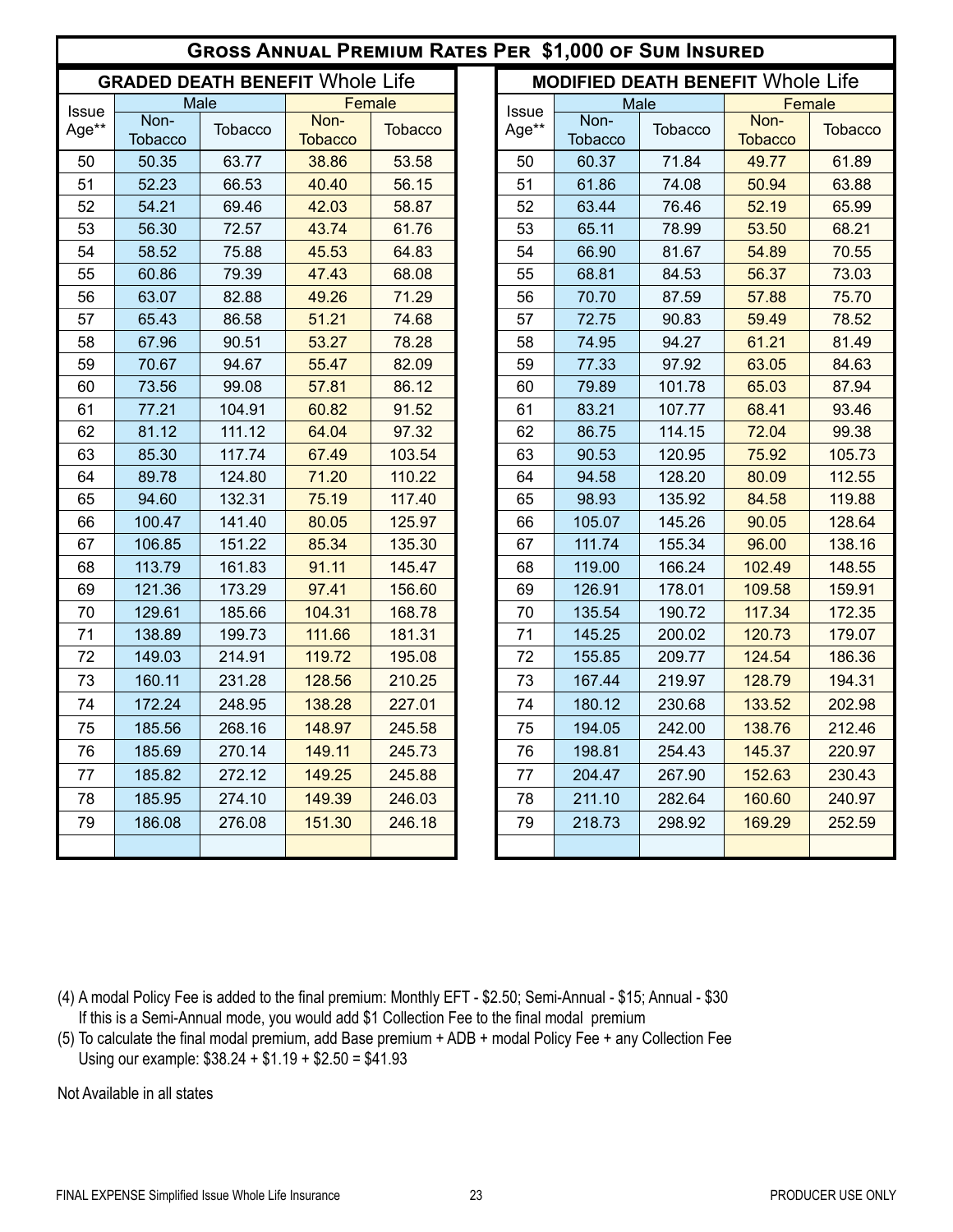### **FINAL EXPENSE** Whole Life Insurance

**LEVEL DEATH BENEFIT** Whole Life (LDB)

## **GRADED DEATH BENEFIT**

Whole Life (GDB)

**MODIFIED BENEFIT** Whole Life (MBWL)

#### *Producer Fast Facts*

*Visit Agent Access - for Additional Product Information, Applications, Forms and Updates gpmagent.com*

| <b>Level Death Benefit Whole Life Insurance</b><br>policy form series: ICC21 74R SIWL21                                                                                                                                                                                                                                |                                                                                                                                                                                                                                                                                                        |                                                             |                                                               |               |  |  |  |  |  |
|------------------------------------------------------------------------------------------------------------------------------------------------------------------------------------------------------------------------------------------------------------------------------------------------------------------------|--------------------------------------------------------------------------------------------------------------------------------------------------------------------------------------------------------------------------------------------------------------------------------------------------------|-------------------------------------------------------------|---------------------------------------------------------------|---------------|--|--|--|--|--|
| (LDB)                                                                                                                                                                                                                                                                                                                  |                                                                                                                                                                                                                                                                                                        |                                                             | Benefits Per<br>A g e                                         | Group         |  |  |  |  |  |
| <b>Issue Age: 50 - 79</b>                                                                                                                                                                                                                                                                                              |                                                                                                                                                                                                                                                                                                        | $50 - 70$                                                   | $50 - 75$                                                     | $76 - 79$     |  |  |  |  |  |
| Minimum face amount                                                                                                                                                                                                                                                                                                    |                                                                                                                                                                                                                                                                                                        | \$3,000                                                     | \$3,000                                                       | \$3,000       |  |  |  |  |  |
| Minimum face amount - WASHINGTON STATE 1                                                                                                                                                                                                                                                                               |                                                                                                                                                                                                                                                                                                        | \$5,000                                                     | \$5,000                                                       | N/A           |  |  |  |  |  |
| <b>Maximum</b> face amount                                                                                                                                                                                                                                                                                             |                                                                                                                                                                                                                                                                                                        | \$35,000                                                    | \$35,000                                                      | \$10,000      |  |  |  |  |  |
| Maximum face amount - WASHINGTON STATE 1                                                                                                                                                                                                                                                                               |                                                                                                                                                                                                                                                                                                        | \$35,000                                                    | \$35,000                                                      | N/A           |  |  |  |  |  |
| <b>Premium Payment Period Options</b>                                                                                                                                                                                                                                                                                  |                                                                                                                                                                                                                                                                                                        | 10 Pay / 20 Pay* / Life                                     | 10 Pay / Life                                                 | 10 Pay / Life |  |  |  |  |  |
|                                                                                                                                                                                                                                                                                                                        |                                                                                                                                                                                                                                                                                                        | *20 Pay - Only Available for age group 50-70                |                                                               |               |  |  |  |  |  |
| <b>Benefit Description</b><br>The LDB, Level Death Benefit plan, pays the face amount while the policy is in force.<br>Subject to policy provisions:<br>• Contestable and Suicide time periods<br>• Loan and Payment of Premium provisions                                                                             |                                                                                                                                                                                                                                                                                                        |                                                             |                                                               |               |  |  |  |  |  |
| <b>Application</b><br>(Health Questions)                                                                                                                                                                                                                                                                               | No Medical Exam Required - Answer Health Questions as follows<br>Questions 1-12: Answered YES - DO NOT COMPLETE OR SUBMIT AN APPLICATION<br>Questions 1-29: Answered NO - Applicant may Qualify for a LDB Insurance Policy.<br>(pages 5-7 on Final Expense Whole Life Application. Form # ICC21 SM721) |                                                             |                                                               |               |  |  |  |  |  |
| <b>Premium Mode</b><br><b>Policy Fee</b>                                                                                                                                                                                                                                                                               | • Annual \$30<br>· Semi-Annual \$15<br>• Monthly EFT \$2.50;                                                                                                                                                                                                                                           | (add \$1.00 Collection Fee Semi-Annual)                     |                                                               |               |  |  |  |  |  |
| <b>Underwriting Classes</b>                                                                                                                                                                                                                                                                                            | Male Standard Non-Tobacco<br><b>Male Standard Tobacco</b>                                                                                                                                                                                                                                              |                                                             | Female Standard Non-Tobacco<br><b>Female Standard Tobacco</b> |               |  |  |  |  |  |
| <b>Policy Loans</b>                                                                                                                                                                                                                                                                                                    |                                                                                                                                                                                                                                                                                                        | 7.4% Fixed loan rate paid in advance (effective rate of 8%) |                                                               |               |  |  |  |  |  |
| <b>Guarantees</b>                                                                                                                                                                                                                                                                                                      | Level Premiums                                                                                                                                                                                                                                                                                         |                                                             |                                                               |               |  |  |  |  |  |
| RIDERS (LDB) - lifetime pay only                                                                                                                                                                                                                                                                                       |                                                                                                                                                                                                                                                                                                        |                                                             |                                                               |               |  |  |  |  |  |
| <b>Accidental Death</b><br>• Rider pays a death benefit in addition to the base policy if death is caused by an accident, subject to<br><b>Benefit</b><br>policy provisions.<br>• Premium per \$1,000 face amount<br>(ADBR)<br>• Issue Age: 50-60<br><b>ICC19 74I ADB19</b><br>• Benefit terminates at attained age 70 |                                                                                                                                                                                                                                                                                                        |                                                             |                                                               |               |  |  |  |  |  |
|                                                                                                                                                                                                                                                                                                                        | <sup>1</sup> WASHINGTON STATE - Limited Availability: LDB is the ONLY FINAL EXPENSE Whole Life Insurance Policy available for Washington<br>State residents. The GDB and MBWL policy options are NOT Available for Washington State residents.                                                         |                                                             |                                                               |               |  |  |  |  |  |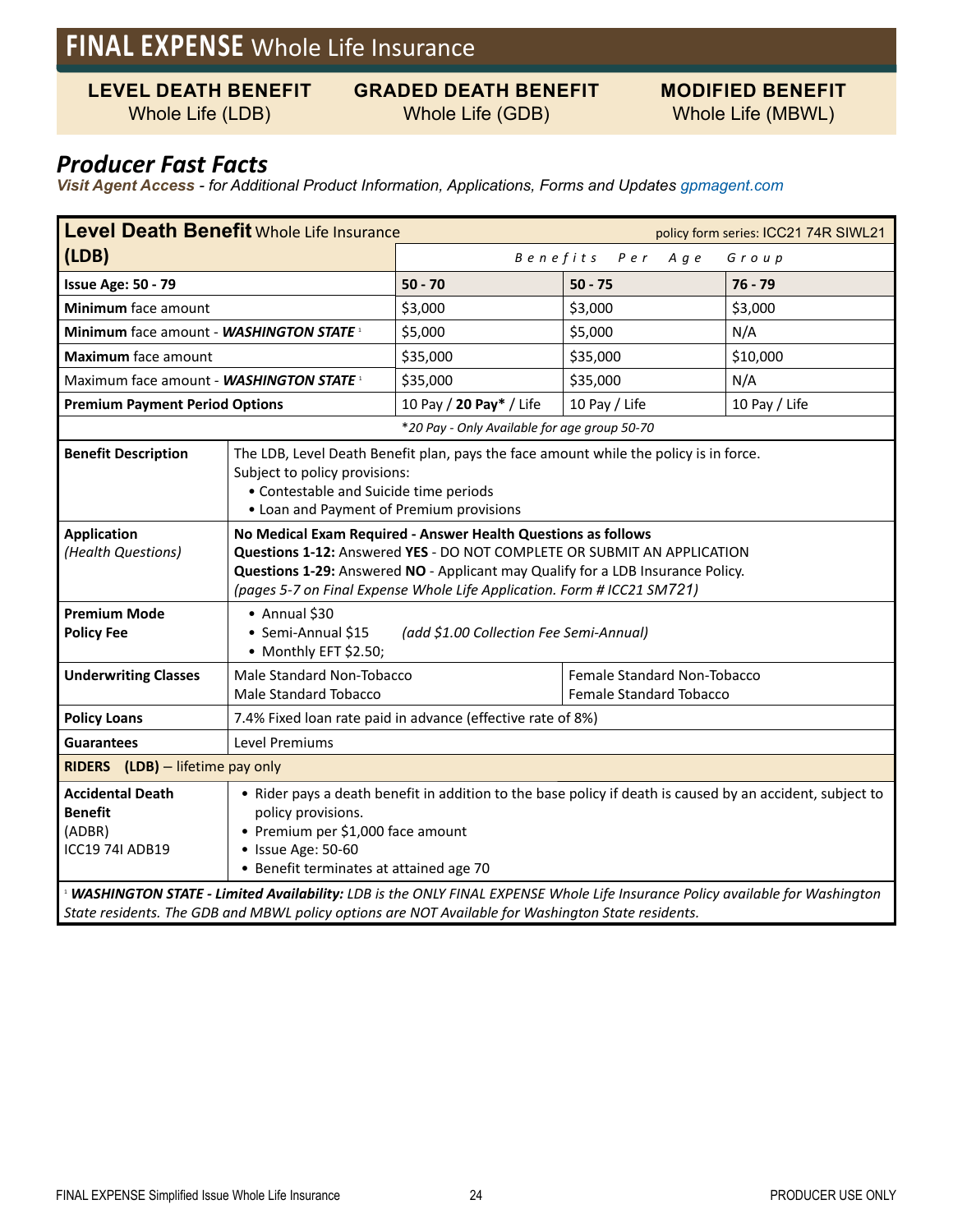### **FINAL EXPENSE** Whole Life Insurance

**LEVEL DEATH BENEFIT**

Whole Life (LDB)

#### **GRADED DEATH BENEFIT** Whole Life (GDB)

**MODIFIED BENEFIT** Whole Life (MBWL)

#### *Producer Fast Facts*

| <b>GRADED DEATH BENEFIT Whole Life Insurance</b><br>policy form series: ICC21 74P GDB21 |                                                                                                                                                                                                                                              |                      |                                                                 |                                                               |                                                                                |           |  |
|-----------------------------------------------------------------------------------------|----------------------------------------------------------------------------------------------------------------------------------------------------------------------------------------------------------------------------------------------|----------------------|-----------------------------------------------------------------|---------------------------------------------------------------|--------------------------------------------------------------------------------|-----------|--|
| (GDB)                                                                                   |                                                                                                                                                                                                                                              |                      | Benefits Per Age<br>Group                                       |                                                               |                                                                                |           |  |
| <b>Issue Age: 50 - 79</b>                                                               |                                                                                                                                                                                                                                              |                      | $50 - 75$                                                       |                                                               |                                                                                | $76 - 79$ |  |
| Minimum face amount                                                                     |                                                                                                                                                                                                                                              |                      | \$3,000                                                         |                                                               |                                                                                | \$3,000   |  |
| Maximum face amount                                                                     |                                                                                                                                                                                                                                              |                      | \$25,000                                                        |                                                               |                                                                                | \$10,000  |  |
| <b>Premium Payment Period Options</b>                                                   |                                                                                                                                                                                                                                              |                      | Life                                                            |                                                               |                                                                                | Life      |  |
| <b>Benefit Description</b><br>Benefit Grade per year                                    | Year                                                                                                                                                                                                                                         | <b>Death Benefit</b> | Accidental Death Benefit (ADB)<br>• ADB included in GDB policy. |                                                               |                                                                                |           |  |
|                                                                                         | Year 1                                                                                                                                                                                                                                       | 30% of sum insured   |                                                                 |                                                               | • Death Benefit: 100% for Years 1-2                                            |           |  |
|                                                                                         | Year 2                                                                                                                                                                                                                                       | 70% of sum insured   | • Death Benefit: NONE for Years 3+                              |                                                               |                                                                                |           |  |
|                                                                                         | Year 3                                                                                                                                                                                                                                       | 100% of sum insured  |                                                                 |                                                               | No more than 100% of the policy's Face<br>Amount will be paid out in any year. |           |  |
| <b>Application</b><br>(Health Questions)                                                | Questions 1-12: Answered YES - DO NOT COMPLETE OR SUBMIT AN APPLICATION<br>Questions 17-29: With a YES Answer - Applicant may Qualify for a GDB Insurance Policy.<br>(pages 5-7 on Final Expense Whole Life Application. Form # ICC21 SM721) |                      |                                                                 |                                                               |                                                                                |           |  |
| <b>Premium Mode</b><br><b>Policy Fee</b>                                                | • Annual \$30<br>• Semi-Annual \$15<br>(add \$1.00 Collection Fee Semi-Annual)<br>• Monthly EFT \$2.50                                                                                                                                       |                      |                                                                 |                                                               |                                                                                |           |  |
| <b>Underwriting Classes</b>                                                             | Male Standard Non-Tobacco<br>Male Standard Tobacco                                                                                                                                                                                           |                      |                                                                 | Female Standard Non-Tobacco<br><b>Female Standard Tobacco</b> |                                                                                |           |  |
| <b>Policy Loans</b>                                                                     | 7.4% Fixed loan rate paid in advance (effective rate of 8%)                                                                                                                                                                                  |                      |                                                                 |                                                               |                                                                                |           |  |
| <b>Guarantees</b>                                                                       | Level Premiums                                                                                                                                                                                                                               |                      |                                                                 |                                                               |                                                                                |           |  |

| <b>MODIFIED BENEFIT</b> Whole Life Insurance<br>policy form series: ICC21 74Q MBWL21 |                                                                                       |                                                                                                                                                                           |                                                                         |  |                                        |                                                                      |  |  |       |
|--------------------------------------------------------------------------------------|---------------------------------------------------------------------------------------|---------------------------------------------------------------------------------------------------------------------------------------------------------------------------|-------------------------------------------------------------------------|--|----------------------------------------|----------------------------------------------------------------------|--|--|-------|
| (MBWL)                                                                               |                                                                                       |                                                                                                                                                                           |                                                                         |  | Benefits Per Age                       |                                                                      |  |  | Group |
| <b>Issue Age: 50 - 79</b>                                                            |                                                                                       |                                                                                                                                                                           | $50 - 79$                                                               |  |                                        |                                                                      |  |  |       |
| Minimum face amount                                                                  |                                                                                       |                                                                                                                                                                           | \$3,000                                                                 |  |                                        |                                                                      |  |  |       |
| <b>Maximum</b> face amount                                                           |                                                                                       |                                                                                                                                                                           | \$10,000                                                                |  |                                        |                                                                      |  |  |       |
| <b>Premium Payment Period Options</b>                                                |                                                                                       |                                                                                                                                                                           | Life                                                                    |  |                                        |                                                                      |  |  |       |
| <b>Benefit Description</b>                                                           | Year                                                                                  | <b>Death Benefit</b>                                                                                                                                                      |                                                                         |  |                                        | Accidental Death Benefit (ADB)                                       |  |  |       |
| Benefit Grade per year                                                               | Year 1                                                                                | Return of Premium + 10% interest                                                                                                                                          |                                                                         |  |                                        | • ADB included in GDB policy.<br>• Death Benefit: 100% for Years 1-2 |  |  |       |
|                                                                                      | Year 2                                                                                | Return of Premium + 10% interest                                                                                                                                          |                                                                         |  | • Death Benefit: NONE for Years 3+     |                                                                      |  |  |       |
|                                                                                      | Year 3                                                                                | 100% of sum insured                                                                                                                                                       |                                                                         |  | No more than 100% of the policy's Face |                                                                      |  |  |       |
|                                                                                      |                                                                                       |                                                                                                                                                                           |                                                                         |  |                                        | Amount will be paid out in any year.                                 |  |  |       |
| <b>Application</b>                                                                   |                                                                                       |                                                                                                                                                                           | Questions 1-12: Answered YES - DO NOT COMPLETE OR SUBMIT AN APPLICATION |  |                                        |                                                                      |  |  |       |
| (Health Questions)                                                                   |                                                                                       | <b>Questions 13-16:</b> With a YES Answer - Applicant may Qualify for a MBWL Insurance Policy.<br>(pages 5-7 on Final Expense Whole Life Application. Form # ICC21 SM721) |                                                                         |  |                                        |                                                                      |  |  |       |
|                                                                                      |                                                                                       |                                                                                                                                                                           |                                                                         |  |                                        |                                                                      |  |  |       |
| <b>Premium Mode</b>                                                                  | • Annual $$30$                                                                        |                                                                                                                                                                           |                                                                         |  |                                        |                                                                      |  |  |       |
| <b>Policy Fee</b>                                                                    | • Semi-Annual \$15<br>(add \$1.00 Collection Fee Semi-Annual)<br>• Monthly EFT \$2.50 |                                                                                                                                                                           |                                                                         |  |                                        |                                                                      |  |  |       |
| <b>Underwriting Classes</b>                                                          |                                                                                       | Male Standard Non-Tobacco                                                                                                                                                 | Female Standard Non-Tobacco                                             |  |                                        |                                                                      |  |  |       |
| Male Standard Tobacco                                                                |                                                                                       |                                                                                                                                                                           | <b>Female Standard Tobacco</b>                                          |  |                                        |                                                                      |  |  |       |
| <b>Policy Loans</b>                                                                  |                                                                                       |                                                                                                                                                                           | 7.4% Fixed loan rate paid in advance (effective rate of 8%)             |  |                                        |                                                                      |  |  |       |
| Level Premiums<br><b>Guarantees</b>                                                  |                                                                                       |                                                                                                                                                                           |                                                                         |  |                                        |                                                                      |  |  |       |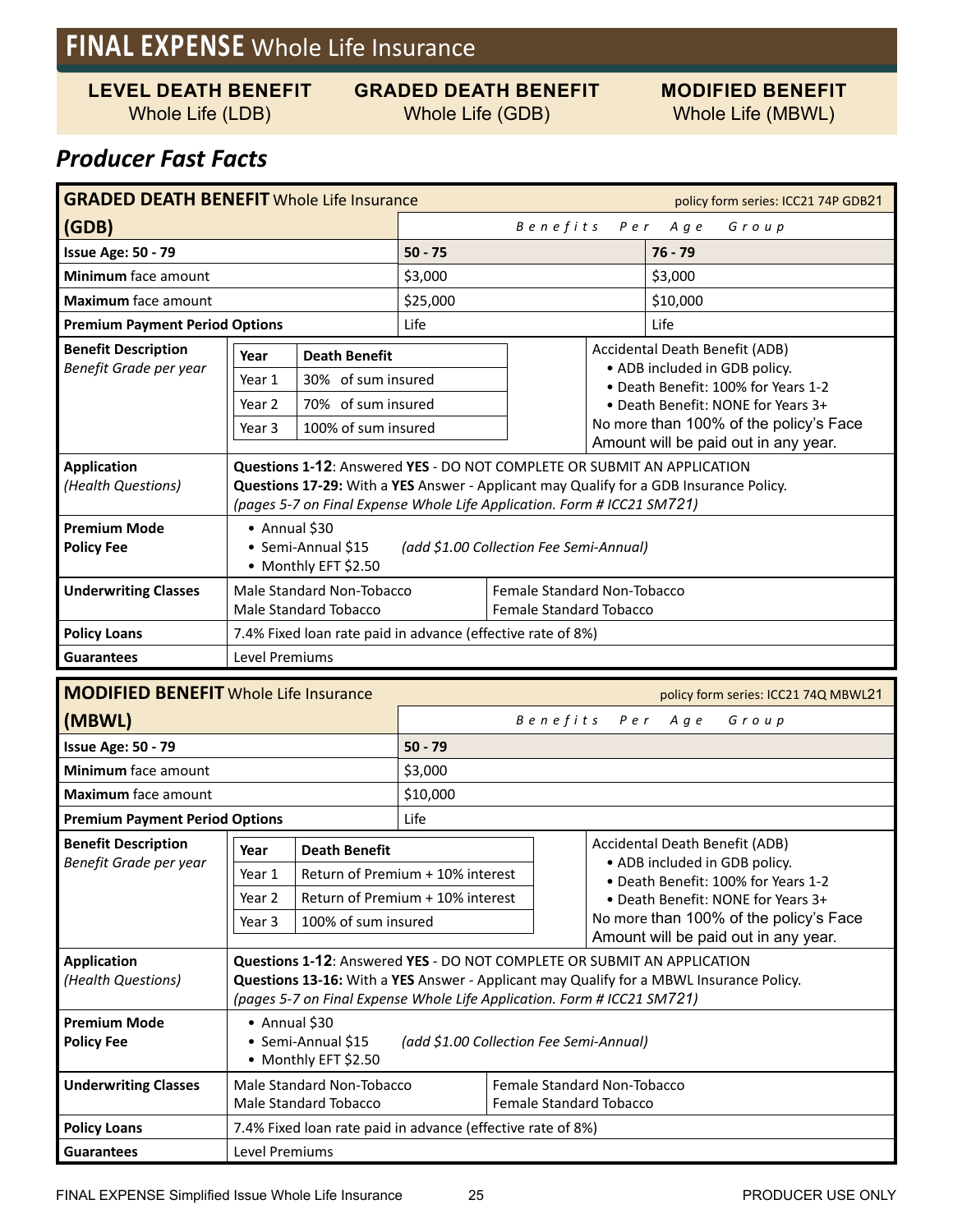#### Sample **Rate Calculations**

|                | LEVEL (LDB)                                    |                                    |
|----------------|------------------------------------------------|------------------------------------|
| II<br>Li       | Male 50<br>Non-Tobacco<br>\$35,000 Face Amount |                                    |
|                |                                                | \$35.64 Premium per \$1,000        |
|                | x                                              | 35 Number of \$1,000s              |
|                |                                                | \$1,247.40 Total Premium           |
| <b>MONTHLY</b> | x                                              | .088 Monthly EFT Mode Factor       |
|                |                                                | \$109.77 Basic Monthly EFT Premium |
|                | +                                              | \$2.50 Monthly EFT Policy Fee      |
|                |                                                | \$112.27 TOTAL Monthly EFT Premium |

|         | <b>MODIFIED</b> (MBWL)                           |                                   |
|---------|--------------------------------------------------|-----------------------------------|
| 日<br>山  | Female 50<br>Non-Tobacco<br>\$10,000 Face Amount |                                   |
|         |                                                  | \$49.77 Premium per \$1,000       |
|         | x                                                | 10 Number of \$1,000s             |
|         |                                                  | \$497.70 Total Premium            |
| NONTHLY | x                                                | .088 Monthly EFT Mode Factor      |
|         |                                                  | \$43.80 Basic Monthly EFT Premium |
|         | +                                                | \$2.50 Monthly EFT Policy Fee     |
|         |                                                  | \$46.30 TOTAL Monthly EFT Premium |

|         | <b>GRADED</b> (GDB)                              |                                   |
|---------|--------------------------------------------------|-----------------------------------|
| EFT     | Female 50<br>Non-Tobacco<br>\$25,000 Face Amount |                                   |
|         |                                                  | \$38.86 Premium per \$1,000       |
|         | x                                                | 25 Number of \$1,000s             |
|         |                                                  | \$971.50 Total Premium            |
| NONTHLY | .088<br>x                                        | Monthly EFT Mode Factor           |
|         |                                                  | \$85.49 Basic Monthly EFT Premium |
|         | \$ 2.50<br>+                                     | Monthly EFT Policy Fee            |
|         |                                                  | \$87.99 TOTAL Monthly EFT Premium |

\$2.50 EFT Monthly \$15.00 Semi-Annual \$30.00 Annual

|          |                                                                                    | LEVEL (LDB) |                                    |  |  |  |
|----------|------------------------------------------------------------------------------------|-------------|------------------------------------|--|--|--|
| II<br>Li | Female 55<br>Non-Tobacco<br>\$20,000 Face Amount<br>ADB - Accidental Death Benefit |             |                                    |  |  |  |
|          |                                                                                    |             | \$32.42 Premium per \$1,000        |  |  |  |
|          | $\ddot{}$                                                                          | .98.        | ADB                                |  |  |  |
|          |                                                                                    |             | \$33.40 Total Premium w/ADB        |  |  |  |
| NONTHLY  | x                                                                                  |             | 20 Number of 1,000s                |  |  |  |
|          |                                                                                    |             | \$668.00 Total Premium             |  |  |  |
|          | x                                                                                  |             | .088 Monthly EFT Policy Fee        |  |  |  |
|          |                                                                                    | 58.78       | <b>Basic Monthly EFT Premium</b>   |  |  |  |
|          |                                                                                    |             | \$2.50 Monthly EFT Policy Fee      |  |  |  |
|          |                                                                                    |             | \$ 61.28 TOTAL Monthly EFT Premium |  |  |  |

|         | LEVEL 10 PAY (LDB)                            |  |                                    |  |  |
|---------|-----------------------------------------------|--|------------------------------------|--|--|
| 上山      | Male 63<br>Non-Tobacco<br>\$3,000 Face Amount |  |                                    |  |  |
|         |                                               |  | \$109.84 Premium per \$1,000       |  |  |
| NONTHLY | x                                             |  | 3 Number of \$1,000s               |  |  |
|         |                                               |  | \$329.52 Total Premium             |  |  |
|         | x                                             |  | .088 Monthly EFT Mode Factor       |  |  |
|         |                                               |  | \$ 29.00 Basic Monthly EFT Premium |  |  |
|         | +                                             |  | \$2.50 Monthly EFT Policy Fee      |  |  |
|         |                                               |  | \$31.50 TOTAL Monthly EFT Premium  |  |  |

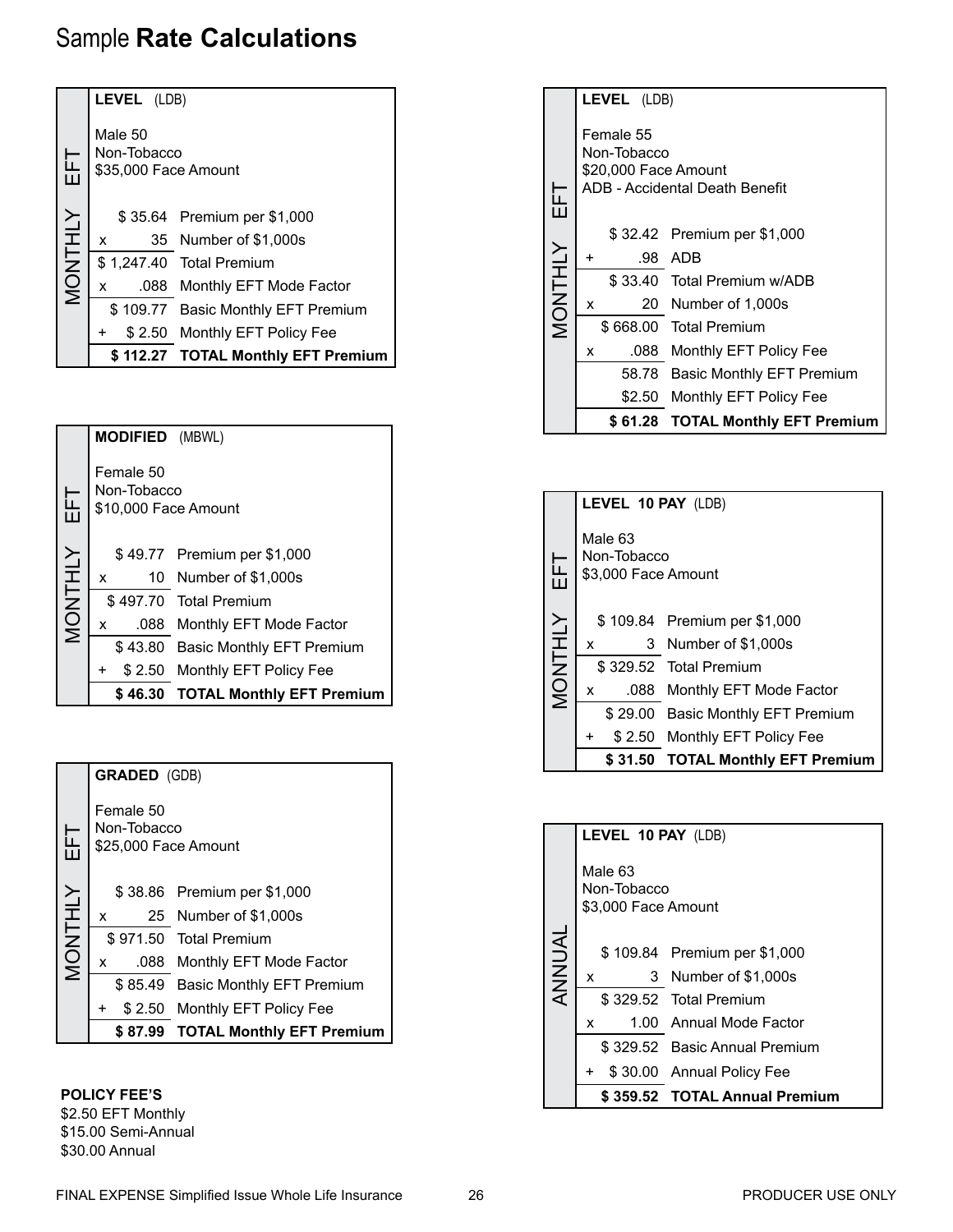| the control of the control of |                                                                                                                                                                                                                                                                                                                                                                                                                                                                            |
|-------------------------------|----------------------------------------------------------------------------------------------------------------------------------------------------------------------------------------------------------------------------------------------------------------------------------------------------------------------------------------------------------------------------------------------------------------------------------------------------------------------------|
|                               | $\overline{\phantom{0}}$                                                                                                                                                                                                                                                                                                                                                                                                                                                   |
|                               |                                                                                                                                                                                                                                                                                                                                                                                                                                                                            |
|                               |                                                                                                                                                                                                                                                                                                                                                                                                                                                                            |
|                               | $\frac{1}{2} \left( \frac{1}{2} \right) \left( \frac{1}{2} \right) \left( \frac{1}{2} \right) \left( \frac{1}{2} \right) \left( \frac{1}{2} \right) \left( \frac{1}{2} \right) \left( \frac{1}{2} \right) \left( \frac{1}{2} \right) \left( \frac{1}{2} \right) \left( \frac{1}{2} \right) \left( \frac{1}{2} \right) \left( \frac{1}{2} \right) \left( \frac{1}{2} \right) \left( \frac{1}{2} \right) \left( \frac{1}{2} \right) \left( \frac{1}{2} \right) \left( \frac$ |
|                               |                                                                                                                                                                                                                                                                                                                                                                                                                                                                            |
|                               | $\overline{\phantom{0}}$                                                                                                                                                                                                                                                                                                                                                                                                                                                   |
|                               |                                                                                                                                                                                                                                                                                                                                                                                                                                                                            |